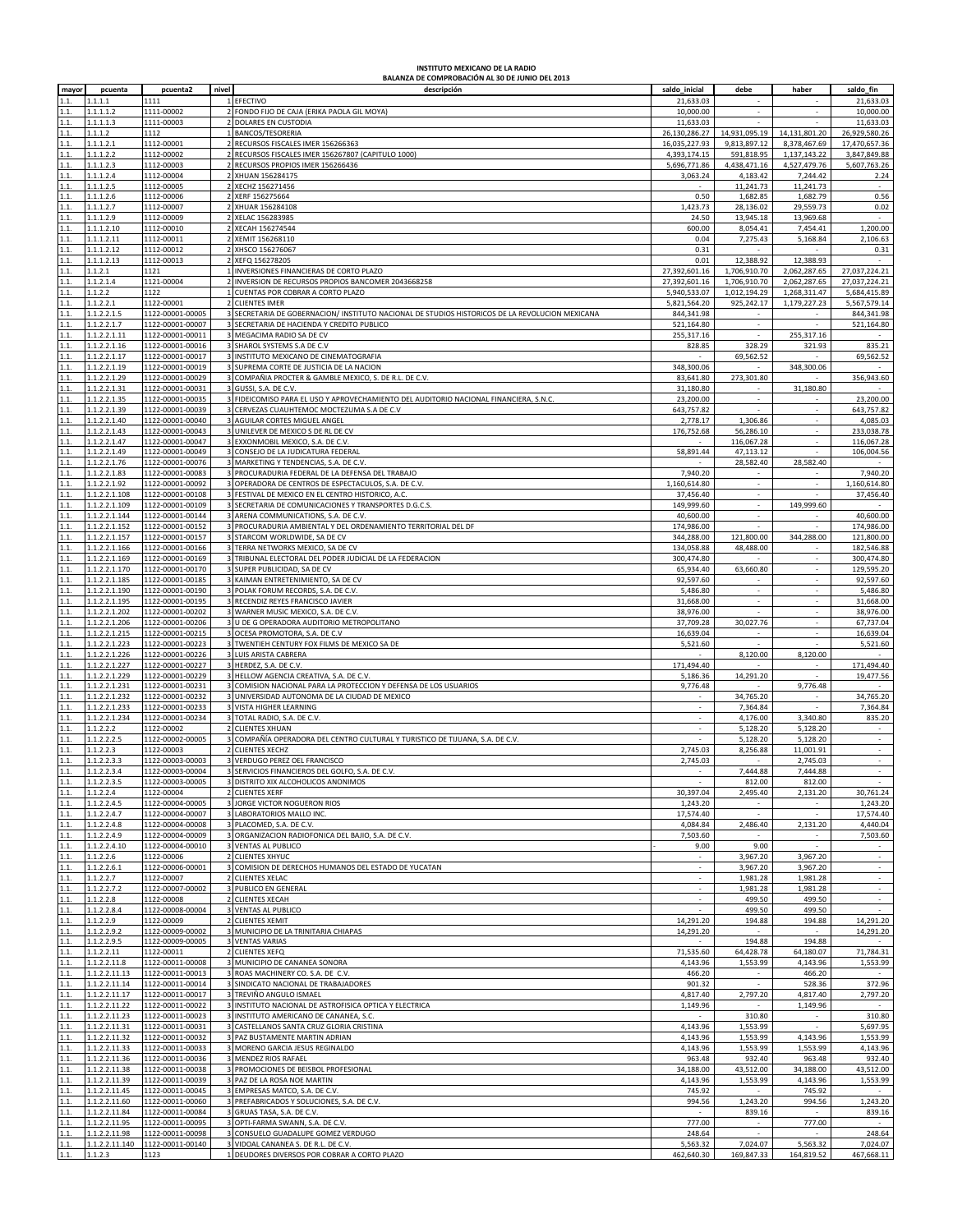| 1.1.           | 1.1.2.3.1                          | 1123-00001                                                           | 2 DEUDORES DIVERSOS                                                                           | 391,444.32                | 85,341.95                      | 54,526.40                   | 422,259.87                 |
|----------------|------------------------------------|----------------------------------------------------------------------|-----------------------------------------------------------------------------------------------|---------------------------|--------------------------------|-----------------------------|----------------------------|
| 1.1.<br>1.1.   | 1.1.2.3.1.1<br>1.1.2.3.1.4         | 1123-00001-00001<br>1123-00001-00004                                 | 3 TELEFONIA POR CABLE<br>3 SEGURO DE VIDA                                                     | ×                         | 81,151.80<br>4,171.50          | 23,520.90<br>4,171.50       | 57,630.90                  |
| 1.1.           | 1.1.2.3.1.31                       | 1123-00001-00031                                                     | 3 FOVISSSTE                                                                                   | 361,597.50                |                                |                             | 361,597.50                 |
| 1.1.           | 1.1.2.3.1.32                       | 1123-00001-00032                                                     | 3 MARTINEZ ESPINOSA MARIA LUISA                                                               | 1,817.82                  | 18.65                          |                             | 1,836.47                   |
| 1.1.<br>1.1.   | 1.1.2.3.1.33<br>1.1.2.3.2          | 1123-00001-00033<br>1123-00002                                       | 3 AJUSTE ISR CALCULO ANUAL 2012<br>2 VIATICOS A COMPROBAR                                     | 28,029.00<br>71,195.98    | $\sim$<br>84,505.38            | 26,834.00<br>110,293.12     | 1,195.00<br>45,408.24      |
| 1.1.           | 1.1.2.3.2.10102                    | 1123-00002-10102                                                     | <b>ESCOBAR GALVEZ MARIO</b>                                                                   | 7,436.80                  | 573.70                         | 5,435.50                    | 2,575.00                   |
| 1.1.           |                                    | 1.1.2.3.2.10134 1123-00002-10134                                     | RODRIGUEZ DIAZ GODOFREDO WISTON                                                               | 2,038.74                  | 1,023.42                       | 3,062.16                    |                            |
| 1.1.<br>1.1.   | 1.1.2.3.2.10145<br>1.1.2.3.2.10278 | 1123-00002-10145<br>1123-00002-10278                                 | 3 ENRIQUE ASTUDILLO MOYA<br>FERNANDO MARTINEZ MONTES                                          | 9,225.00<br>9,875.00      | 8,825.00                       | 9,225.00<br>9,875.00        | 8,825.00                   |
| 1.1.           |                                    | 1.1.2.3.2.10282 1123-00002-10282                                     | CAMACHO GAMEZ MARIA CLARA<br>3                                                                | 0.02                      |                                |                             | 0.02                       |
| 1.1.           |                                    | 1.1.2.3.2.10323 1123-00002-10323                                     | 3 HERNANDEZ NAVA ELIZABETH                                                                    | $\sim$                    | 3,305.00                       | 3,305.00                    | $\sim$                     |
| 1.1.           |                                    | 1.1.2.3.2.10343 1123-00002-10343<br>1123-00002-10442                 | 3 HORTENSIA OLIVIA ORTIZ REYES                                                                | 3,812.50                  |                                | 3,691.50                    | 121.00                     |
| 1.1.<br>1.1.   | .1.2.3.2.10442                     | 1.1.2.3.2.11275 1123-00002-11275                                     | CHRISTIAN OMAR ARROYO RIVERA<br>LUIS VICTOR QUINTERO HERNANDEZ                                | 143.81<br>4,875.00        | 1,782.16<br>15,000.00          | 1,782.16<br>4,875.00        | 143.81<br>15,000.00        |
| 1.1.           |                                    | 1.1.2.3.2.11507 1123-00002-11507                                     | 3 FLORES AGUILAR RICARDO                                                                      | $\sim$                    | 800.00                         | 800.00                      | $\sim$                     |
| 1.1.           | .1.2.3.2.11518                     | 1123-00002-11518                                                     | 3 JOSEPH ESTEINOU ALEJANDRO                                                                   | 5,125.00                  |                                | 5,125.00                    | $\sim$                     |
| 1.1.<br>1.1.   |                                    | 1.1.2.3.2.11715 1123-00002-11715<br>1.1.2.3.2.11733 1123-00002-11733 | 3 ICTHE PERALTA JOSE ELEAZAR<br>3 ZAMORA RODRIGUEZ MARICRUZ                                   | 3,000.00                  | 5,625.00                       | 3,000.00                    | 5,625.00                   |
| 1.1.           |                                    | 1.1.2.3.2.11825 1123-00002-11825                                     | 3 JORGE DAVID PIÑA MENDOZA                                                                    | 14,087.60                 | 1,599.24                       | 14,087.60                   | 1,599.24                   |
| 1.1.           |                                    | 1.1.2.3.2.11848 1123-00002-11848                                     | 3 ERIKA PAOLA GIL MOYA                                                                        |                           | 16,005.14                      | 16,005.14                   |                            |
| 1.1.           |                                    | 1.1.2.3.2.11859 1123-00002-11859                                     | 3 ALVAREZ GARCIA GABRIELA                                                                     |                           | 800.00                         | 800.00                      | ÷,                         |
| 1.1.<br>1.1.   | 1.1.2.3.2.11939                    | 1.1.2.3.2.11876 1123-00002-11876<br>1123-00002-11939                 | 3 ROSAS GARCIA PERLA<br>3 MARTINEZ SILVA OSCAR                                                | 2,957.50<br>1,471.00      | 14,174.01                      | 2,957.50<br>15,645.01       | $\epsilon$<br>$\sim$       |
| 1.1.           | 1.1.2.3.2.11943                    | 1123-00002-11943                                                     | AARON SANCHEZ VIZZUETH                                                                        |                           | 4,125.00                       |                             | 4,125.00                   |
| 1.1.           |                                    | 1.1.2.3.2.11960 1123-00002-11960                                     | 3 MORENO ARROYO FERNANDO                                                                      | 162.16                    |                                |                             | 162.16                     |
| 1.1.<br>1.1.   |                                    | 1.1.2.3.2.11977 1123-00002-11977<br>1.1.2.3.2.11981 1123-00002-11981 | 3 ALTAMIRANO GARCIA ALEJANDRA<br>ANTONIO RAUL GUTIERREZ GARCIA                                |                           | 3,875.00<br>1,000.00           | 1,686.00                    | 2,189.00<br>1,000.00       |
| 1.1.           |                                    | 1.1.2.3.2.20040 1123-00002-20040                                     | CAMPOS ESPINO MARIA DE LOURDES                                                                | 1,000.00                  | ٠                              | 1,000.00                    | $\overline{\phantom{a}}$   |
| 1.1.           |                                    | 1.1.2.3.2.20225 1123-00002-20225                                     | CAZARES QUIROGA ANTONIO                                                                       | 517.34                    | $\sim$                         | 517.34                      | $\epsilon$                 |
| 1.1.           |                                    | 1.1.2.3.2.20347 1123-00002-20347                                     | 3 GARCIA ANGEL REYNA LETICIA                                                                  |                           | 1,764.71                       | 1,764.71                    | $\sim$                     |
| 1.1.<br>1.1.   |                                    | 1.1.2.3.2.20486 1123-00002-20486<br>1.1.2.3.2.20533 1123-00002-20533 | RAMIREZ PATIÑO MIGUEL ANGEL<br>MAYA NORIEGA NORBERTO                                          | 0.01                      | 2,118.00<br>2,110.00           | 2,118.00                    | 0.01<br>2,110.00           |
| 1.1.           |                                    | 1.1.2.3.2.20584 1123-00002-20584                                     | 3 BALTAZAR LUGO JANINI                                                                        | 578.00                    | $\sim$                         | 578.00                      | $\sim$                     |
| 1.1.           |                                    | 1.1.2.3.2.30927 1123-00002-30927                                     | EZEQUIEL MONDRAGRON AGUIRRE                                                                   | 2,957.50                  |                                | 2,957.50                    |                            |
| 1.1.           |                                    | 1.1.2.3.2.33304 1123-00002-33304                                     | 3 PEREZ PEREZ FRANCISCO JAVIER                                                                | 1,933.00                  |                                | 5,178,306.28                | 1,933.00                   |
| 1.1.<br>1.1.   | 1.1.2.7<br>1.1.2.7.1               | 1127<br>1127-00001                                                   | 1 RECURSOS DESTINADOS A GASTO DIRECTO<br>SERVICIOS PERSONALES                                 | $\overline{\phantom{a}}$  | 5,178,306.28<br>5,178,306.28   | 5.178.306.28                | $\sim$                     |
| 1.1.           | 1.1.2.8                            | 1128                                                                 | 1 IMPUESTOS AL VALOR AGREGADO ACREDITABLE                                                     | 2,922,823.67              | 1,523,492.70                   | 763,297.99                  | 3,683,018.38               |
| 1.1.           | 1.1.2.8.1                          | 1128-00001                                                           | IVA PROVISIONADO 15%<br>$\overline{2}$                                                        | 1,029,499.61              |                                |                             | 1,029,499.61               |
| 1.1.<br>1.1.   | 1.1.2.8.2<br>1.1.2.8.3             | 1128-00002<br>1128-00003                                             | 2 IVA EFECTIVAMENTE PAG 16%<br>2 IVA EFECTIVAMENTE PAG 11%                                    | 1,758,104.19<br>80,153.40 | 734,860.36<br>41,211.99        | $\sim$                      | 2,492,964.55<br>121,365.39 |
| 1.1.           | 1.1.2.8.4                          | 1128-00004                                                           | 2 IVA PROVISIONADO 16%                                                                        | 46,876.94                 | 708,152.00                     | 723,951.50                  | 31,077.44                  |
| 1.1.           | 1.1.2.8.5                          | 1128-00005                                                           | IVA PROVISIONADO 11%<br>$\overline{2}$                                                        | 8,189.53                  | 39,268.35                      | 39,346.49                   | 8,111.39                   |
| 1.1.           | 1.1.3.1                            | 1131                                                                 | 1 ANTICIPO A PROVEEDORES POR ADQUISICIÓN DE BIENES Y PRESTACIÓN DE SERVICIOS A CORTO PLAZO    | 25,146.55                 |                                | 23,781.70                   | 1,364.85                   |
| 1.1.<br>1.1.   | 1.1.3.1.1<br>1.1.3.1.2             | 1131-00001<br>1131-00002                                             | SERVICIO POSTAL MEXICANO<br>CORPORACION NOVAVISION S DE RL                                    | 11,368.97<br>1,000.00     | ÷.<br>$\sim$                   | 11,004.11                   | 364.86<br>1,000.00         |
| 1.1.           | 1.1.3.1.5                          | 1131-00005                                                           | COMISION FEDERAL DE ELECTRICIDAD<br>$\overline{2}$                                            | 0.01                      | $\sim$                         | $\sim$                      | 0.01                       |
| 1.1.           | 1.1.3.1.7                          | 1131-00007                                                           | BANCO SANTANDER (MEXICO) S.A.                                                                 | 12,777.59                 |                                | 12,777.59                   |                            |
| 1.1.           | 1.1.6.1                            | 1161                                                                 | ESTIMACIÓNES PARA CUENTAS INCOBRABLES POR DERECHOS A RECIBIR EFECTIVO O EQUIVALE              | 1,590,334.88              | $\sim$                         | 92,597.62                   | 1,682,932.50               |
| 1.1.<br>1.1.   | 1.1.6.1.1<br>1.1.6.1.1.1           | 1161-00001<br>1161-00001-00001                                       | ESTIMACION PARA CUENTAS INCOBRABLES IMER<br>3 BCO NAL DEL EJERC FZA ARE                       | 1,541,734.28<br>7,821.45  | $\omega$                       | 92,597.62<br>×.             | 1,634,331.90<br>7,821.45   |
| 1.1.           | 1.1.6.1.1.2                        | 1161-00001-00002                                                     | LOZA MARQUEZ PRODUCCIONES                                                                     | 210,637.68                | $\mathbf{r}$                   | L.                          | 210,637.68                 |
| 1.1.           | 1.1.6.1.1.3                        | 1161-00001-00003                                                     | 3 DIF EN MEDIOS DE INF                                                                        | 1,616.11                  |                                |                             | 1,616.11                   |
| 1.1.<br>1.1.   | 1.1.6.1.1.4<br>1.1.6.1.1.7         | 1161-00001-00004<br>1161-00001-00007                                 | 3 ORTIZ CUAXIOLA LUIS ROGEL<br>3 SRIA DE GOBERNACION                                          | 912.13<br>25,205.70       | $\sim$                         | $\sim$<br>ä,                | 912.13<br>25,205.70        |
| 1.1.           | 1.1.6.1.1.8                        | 1161-00001-00008                                                     | 3 UITGANG MEXICO BY BALTON                                                                    | 31,140.64                 | ×.                             | $\sim$                      | 31,140.64                  |
| 1.1.           | 1.1.6.1.1.9                        | 1161-00001-00009                                                     | 3 VILLASEÑOR LOPEZ MA ALLA                                                                    | 25,875.00                 |                                | $\overline{\phantom{a}}$    | 25,875.00                  |
| 1.1.           | 1.1.6.1.1.10                       | 1161-00001-00010                                                     | 3 POLAK FORUM RECORDS, S.A. DE C.V.                                                           | 5,486.80                  | ×                              |                             | 5,486.80                   |
| 1.1.<br>1.1.   | 1.1.6.1.1.11<br>1.1.6.1.1.13       | 1161-00001-00011<br>1161-00001-00013                                 | 3 KAIMAN ENTRETENIMIENTO, SA DE CV<br>3 INST NAL DE LAS PERS ADUL                             | 78.57                     |                                | 92,597.62                   | 92,597.62<br>78.57         |
| 1.1.           | 1.1.6.1.1.14                       | 1161-00001-00014                                                     | 3 OSORIO CHAVEZ CESAR                                                                         | 23,263.75                 | $\sim$                         | $\sim$                      | 23,263.75                  |
| 1.1.           | 1.1.6.1.1.15                       | 1161-00001-00015                                                     | 3 WARCOMN PUBLICIDAD                                                                          | 99,700.00                 |                                | $\mathcal{L}_{\mathcal{A}}$ | 99,700.00                  |
| 1.1.           | 1.1.6.1.1.18                       | 1161-00001-00018                                                     | CONSEJO DE LA JUDICA FED                                                                      | 349.33                    |                                | $\overline{\phantom{a}}$    | 349.33                     |
| 1.1.           | 1.1.6.1.1.20<br>1.1.6.1.1.21       | 1161-00001-00020<br>1161-00001-00021                                 | 3 PARTIDO REVOLUCIONARIO<br>3 SRIA FINAN GOB EDO/TAMAUL                                       | 48,300.00<br>13,685.00    | ×                              | ÷.                          | 48,300.00<br>13,685.00     |
| 1.1.           | 1.1.6.1.1.22                       | 1161-00001-00022                                                     | 3 GOBIERNO DEL EDO VERACRUZ                                                                   | 13,685.00                 |                                |                             | 13,685.00                  |
| 1.1.           | 1.1.6.1.1.25                       | 1161-00001-00025                                                     | 3 HECTOR JULIAN VELAZQUEZ                                                                     | 641,958.89                | ÷.                             |                             | 641,958.89                 |
| 1.1.<br>1.1.   | 1.1.6.1.1.29<br>1.1.6.1.1.37       | 1161-00001-00029<br>1161-00001-00037                                 | 3 SINAI PANTOJA PEREZ<br>3 PROFEDET                                                           | 154,951.90<br>131.57      | $\sim$<br>×.                   | $\sim$<br>÷.                | 154,951.90<br>131.57       |
| 1.1            | 1.6.1.1.47                         | 1161-00001-00047                                                     | VARGAS MENDOZA MARIA DEL PILAR                                                                | 3,134.23                  |                                |                             | 3,134.23                   |
| 1.1.           | 1.1.6.1.1.50                       | 1161-00001-00050                                                     | 3 JAGUAR INGENIEROS S.A DE C.V                                                                | 106,458.06                | $\overline{\phantom{a}}$       |                             | 106,458.06                 |
| 1.1.           | 1.1.6.1.1.65                       | 1161-00001-00065                                                     | 3 UNILEVER DE MEXICO, S.A. DE C.V.                                                            | 26,390.00                 | $\sim$<br>÷.                   | $\sim$<br>÷.                | 26,390.00                  |
| 1.1.<br>1.1.   | 1.1.6.1.1.71<br>1.1.6.1.1.73       | 1161-00001-00071<br>1161-00001-00073                                 | 3 CLEMENTE LOPEZ CLAUDIA<br>3 OPERADORA TRISORA, S.A. DE C.V.                                 | 6,272.00<br>57,224.07     |                                |                             | 6,272.00<br>57,224.07      |
| 1.1.           | 1.1.6.1.1.77                       | 1161-00001-00077                                                     | 3 FESTIVAL DE MEXICO EN EL CENTRO HISTORICO                                                   | 37,456.40                 |                                |                             | 37,456.40                  |
| 1.1.           | 1.1.6.1.4                          | 1161-00004                                                           | 2 ESTIMACION PARA CUENTAS INCOBRABLES XERF                                                    | 18,817.60                 | ÷.                             | ÷.                          | 18,817.60                  |
| 1.1.<br>1.1.   | 1.1.6.1.4.2<br>1.1.6.1.4.3         | 1161-00004-00002<br>1161-00004-00003                                 | 3 JORGE VICTOR NOGUERON RIOS<br>3 LABORATORIOS MALLO, INC.                                    | 1,243.20<br>17,574.40     |                                |                             | 1,243.20<br>17,574.40      |
| 1.1.           | 1.1.6.1.5                          | 1161-00005                                                           | 2 ESTIMACION PARA CUENTAS INCOBRABLES XHUAR                                                   | 25,625.00                 | $\overline{\phantom{a}}$       | $\sim$                      | 25,625.00                  |
| 1.1.           | 1.1.6.1.5.1                        | 1161-00005-00001                                                     | 3 MASS MEDIA ADVERTISING                                                                      | 25,625.00                 | ÷.                             | ÷.                          | 25,625.00                  |
| 1.1.           | 1.1.6.1.11                         | 1161-00011                                                           | 2 ESTIMACION PARA CUENTAS INCOBRABLES XEFQ                                                    | 4,158.00                  | $\sim$                         | $\sim$                      | 4,158.00                   |
| $1.1.$<br>1.2. | 1.1.6.1.11.7<br>1.2.1.2            | 1161-00011-00007<br>1212                                             | $\overline{\mathbf{3}}$<br>LAS CERVEZAS MODELO DE SONORA<br>1 TITULOS Y VALORES A LARGO PLAZO | 4,158.00<br>235.00        | ×                              | ÷.                          | 4,158.00<br>235.00         |
| 1.2.           | 1.2.1.2.1                          | 1212-00001                                                           | 2 ACCIONES NOTIMEX                                                                            | 235.00                    |                                |                             | 235.00                     |
| 1.2.           | 1.2.2.1                            | 1221                                                                 | 1 DOCUMENTOS POR COBRAR A LARGO PLAZO                                                         | 1,502,184.08              |                                |                             | 1,502,184.08               |
| 1.2.           | 1.2.2.1.1                          | 1221-00001                                                           | 2 LITIGIOS                                                                                    | 1,502,184.08              | $\sim$<br>$\omega$             | $\sim$<br>×.                | 1,502,184.08               |
| 1.2.<br>1.2.   | 1.2.2.1.1.1<br>1.2.2.1.1.2         | 1221-00001-00001<br>1221-00001-00002                                 | 3 SRI DE GOBERNACION<br>LOZA MARQUEZ RADIOPRODUCC<br>3                                        | 25,205.70<br>210,637.68   | ÷.                             | ÷.                          | 25,205.70<br>210,637.68    |
| 1.2.           | 1.2.2.1.1.3                        | 1221-00001-00003                                                     | 3 CESAR OSORIO CHAVEZ                                                                         | 23,263.75                 |                                |                             | 23,263.75                  |
| 1.2.           | 1.2.2.1.1.4                        | 1221-00001-00004                                                     | 3 P.R. D.                                                                                     | 48,300.00                 | ×.                             | $\sim$                      | 48,300.00                  |
| 1.2.<br>1.2.   | 1.2.2.1.1.5<br>1.2.2.1.1.6         | 1221-00001-00005<br>1221-00001-00006                                 | 3 UITGANG MEX BY BALTOUR<br>3 ORTIZ CUAXILOA LUIS R                                           | 31,140.64<br>912.13       |                                |                             | 31,140.64<br>912.13        |
| 1.2.           | 1.2.2.1.1.7                        | 1221-00001-00007                                                     | 3 SRIA DEL EDO TAMAULIPAS                                                                     | 13,685.00                 | $\sim$                         | $\sim$                      | 13,685.00                  |
| 1.2.           | 1.2.2.1.1.8                        | 1221-00001-00008                                                     | 3 SRIA DEL EDO DE VEACRUZ                                                                     | 13,685.00                 | ÷.                             | ÷.                          | 13,685.00                  |
| 1.2.           | 1.2.2.1.1.10                       | 1221-00001-00010                                                     | MASS MEDIA ADVERTISING<br>3 WARCOMM PUBLICIDAD                                                | 25,625.00<br>99,700.00    |                                |                             | 25,625.00                  |
| 1.2.<br>1.2.   | 1.2.2.1.1.11<br>1.2.2.1.1.12       | 1221-00001-00011<br>1221-00001-00012                                 | 3 HECTOR JULIAN VELAZQUEZ C                                                                   | 641,958.89                | ٠<br>$\sim$                    | $\sim$                      | 99,700.00<br>641,958.89    |
| 1.2.           | 1.2.2.1.1.13                       | 1221-00001-00013                                                     | 3 VILLASEÑOR LOPEZ MA ALLA                                                                    | 25,875.00                 |                                |                             | 25,875.00                  |
| 1.2.           | 1.2.2.1.1.15                       | 1221-00001-00015                                                     | 3 PROC FED DEFEN P EL TRABA                                                                   | 131.57                    | ÷.                             |                             | 131.57                     |
| 1.2.<br>1.2.   | 1.2.2.1.1.16<br>1.2.2.1.1.17       | 1221-00001-00016<br>1221-00001-00017                                 | 3 DIFUSION EN MEDIOS DE INFORMACION S.A DE C.V<br>3 CONSEJO DE LA JUDICATURA FEDERAL          | 1,616.11<br>349.33        | $\overline{\phantom{a}}$<br>×. | $\sim$<br>÷.                | 1,616.11<br>349.33         |
| 1.2.           | 1.2.2.1.1.18                       | 1221-00001-00018                                                     | 3 BANCO NACIONAL DEL EJERCITO FUERZA AERIA Y ARMADA S.N.C                                     | 7,821.45                  |                                | ÷.                          | 7,821.45                   |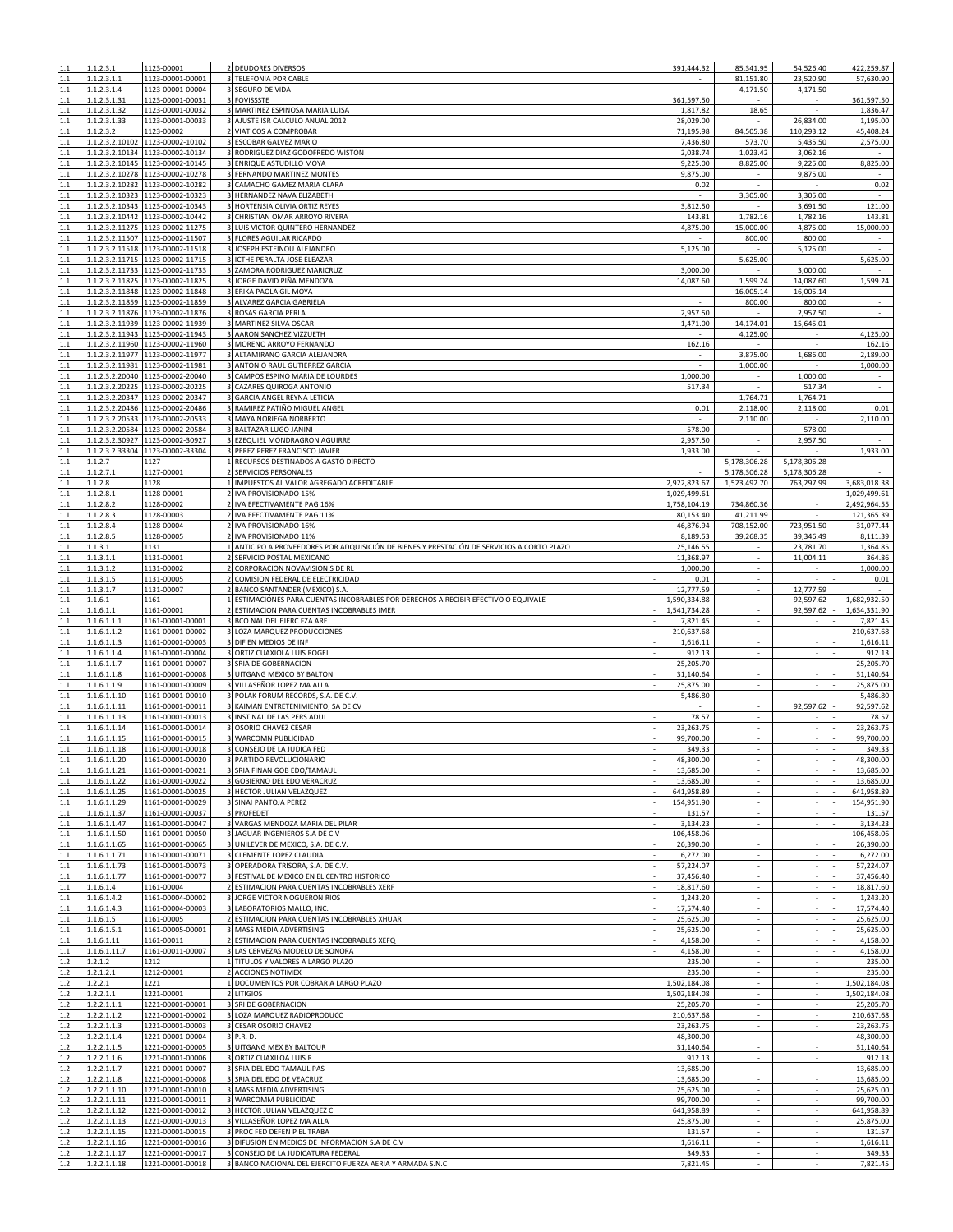| 1.2.         | 1.2.2.1.1.19                 | 1221-00001-00019                          | 3 INSTITUTO NACIONAL DE LAS PERSONAS ADULTAS MAYORES                                                                                                      | 78.57                          |                                    |                                    | 78.57                                                                                                                                     |
|--------------|------------------------------|-------------------------------------------|-----------------------------------------------------------------------------------------------------------------------------------------------------------|--------------------------------|------------------------------------|------------------------------------|-------------------------------------------------------------------------------------------------------------------------------------------|
| 1.2.         | 1.2.2.1.1.24                 | 1221-00001-00024                          | 3 JAGUAR INGENIEROS CONSTRUCTORES, SA DE CV                                                                                                               | 106,458.06                     |                                    |                                    | 106,458.06                                                                                                                                |
| 1.2.         | 1.2.2.1.1.25                 | 1221-00001-00025                          | 3 PANTOJA PEREZ SINAI                                                                                                                                     | 154,951.90                     | $\sim$                             | $\sim$                             | 154,951.90                                                                                                                                |
| 1.2.         | 1.2.2.1.1.26                 | 1221-00001-00026                          | 3 MARIA DEL PILAR VARGAS MENDOZA                                                                                                                          | 3,134.23                       | ÷.                                 | L.                                 | 3,134.23                                                                                                                                  |
| 1.2.         | 1.2.2.1.1.28                 | 1221-00001-00028                          | 3 CLEMENTE LOPEZ CLAUDIA                                                                                                                                  | 6,272.00                       | ÷.                                 | ×.                                 | 6,272.00                                                                                                                                  |
| 1.2.<br>1.2. | 1.2.2.1.1.29                 | 1221-00001-00029<br>1221-00001-00033      | 3 OPERADORA TRISORA, S.A. P.I DE C.V.                                                                                                                     | 57,224.07<br>4,158.00          | ×                                  | ×.                                 | 57,224.07<br>4,158.00                                                                                                                     |
| 1.2.         | 1.2.2.1.1.33<br>1.2.2.9      | 1229                                      | 3 LAS CERVEZAS MODELO EN SONORA, S.A. DE C.V.<br>OTROS DERECHOS A RECIBIR EFECTIVO O EQUIVALENTES A LARGO PLAZO                                           | 29,470,071.76                  |                                    |                                    | 29,470,071.76                                                                                                                             |
| 1.2.         | 1.2.2.9.1                    | 1229-00001                                | 2 IMPUESTO AL VALOR AGREGAO                                                                                                                               | 638,038.86                     |                                    |                                    | 638,038.86                                                                                                                                |
| 1.2.         | 1.2.2.9.2                    | 1229-00002                                | 2 IVA A FAVOR 2007                                                                                                                                        | 2,665,289.00                   | $\sim$                             | $\sim$                             | 2,665,289.00                                                                                                                              |
| 1.2.         | 1.2.2.9.3                    | 1229-00003                                | 2 IVA A FAVOR 2008                                                                                                                                        | 1,639,947.89                   | ÷.                                 | $\mathcal{L}_{\mathcal{A}}$        | 1,639,947.89                                                                                                                              |
| 1.2.         | 1.2.2.9.4                    | 1229-00004                                | 2 IVA A FAVOR 2009                                                                                                                                        | 3,926,871.59                   | $\sim$                             | $\sim$                             | 3,926,871.59                                                                                                                              |
| 1.2.         | 1.2.2.9.5                    | 1229-00005<br>$\overline{2}$              | IVA A FAVOR 2010                                                                                                                                          | 4,793,573.40                   |                                    |                                    | 4,793,573.40                                                                                                                              |
| 1.2.         | 1.2.2.9.6                    | 1229-00006                                | 2 IVA A FAVOR 2011                                                                                                                                        | 8,258,241.04                   | $\sim$                             | $\sim$                             | 8,258,241.04                                                                                                                              |
| 1.2.         | 1.2.2.9.7                    | 1229-00007                                | 2 IVA A FAVOR 2012                                                                                                                                        | 6,933,525.57                   |                                    |                                    | 6,933,525.57                                                                                                                              |
| 1.2.<br>1.2. | 1.2.2.9.8                    | 1229-00008                                | 2 IVA A FAVOR 2013<br>1 TERRENOS                                                                                                                          | 614,584.41<br>38,632,448.20    | $\sim$                             | $\sim$                             | 614,584.41<br>38,632,448.20                                                                                                               |
| 1.2.         | 1.2.3.1<br>1.2.3.1.1         | 1231<br>1231-00001                        | 2 TERRENOS                                                                                                                                                | 356,088.40                     | ×.                                 | ÷.                                 | 356,088.40                                                                                                                                |
| 1.2.         | .2.3.1.2                     | 1231-00002                                | REEXPRESION DE TERRENOS                                                                                                                                   | 702,454.64                     |                                    |                                    | 702,454.64                                                                                                                                |
| 1.2.         | 1.2.3.1.3                    | 1231-00003                                | 2 TERRENOS DONADOS                                                                                                                                        | 6,425,122.98                   | $\overline{\phantom{a}}$           |                                    | 6,425,122.98                                                                                                                              |
| 1.2.         | 1.2.3.1.4                    | 1231-00004                                | 2 REEXPRESION DE TERRENOS DONADOS                                                                                                                         | 30,640,782.18                  | $\sim$                             | $\sim$                             | 30,640,782.18                                                                                                                             |
| 1.2.         | 1.2.3.1.5                    | 1231-00005                                | 2 TERRENOS GANADOS                                                                                                                                        | 508,000.00                     |                                    |                                    | 508,000.00                                                                                                                                |
| 1.2.         | 1.2.3.3                      | 1233                                      | 1 EDIFICIOS NO HABITACIONALES                                                                                                                             | 62,303,353.78                  |                                    |                                    | 62,303,353.78                                                                                                                             |
| 1.2.         | 1.2.3.3.1                    | 1233-00001                                | 2 EDIFICIOS Y LOCALES                                                                                                                                     | 37,341,835.96                  | $\sim$                             |                                    | 37,341,835.96                                                                                                                             |
| 1.2.         | 1.2.3.3.2                    | 1233-00002                                | 2 REEXPRESION DE EDIFICIOS Y LOCALES                                                                                                                      | 24,961,517.82                  | ÷.                                 | ÷.                                 | 24,961,517.82                                                                                                                             |
| 1.2.         | 1.2.4.1                      | 1241                                      | MOBILIARIO Y EQUIPO DE ADMINISTRACIÓN                                                                                                                     | 47,508,551.04                  |                                    |                                    | 47,508,551.04                                                                                                                             |
| 1.2.         | 1.2.4.1.1                    | 1241-00001                                | 2 MUEBLES DE OFICINA Y ESTANTERIA                                                                                                                         | 15,234,355.02                  |                                    |                                    | 15,234,355.02                                                                                                                             |
| 1.2.<br>1.2. | 1.2.4.1.1.1<br>1.2.4.1.1.2   | 1241-00001-00001<br>1241-00001-00002      | 3 MOBILIARIO Y EQUIPO DE OFICINA<br>3 REEXPRESION DE MOBILIARIO Y EQUIPO DE OFICINA                                                                       | 7,852,354.94<br>7,380,453.08   | $\overline{\phantom{a}}$           | $\sim$                             | 7,852,354.94<br>7,380,453.08                                                                                                              |
| 1.2.         | 1.2.4.1.1.3                  | 1241-00001-00003                          | MOBILIARIO Y EQUIPO DE OFICINA DEPRECIADOS EN USO                                                                                                         | 1,547.00                       | $\hat{\phantom{a}}$                | $\sim$                             | 1,547.00                                                                                                                                  |
| 1.2.         | 1.2.4.1.2                    | 1241-00002                                | MUEBLES EXCEPTO DE OFICINA Y ESTANTERIA                                                                                                                   | 728,101.64                     |                                    |                                    | 728,101.64                                                                                                                                |
| 1.2.         | 1.2.4.1.2.1                  | 1241-00002-00001                          | 3 MUEBLES EXCEPTO DE OFICINA Y ESTANTERIA                                                                                                                 | 728,101.64                     | ×                                  | ÷.                                 | 728,101.64                                                                                                                                |
| 1.2.         | 1.2.4.1.3                    | 1241-00003                                | 2 EQUIPO DE COMPUTO Y DE TECNOLOGIAS DE LA INFORMACION                                                                                                    | 31,546,094.38                  | ÷.                                 | L.                                 | 31,546,094.38                                                                                                                             |
| 1.2.         | 1.2.4.1.3.1                  | 1241-00003-00001                          | 3 EQUIPO DE COMPUTO                                                                                                                                       | 15,840,066.49                  |                                    |                                    | 15,840,066.49                                                                                                                             |
| 1.2.         | 1.2.4.1.3.2                  | 1241-00003-00002                          | 3 REEXPRESION DE EQUIPO DE COMPUTO                                                                                                                        | 15,705,760.89                  | $\sim$                             | $\sim$                             | 15,705,760.89                                                                                                                             |
| 1.2.         | 1.2.4.1.3.3                  | 1241-00003-00003                          | 3 EQUIPO DE COMPUTO DEPRECIADOS EN USO                                                                                                                    | 267.00                         | ×.                                 | ÷.                                 | 267.00                                                                                                                                    |
| 1.2.         | 1.2.4.4                      | 1244                                      | 1 EQUIPO DE TRANSPORTE                                                                                                                                    | 468,995.76                     | ×.                                 | ÷.                                 | 468,995.76                                                                                                                                |
| 1.2.<br>1.2. | 1.2.4.4.1<br>1.2.4.4.1.1     | 1244-00001<br>1244-00001-00001            | VEHICULOS Y EQUIPO TERRESTRE<br>2 <sub>1</sub><br>3 VEHICULOS Y EQUIPO TERRESTRE                                                                          | 468,995.76<br>228,869.57       | ÷.                                 | ÷.                                 | 468,995.76<br>228,869.57                                                                                                                  |
| 1.2.         | 1.2.4.4.1.2                  | 1244-00001-00002                          | 3 REEXPRESION DE VEHICULOS Y EQUIPO TERRESTRE                                                                                                             | 240,084.19                     |                                    |                                    | 240,084.19                                                                                                                                |
| 1.2.         | 1.2.4.4.1.3                  | 1244-00001-00003                          | 3 VEHICULOS Y EQUIPO TERRESTRE DEPRECIADO EN USO                                                                                                          | 42.00                          |                                    |                                    | 42.00                                                                                                                                     |
| 1.2.         | 1.2.4.6                      | 1246                                      | 1 MAQUINARIA, OTROS EQUIPOS Y HERRAMIENTAS                                                                                                                | 118,691,694.32                 | $\sim$                             | $\sim$                             | 118,691,694.32                                                                                                                            |
| 1.2.         | 1.2.4.6.4                    | 1246-00004                                | 2 SISTEMA DE AIRE ACONDICIONADO, CALEFACCION Y DE REFRIGERACION                                                                                           | 4,247,640.32                   | ÷.                                 | ×.                                 | 4,247,640.32                                                                                                                              |
| 1.2.         | .2.4.6.4.1                   | 1246-00004-00001                          | AIRES ACONDICIONADOS                                                                                                                                      | 4,155,045.83                   |                                    |                                    | 4,155,045.83                                                                                                                              |
| 1.2.         | 1.2.4.6.4.2                  | 1246-00004-00002                          | REEXPRESION DE AIRES ACONDICIONADOS                                                                                                                       | 92,577.49                      | ٠                                  |                                    | 92,577.49                                                                                                                                 |
| 1.2.         | 1.2.4.6.4.3                  | 1246-00004-00003                          | 3 AIRES ACONDICIONADOS DEPRECIADOS EN USO                                                                                                                 | 17.00                          | $\sim$                             | $\sim$                             | 17.00                                                                                                                                     |
| 1.2.         | 1.2.4.6.5                    | 1246-00005                                | 2 EQUIPO DE COMUNICACIÓN Y TELECOMUNICACION                                                                                                               | 68,609,107.85                  | ÷.                                 | ×.                                 | 68,609,107.85                                                                                                                             |
| 1.2.<br>1.2. | 1.2.4.6.5.1<br>1.2.4.6.5.2   | 1246-00005-00001<br>1246-00005-00002      | 3 EQUIPO DE TRANSMISION<br>3 REEXPRESION DE EQUIPO DE TRANSMISION DEPRECIADO EN USO                                                                       | 65,912,255.37<br>2,696,300.48  | $\overline{\phantom{a}}$<br>$\sim$ | $\overline{\phantom{a}}$<br>$\sim$ | 65,912,255.37<br>2,696,300.48                                                                                                             |
| 1.2.         | 1.2.4.6.5.3                  | 1246-00005-00003                          | 3 EQUIPO DE TRANSMISION DEPRECIADO EN USO                                                                                                                 | 552.00                         | ×.                                 | ÷.                                 | 552.00                                                                                                                                    |
| 1.2.         | 1.2.4.6.6                    | 1246-00006                                | EQUIPOS DE GENERACION ELECTRICA, APARATOS Y ACCESORIOS ELECTRICOS                                                                                         | 4,195,993.39                   |                                    |                                    | 4,195,993.39                                                                                                                              |
| 1.2.         | 1.2.4.6.6.1                  | 1246-00006-00001                          | 3 MAQUINARIA Y EQUIPO ELECTRICO                                                                                                                           | 4,025,356.41                   |                                    |                                    | 4,025,356.41                                                                                                                              |
|              | 1.2.4.6.6.2                  | 1246-00006-00002                          | 3 REEXPRESION DE MAQUINARIA Y EQUIPO ELECTRICO DEPRECIADO EN USO                                                                                          | 170,441.98                     | $\overline{\phantom{a}}$           | $\sim$                             | 170,441.98                                                                                                                                |
| 1.2.         |                              |                                           |                                                                                                                                                           |                                |                                    |                                    |                                                                                                                                           |
| 1.2.         | 1.2.4.6.6.3                  | 1246-00006-00003                          | 3 MAQUINARIA Y EQUIPO ELECTRICO DEPRECIADO EN USO                                                                                                         | 195.00                         | ÷.                                 |                                    | 195.00                                                                                                                                    |
| 1.2.         | 1.2.4.6.9                    | 1246-00009                                | 2 OTROS EQUIPOS                                                                                                                                           | 41,638,952.76                  | ×.                                 | ÷.                                 | 41,638,952.76                                                                                                                             |
| 1.2.         | 1.2.4.6.9.1                  | 1246-00009-00001                          | 3 EQUIPO TECNICO Y DE GRABACION                                                                                                                           | 27,045,616.87                  |                                    |                                    | 27,045,616.87                                                                                                                             |
| 1.2.         | 1.2.4.6.9.2                  | 1246-00009-00002                          | 3 REEXPRESION DE EQUIPO TECNICO Y DE GRABACION DEPRECIADO EN USO                                                                                          | 14,592,506.89                  | ÷.                                 | ÷.                                 | 14,592,506.89                                                                                                                             |
| 1.2.         | 1.2.4.6.9.3                  | 1246-00009-00003                          | EQUIPO TECNICO Y DE GRABACION DEPRECIADO EN USO                                                                                                           | 829.00                         |                                    |                                    | 829.00                                                                                                                                    |
| 1.2.         | 1.2.6.1                      | 1261                                      | 1 DEPRECIACIÓN ACUMULADA DE BIENES INMUEBLES                                                                                                              | 32,398,734.04                  | $\sim$                             |                                    | 32,398,734.04                                                                                                                             |
| 1.2.         | 1.2.6.1.1<br>1.2.6.1.1.1     | 1261-00001                                | 2 DEPRECIACION ACUMULADA DE EDIFICIO Y LOCALES                                                                                                            | 32,398,734.04                  | ÷.                                 |                                    | 32,398,734.04<br>15,444,334.99                                                                                                            |
| 1.2.<br>1.2. | 1.2.6.1.1.2                  | 1261-00001-00001<br>1261-00001-00002<br>3 | 3 DEPRECIACION ACUMULADA DE EDIFICIO Y LOCALES (VALOR HISTORICO)<br>REEXPRESION DE LA DEPRECIACION ACUMULADA DE EDIFICIOS Y LOCALES                       | 15,444,334.99<br>16,954,399.05 | ÷.                                 | $\sim$                             | 16,954,399.05                                                                                                                             |
| 1.2.         | 1.2.6.3                      | 1263                                      | DEPRECIACIÓN ACUMULADA DE BIENES MUEBLES                                                                                                                  | 94,733,172.83                  |                                    |                                    | 94,733,172.83                                                                                                                             |
| 1.2.         | 1.2.6.3.1                    | 1263-00001                                | 2 DEPRECIACION ACUMULADA DE MOBILIARIO Y EQUIPO DE ADMINISTRACION                                                                                         | 9,757,059.10                   |                                    | ÷.                                 | 9,757,059.10                                                                                                                              |
| 1.2.         | 1.2.6.3.1.1                  | 1263-00001-00001                          | DEPRECIACION ACUMULADA DE MOBILIARIO Y EQUIPO DE ADMINISTRACION (VALOR HISTORICO                                                                          | 4,748,457.53                   |                                    |                                    | 4,748,457.53                                                                                                                              |
| 1.2.         | 1.2.6.3.1.2                  | 1263-00001-00002                          | 3 (REEXPRESION DE LA DEPRECIACION ACUMULADA DE MUEBLES DE OFICINA Y ESTANTERIA)                                                                           | 5,008,601.57                   |                                    |                                    | 5,008,601.57                                                                                                                              |
| 1.2.         | 1.2.6.3.2                    | 1263-00002                                | 2 DEPRECIACION ACUMULADA DE EQUIPO DE COMPUTO Y TECNOLOGIAS DE LA INFORMACION                                                                             | 30,887,838.30                  | $\sim$                             | $\sim$                             |                                                                                                                                           |
| 1.2.         | 1.2.6.3.2.1                  | 1263-00002-00001                          | 3 DEPRECIACION ACUMULADA DE EQUIPO DE COMPUTO Y TECNOLOGIAS DE LA INFORMACION (VAL                                                                        | 15,182,077.41                  |                                    |                                    | 15,705,760.89                                                                                                                             |
| 1.2.<br>1.2. | 1.2.6.3.2.2<br>1.2.6.3.3     | 1263-00002-00002<br>1263-00003            | (REEXPRESION DE LA DEPRECIACION ACUMULADA DEL EQUIPO DE COMPUTO Y TECNOLOGIAS DE<br>DEPRECIACION ACUMULADA DE EQUIPO DE TRANSPORTE                        | 15,705,760.89<br>468,953.74    |                                    |                                    |                                                                                                                                           |
| 1.2.         | 1.2.6.3.3.1                  | 1263-00003-00001                          | 3 DEPRECIACION ACUMULADA DE EQUIPO DE TRANSPORTE (VALOR HISTORICO)                                                                                        | 228,869.57                     | $\sim$                             | $\sim$                             | 228,869.57                                                                                                                                |
| 1.2.         | 1.2.6.3.3.2                  | 1263-00003-00002                          | 3 (REEXPRESION DE LA DEPRECIACION ACUMULADA DE AUTOMOVILES Y EQUIPO TERRESTRE)                                                                            | 240,084.17                     |                                    |                                    | 240,084.17                                                                                                                                |
| 1.2.         | 1.2.6.3.4                    | 1263-00004                                | 2 DEPRECIACION ACUMULADA DE AIRE ACONDICIONADO, CALEFACCION Y D EREFRIGERACION                                                                            | 380,174.25                     | ÷.                                 |                                    | 380,174.25                                                                                                                                |
| 1.2.         | 1.2.6.3.4.1                  | 1263-00004-00001                          | 3 DEPRECIACION ACUMULADA DE AIRE ACONDICIONADO, CALEFACCION Y DE REFRIGERACION (VA                                                                        | 287,596.76                     | $\sim$                             | $\sim$                             |                                                                                                                                           |
| 1.2.         | 1.2.6.3.4.2                  | 1263-00004-00002                          | 3 REEXPRESION DE LA DEPRECIACION ACUMULADA DE AIRE ACONDICIONADO CALEFACCION Y DE REFRIGERACION.                                                          | 92,577.49                      | $\sim$                             | ÷.                                 |                                                                                                                                           |
| 1.2.         | 1.2.6.3.5                    | 1263-00005                                | DEPRECIACION ACUMULADA DE EQUIPOS DE GENERACION ELECTRICA, APARATOS Y ACCESORIOS                                                                          | 1,300,333.34                   |                                    |                                    | 1,300,333.34                                                                                                                              |
| 1.2.         | 1.2.6.3.5.1                  | 1263-00005-00001<br>$\overline{3}$        | DEPRECIACION ACUMULADA DE EQUIPOS DE GENERACION ELECTRICA, APARATOS Y ACCESORIOS                                                                          | 1,131,800.78                   | $\sim$<br>$\sim$                   | $\sim$                             |                                                                                                                                           |
| 1.2.         | 1.2.6.3.5.2                  | 1263-00005-00002                          | 3 (REEXPRESION DE LA DEPRECIACION ACUMULADA DE EQUIPOS DE GENERACION ELECTRICA, AP                                                                        | 168,532.56                     |                                    |                                    | 168,532.56                                                                                                                                |
| 1.2.<br>1.2. | 1.2.6.3.6<br>1.2.6.3.6.1     | 1263-00006<br>1263-00006-00001            | DEPRECIACION ACUMULADA DE EQUIPO DE COMUNICACIÓN Y TELECOMUNICACION<br>3 DEPRECIACION ACUMULADA DE EQUIPO DE COMUNICACIÓN Y TELECOMUNICACION (VALOR HISTO | 20,139,228.96<br>17.442.928.47 |                                    |                                    | 20,139,228.96<br>17,442,928.47                                                                                                            |
| 1.2.         | 1.2.6.3.6.2                  | 1263-00006-00002                          | (REEXPRESION DE LA DEPRECIACION ACUMULADA DEL EQUIPO DE COMUNICACION Y TELECOMUN                                                                          | 2,696,300.49                   | $\bullet$                          |                                    |                                                                                                                                           |
| 1.2.         | 1.2.6.3.7                    | 1263-00007                                | 2 DEPRECIACION ACUMULADA DE OTROS EQUIPOS (EQUIPO TECNICO Y GRABACION)                                                                                    | 31,799,585.14                  | ÷.                                 | ÷.                                 |                                                                                                                                           |
| 1.2.         | 1.2.6.3.7.1                  | 1263-00007-00001                          | DEPRECIACION ACUMULADA DE OTROS EQUIPOS (EQUIPO TECNICO Y GRABACION) (VALOR HIS                                                                           | 17,247,658.26                  |                                    |                                    | 17,247,658.26                                                                                                                             |
| 1.2.         | 1.2.6.3.7.2                  | 1263-00007-00002                          | 3 (REEXPRESION DE LA DEPRECIACION ACUMULADA DE OTROS EQUIPOS (EQUIPO TECNICO Y GRA                                                                        | 14,551,926.88                  |                                    |                                    | 30,887,838.30<br>15,182,077.41<br>468,953.74<br>287,596.76<br>92,577.49<br>1,131,800.78<br>2,696,300.49<br>31,799,585.14<br>14,551,926.88 |
| 1.2.         | 1.2.7.3                      | 1273                                      | 1 GASTOS PAGADOS POR ADELANTADO A LARGO PLAZO                                                                                                             | 263,234.04                     | $\omega_{\rm c}$                   | 36,137.70                          | 227,096.34                                                                                                                                |
| 1.2.         | 1.2.7.3.2                    | 1273-00002                                | 2 SEGUROS BANORTE GENERALI                                                                                                                                | 39,470.66                      |                                    | 4,171.50                           | 35,299.16                                                                                                                                 |
| 1.2.         | 1.2.7.3.3<br>1.2.7.3.4       | 1273-00003<br>1273-00004                  | 2 SEGUROS INBURSA SA DE CV                                                                                                                                | 191,430.40                     | $\sim$                             | 27,347.20                          | 164,083.20<br>27,713.98                                                                                                                   |
| 1.2.<br>2.1. | 2.1.1.1                      | 2111                                      | GRUPO NACIONAL PROVINCIAL NS. A. B (GNP)<br>1 SERVICIOS PERSONALES POR PAGAR A CORTO PLAZO                                                                | 32,332.98<br>208,702.11        | 5,228,169.30                       | 4,619.00<br>5,219,639.88           | 200,172.69                                                                                                                                |
| 2.1.         | 2.1.1.1.1                    | 2111-00001                                | 2 SUELDOS POR PAGAR                                                                                                                                       | 6,156.18                       | 4,623,547.68                       | 4,621,169.14                       | 3,777.64                                                                                                                                  |
| 2.1.         | 2.1.1.1.1.1                  | 2111-00001-00001                          | 3 SUELDOS POR PAGAR PERSONAL BASE                                                                                                                         |                                | 3,202,010.51                       | 3,202,010.51                       |                                                                                                                                           |
| 2.1.         | 2.1.1.1.1.2                  | 2111-00001-00002                          | 3 SUELDOS POR PAGAR PERSONAL ASIMILABLE                                                                                                                   | $\sim$                         | 457,487.51                         | 457,487.51                         | $\sim$                                                                                                                                    |
| 2.1.         | 2.1.1.1.1.3                  | 2111-00001-00003                          | 3 SUELDOS POR PAGAR PERSONAL TIJUANA XHUAN                                                                                                                |                                | 130,839.41                         | 130,839.41                         |                                                                                                                                           |
| 2.1.         | 2.1.1.1.1.4                  | 2111-00001-00004                          | SUELDOS POR PAGAR PERSONAL CHIAPA DE CORZO XECHZ                                                                                                          |                                | 128,230.94                         | 128,230.94                         |                                                                                                                                           |
| 2.1.         | 2.1.1.1.1.5                  | 2111-00001-00005                          | 3 SUELDOS POR PAGAR PERSONAL CD. ACUÑA XERF                                                                                                               |                                | 97,836.83                          | 97,836.83                          |                                                                                                                                           |
| 2.1.         | 2.1.1.1.1.6                  | 2111-00001-00006                          | 3 SUELDOS POR PAGAR PERSONAL CD. JUAREZ XHUAR                                                                                                             | $\sim$                         | 94,592.71                          | 94,592.71                          | $\sim$                                                                                                                                    |
| 2.1.<br>2.1. | 2.1.1.1.1.7                  | 2111-00001-00007<br>2111-00001-00008      | 3 SUELDOS POR PAGAR PERSONAL MERIDA XHYUC<br>3 SUELDOS POR PAGAR PERSONAL LAZARO CARDENAS XELAC                                                           |                                | 114,803.81<br>93,289.91            | 114,803.81<br>93,289.91            | $\sim$                                                                                                                                    |
| 2.1.         | 2.1.1.1.1.8<br>2.1.1.1.1.9   | 2111-00001-00009                          | 3 SUELDOS POR PAGAR PERSONAL CACAHUATAN XECAH                                                                                                             | $\overline{\phantom{a}}$       | 81,895.84                          | 81,895.84                          | $\sim$                                                                                                                                    |
| 2.1.         | 2.1.1.1.1.10                 | 2111-00001-00010                          | 3 SUELDOS POR PAGAR PERSONAL COMITAN XEMIT                                                                                                                |                                | 77,469.51                          | 77,469.51                          |                                                                                                                                           |
| 2.1.         | 2.1.1.1.1.11                 | 2111-00001-00011                          | SUELDOS POR PAGAR PERSONAL SALINA CRUZ XHSCO                                                                                                              |                                | 45,162.40                          | 45,162.40                          |                                                                                                                                           |
| 2.1.         | 2.1.1.1.1.12                 | 2111-00001-00012                          | 3 SUELDOS POR PAGAR PERSONAL CANANEA XEFQ                                                                                                                 |                                | 97,549.76                          | 97,549.76                          |                                                                                                                                           |
| 2.1.<br>2.1. | 2.1.1.1.1.15<br>2.1.1.1.1.17 | 2111-00001-00015<br>2111-00001-00017      | 3 RETROACTIVO PERSONAL BAJA<br>3 AGUINALDO PERSONAL BAJA APARTADO B                                                                                       | 3,777.64<br>1,392.54           | $\sim$<br>1,392.54                 | $\sim$                             | 3,777.64                                                                                                                                  |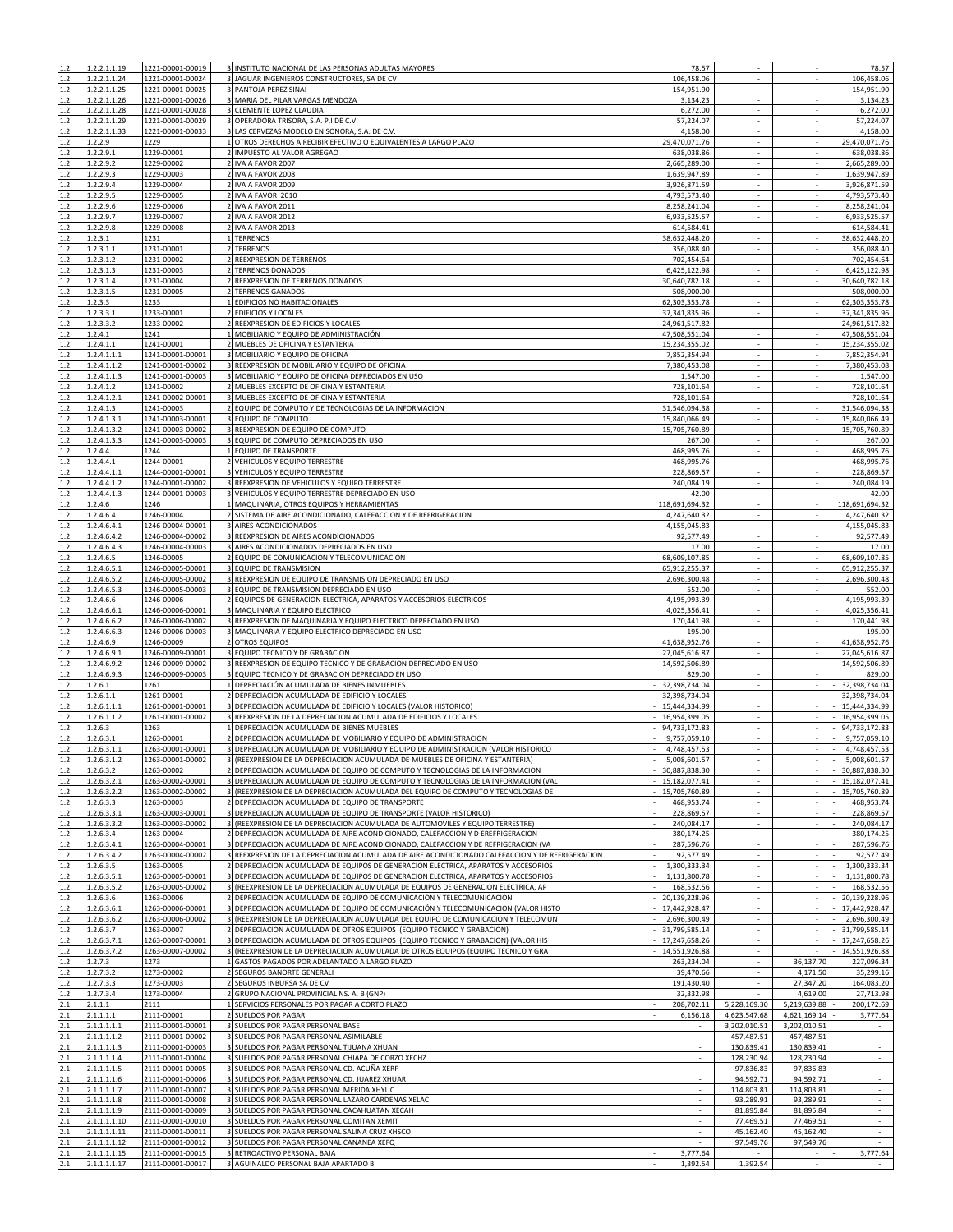| 2.1.         | 2.1.1.1.1.18    | 2111-00001-00018                                                     | 3 AGUINALDO PERSONAL BAJA ASILILABLES                                       | 986.00                   | 986.00                 | ×.                     |                             |
|--------------|-----------------|----------------------------------------------------------------------|-----------------------------------------------------------------------------|--------------------------|------------------------|------------------------|-----------------------------|
| 2.1.         | 2.1.1.1.4       | 2111-00004                                                           | 2 SEGURIDAD SOCIAL Y SEGUROS POR PAGAR A CORTO PLAZO                        | 202,545.93               | 604,621.62             | 598,470.74             | 196,395.05                  |
| 2.1.         | 2.1.1.1.4.1     | 2111-00004-00001                                                     | 3 APORTACION AL ISSSTE 9.970%                                               | 164,800.41               | 345,047.89             | 329,704.03             | 149,456.55                  |
| 2.1.         | 2.1.1.1.4.6     | 2111-00004-00006                                                     | 3 APORTACION I. M. S. S                                                     |                          | 88,321.03              | 88,321.03              |                             |
| 2.1.         | 2.1.1.1.4.8     | 2111-00004-00008                                                     | 3 STIR MEDIOS SUELDOS                                                       |                          | 13,981.00              | 13,981.00              |                             |
| 2.1.         | 2.1.1.1.4.9     | 2111-00004-00009                                                     | 3 STIR GASTOS SOCIALES                                                      | $\sim$                   | 2,771.70               | 2,771.70               | $\sim$                      |
| 2.1.         | 2.1.1.1.4.10    | 2111-00004-00010                                                     | 3 STIR CUOTAS DE TRANSITO                                                   | ÷.                       | 153,600.00             | 153,600.00             | $\sim$                      |
| 2.1.         | 2.1.1.1.4.11    | 2111-00004-00011                                                     | STIR DESPLAZAMIENTOS                                                        |                          | 900.00                 | 900.00                 | $\sim$                      |
| 2.1.         | 2.1.1.1.4.12    | 2111-00004-00012                                                     | APORTACION AHORRO SOLIDARIO GOBIERNO                                        | 37,745.52                |                        | 9,192.98               | 46,938.50                   |
| 2.1.         | 2.1.1.2         | 2112                                                                 | 1 PROVEEDORES POR PAGAR A CORTO PLAZO                                       | 133,295.91               | 5,396,639.62           | 5,347,669.85           | 84,326.14                   |
| 2.1.         | 2.1.1.2.1       | 2112-00001                                                           | PROVEEDORES BIENES                                                          | 129,836.03               | 3,459,345.53           | 3,410,375.76           | 80,866.26                   |
| 2.1.         |                 | 2.1.1.2.1.30002 2112-00001-30002                                     | 3 COMISION FEDERAL DE ELECTRICIDAD                                          |                          | 751,855.03             | 751,855.03             |                             |
| 2.1.         |                 | 2.1.1.2.1.30082 2112-00001-30082                                     | 3 BIKLIN, S. DE R.L. DE C.V.                                                | $\overline{\phantom{a}}$ | 624.93                 | 624.93                 | $\sim$                      |
| 2.1.         |                 | 2.1.1.2.1.30084 2112-00001-30084                                     | 3 ABARROTES SAN LUIS, S.A. DE C.V.                                          | ×                        | 592.16                 | 592.16                 | $\epsilon$                  |
| 2.1.         | 2.1.1.2.1.30088 | 2112-00001-30088                                                     | COMISION ESTATAL DEL AGUA                                                   |                          | 154.51                 | 154.51                 |                             |
| 2.1.         |                 | 2.1.1.2.1.30094 2112-00001-30094                                     | CORPORACION DE ASESORIA EN PROTECCION SENTRY, S. DE R.L. DE C.V.            | 34,743.00                | 34,743.00              | 34,743.00              | 34,743.00                   |
| 2.1.         | 2.1.1.2.1.30118 | 2.1.1.2.1.30096 2112-00001-30096                                     | CORPORACION NOVAVISION, S. DE R.L. DE C.V.<br>3<br>3 GARCIA BERMUDEZ VICTOR | $\sim$<br>÷.             | 1,193.00               | 1,193.00               | $\sim$<br>$\mathcal{L}$     |
| 2.1.<br>2.1. |                 | 2112-00001-30118<br>2.1.1.2.1.30121 2112-00001-30121                 | 3 GOBIERNO DEL DISTRITO FEDERAL                                             |                          | 4,460.73<br>249.686.00 | 4,460.73               |                             |
|              |                 |                                                                      | 3 GUIDO DIAZ YANETH                                                         | 5,970.06                 |                        | 249,686.00<br>5,970.06 | 5,970.06                    |
| 2.1.<br>2.1. |                 | 2.1.1.2.1.30130 2112-00001-30130<br>2.1.1.2.1.30163 2112-00001-30163 | 3 LUGO FUCUY MIGUEL                                                         |                          | 5,970.06<br>315.00     | 315.00                 |                             |
| 2.1.         |                 | 2.1.1.2.1.30177 2112-00001-30177                                     | OCAMPO PARRA JESUS MANUEL                                                   |                          | 7,712.80               | 7,712.80               | $\overline{a}$              |
| 2.1.         |                 | 2.1.1.2.1.30198 2112-00001-30198                                     | 3 PREVENCION APLICADA S. DE R.L                                             | 10,507.91                | 10,507.91              | 10,507.91              | 10,507.91                   |
| 2.1.         |                 | 2.1.1.2.1.30215 2112-00001-30215                                     | 3 SAPAM DE CHIAPA DE CORZO, CHIAPAS                                         |                          | 40.00                  | 40.00                  |                             |
| 2.1.         | 2.1.1.2.1.30217 | 2112-00001-30217                                                     | 3 SECRETARIA DE GOBERNACION                                                 |                          | 12,312.00              | 12,312.00              | $\overline{\phantom{a}}$    |
| 2.1.         |                 | 2.1.1.2.1.30223 2112-00001-30223                                     | 3 TELEFONOS DE MEXICO, S.A. DE C.V.                                         |                          | 156,122.49             | 156,122.49             | $\sim$                      |
| 2.1.         |                 | 2.1.1.2.1.30330 2112-00001-30330                                     | 3 FERNANDEZ RODRIGUEZ MARIA DEL ROSARIO                                     |                          | 56,878.20              | 56,878.20              |                             |
| 2.1.         |                 | 2.1.1.2.1.30332 2112-00001-30332                                     | 3 FIESCO TREJO ROBERTO                                                      | $\sim$                   | 7,373.10               | 7,373.10               | $\epsilon$                  |
| 2.1.         |                 | 2.1.1.2.1.30426 2112-00001-30426                                     | COMPAÑÍA EMBOTELLADORA DEL FUERTE, S. DE R.L. DE C.V.                       |                          | 1,875.00               | 1,875.00               | $\overline{\phantom{a}}$    |
| 2.1.         |                 | 2.1.1.2.1.30439 2112-00001-30439                                     | 3 COMUNICACIÓN NEXTEL DE MEXICO S.A DE C.V                                  |                          | 34,015.07              | 34,015.07              | ÷.                          |
| 2.1.         |                 | 2.1.1.2.1.30446 2112-00001-30446                                     | 3 PEÑA TESTA ABRAHAM SAMUEL                                                 |                          | 7,773.35               | 7,773.35               | $\epsilon$                  |
| 2.1.         |                 | 2.1.1.2.1.30450 2112-00001-30450                                     | 3 CONTRERAS BUSTOS MARIA EUGENIA ROSALVA                                    | $\sim$                   | 611.95                 | 611.95                 | $\epsilon$                  |
| 2.1.         |                 | 2.1.1.2.1.30505 2112-00001-30505                                     | 3 SASTRE DE LA RIVA Y ASOCIADOS S.C.                                        | ×                        | 8,700.00               | 8,700.00               | $\sim$                      |
| 2.1.         |                 | 2.1.1.2.1.30519 2112-00001-30519                                     | 3 DICIMEX S.A DE C. V                                                       |                          | 16,878.00              | 16,878.00              | $\overline{\phantom{a}}$    |
| 2.1.         |                 | 2.1.1.2.1.30530 2112-00001-30530                                     | 3 DISTRIBUIDORA E IMPORTADORA DE RADIODIFUSION, SA DE CV                    | ×                        | 9,280.00               | 9,280.00               | $\sim$                      |
| 2.1.         |                 | 2.1.1.2.1.30570 2112-00001-30570                                     | 3 ELECTROPURA S, DE R.L DE C.V                                              |                          | 11,050.00              | 11,050.00              | $\sim$                      |
| 2.1.         |                 | 2.1.1.2.1.30572 2112-00001-30572                                     | 3 ELEVADORES SCHINDLER S, A DE C. V                                         |                          | 3,052.16               | 3,052.16               | ÷,                          |
| 2.1.         |                 | 2.1.1.2.1.30590 2112-00001-30590                                     | 3 ESTAFETA MEXICANA, S.A. DE C.V.                                           | $\sim$                   | 285.68                 | 285.68                 | $\epsilon$                  |
| 2.1.         |                 | 2.1.1.2.1.30594 2112-00001-30594                                     | 3 ESTRATEC S. A DE C. V                                                     |                          | 40,316.22              | 40,316.22              | $\sim$                      |
| 2.1.         | 2.1.1.2.1.30695 | 2112-00001-30695                                                     | <b>GONZALEZ AGUIRRE EVA</b><br>3                                            |                          | 609.97                 | 609.97                 |                             |
| 2.1.         |                 | 2.1.1.2.1.30709 2112-00001-30709                                     | GRUPO DE LIPIEZA Y MANTENIMIENTO INTEGRAL S.C<br>$\overline{3}$             |                          | 304,693.48             | 304,693.48             | $\overline{\phantom{a}}$    |
| 2.1.         |                 | 2.1.1.2.1.30760 2112-00001-30760                                     | 3 IBOPE AGB MEXICO S.A. DE C. V                                             | $\sim$                   | 426,403.00             | 426,403.00             | $\sim$                      |
| 2.1.         |                 | 2.1.1.2.1.30787 2112-00001-30787                                     | 3 INSTITUTO MEXICANO DE LA PROPIEDAD INDUSTRIAL                             |                          | 2,671.86               | 2,671.86               | $\sim$                      |
| 2.1.         |                 | 2.1.1.2.1.30958 2112-00001-30958                                     | 3 NETWORK OPERATION CONSULTING S.A.                                         |                          | 34,385.57              | 34,385.57              | $\sim$                      |
| 2.1.         |                 | 2.1.1.2.1.30961 2112-00001-30961                                     | 3 NOVABOX S DE R L DE C V                                                   | $\overline{\phantom{a}}$ | 517.00                 | 517.00                 | $\epsilon$                  |
| 2.1.         |                 | 2.1.1.2.1.30982 2112-00001-30982                                     | 3 ORGANIZACION PAPELERA TAURO S.A.DE C.V                                    | ×                        | 42,622.70              | 42,622.70              | $\sim$                      |
| 2.1.         |                 | 2.1.1.2.1.30994 2112-00001-30994                                     | 3 PALACIOS FLORES HECTOR                                                    |                          | 70.00                  | 70.00                  | $\sim$                      |
| 2.1.         |                 | 2.1.1.2.1.30998 2112-00001-30998                                     | 3 PAPELERIA MARLO, S.A. DE C.V.                                             |                          | 600.00                 | 600.00                 | $\overline{\phantom{a}}$    |
| 2.1.         |                 | 2.1.1.2.1.31020 2112-00001-31020                                     | 3 PEREZ PEREZ CRISTIANO E                                                   | $\sim$                   | 22,435.29              | 22,435.29              | $\sim$                      |
| 2.1.         |                 | 2.1.1.2.1.31045 2112-00001-31045                                     | 3 JORGE ROBERTO TREVIÑO LONGORIA                                            |                          | 837.29                 | 837.29                 | $\sim$                      |
| 2.1.         |                 | 2.1.1.2.1.31047 2112-00001-31047                                     | 3 PURIFICADORA DE AGUA LAS TRUCHAS, S.A. DE C.V.                            | ×                        | 592.00                 | 592.00                 | $\sim$                      |
| 2.1.         |                 | 2.1.1.2.1.31051 2112-00001-31051                                     | 3 RADIO ORO S. A                                                            |                          | 32,864.70              | 32,864.70              | ÷.                          |
| 2.1.         |                 | 2.1.1.2.1.31054 2112-00001-31054                                     | 3 RADIO UNO S.A                                                             | ×                        | 27,474.38              | 27,474.38              | $\mathcal{L}$               |
| 2.1.         |                 | 2.1.1.2.1.31068 2112-00001-31068                                     | 3 RANGEL TINOCO FERNANDO                                                    |                          | 1,392.00               | 1,392.00               | $\sim$                      |
| 2.1.         |                 | 2.1.1.2.1.31155 2112-00001-31155                                     | 3 SEGUROS INBURSA S.A. GRUPO FINANCIERO                                     |                          | 316,162.58             | 316,162.58             | $\overline{\phantom{a}}$    |
| 2.1.         |                 | 2.1.1.2.1.31160 2112-00001-31160                                     | 3 SERRANO CORONA REYNALDO                                                   | $\sim$                   | 5,529.83               | 5,529.83               | $\epsilon$                  |
| 2.1.         |                 | 2.1.1.2.1.31171 2112-00001-31171                                     | 3 SERVICIO POSTAL MEXICANO                                                  |                          | 11,004.11              | 11,004.11              | ÷.                          |
| 2.1.         | 2.1.1.2.1.31182 | 2112-00001-31182                                                     | SERVICIOS DE MANTENIMIENTO DE LA COSTA, S.A. DE C.V.                        |                          | 6,844.00               | 6,844.00               | $\sim$                      |
| 2.1.         |                 | 2.1.1.2.1.31191 2112-00001-31191                                     | 3 SISTEMA DE AGENCIAS TURISTICAS TURISSSTE/ISSSTE                           |                          | 59,679.00              | 59,679.00              | $\sim$                      |
| 2.1.         |                 | 2.1.1.2.1.31192 2112-00001-31192                                     | 3 SISTEMA MUNICIPAL AGUA Y SANEAMIENTO ACUÑA, COAHUILA                      | ×                        | 276.00                 | 276.00                 | $\sim$                      |
| 2.1.         |                 | 2.1.1.2.1.31302 2112-00001-31302                                     | 3 CORDOVA GIRON MIRSA JULISSA                                               |                          | 4,510.00               | 4,510.00               |                             |
| 2.1.         |                 | 2.1.1.2.1.31345 2112-00001-31345                                     | 3 ABARROTES Y CARNICERIA LA SUPREMA, S.A. DE C.V.                           |                          | 600.00                 | 600.00                 | $\overline{\phantom{a}}$    |
| 2.1.         |                 | 2.1.1.2.1.31357 2112-00001-31357<br>2.1.1.2.1.31398 2112-00001-31398 | 3 MENDOZA TORAYA ARTURO                                                     | $\overline{\phantom{a}}$ | 18,959.40              | 18,959.40              | $\sim$                      |
| 2.1.         |                 |                                                                      | 3 CHAVEZ DIAZ JAIME JAVIER                                                  |                          | 602.75                 | 602.75                 | ×                           |
| 2.1.         |                 | 2.1.1.2.1.31399 2112-00001-31399                                     | MENDEZ RIOS RAFAEL                                                          |                          | 600.00                 | 600.00                 |                             |
|              |                 | 2.1.1.2.1.31491 2112-00001-31491                                     | 3 MAINBIT S. A DE C.V                                                       |                          | 185,057.12             | 185,057.12             |                             |
| 2.1.         |                 | 2.1.1.2.1.31494 2112-00001-31494                                     | 3 IUSACELL S. A DE C. V<br>3 CORPORACION ROMSOL S. A DE C.V                 | $\sim$                   | 24,818.00              | 24,818.00              | $\sim$                      |
| 2.1.<br>2.1. |                 | 2.1.1.2.1.31504 2112-00001-31504<br>2.1.1.2.1.31521 2112-00001-31521 | 3 GRUPO BANTIRA DE SEGURIDAD PRIVADA, S.A. DE C.V.                          |                          | 15,080.00<br>8.000.00  | 15,080.00<br>8,000.00  | $\mathcal{L}_{\mathcal{A}}$ |
| 2.1.         |                 | 2.1.1.2.1.31535 2112-00001-31535                                     | 3 GENERAL FLEET AND SERVICE S,A. DE C. V.                                   | $\sim$                   | 5,203.76               | 5,203.76               | $\sim$                      |
| 2.1.         |                 | 2.1.1.2.1.31547 2112-00001-31547                                     | 3 REYNOSO MEDRANO ALFONSO                                                   |                          | 12,639.60              | 12,639.60              | $\sim$                      |
|              |                 | 2.1.1.2.1.31625 2112-00001-31625                                     | SALAZAR CORDOVA GABRIEL                                                     | 22,829.88                | 22,829.88              | 22,093.44              | 22,093.44                   |
| 2.1.         |                 | 2.1.1.2.1.31757 2112-00001-31757                                     | 3 HERNANDEZ PEREZ JOSE CILVERIO                                             | 4,453.62                 | 4,453.62               | 4,453.62               | 4,453.62                    |
| 2.1.         |                 | 2.1.1.2.1.31780 2112-00001-31780                                     | 3 PRESTACIONES UNIVERSALES S.A S DE C.V                                     | $\sim$                   | 37,977.16              | 37,977.16              | $\sim$                      |
| 2.1.         |                 | 2.1.1.2.1.31817 2112-00001-31817                                     | 3 TODO URGENTE.COM, S.A. DE C.V.                                            |                          | 1,721.44               | 1,721.44               | ÷.                          |
| 2.1.         |                 | 2.1.1.2.1.33209 2112-00001-33209                                     | 3 COMUNICACIÓN Y COMERCIO 20 DOCE                                           |                          | 2,088.00               | 2,088.00               |                             |
| 2.1.         |                 | 2.1.1.2.1.33241 2112-00001-33241                                     | 3 AGUILAR MORA ITZEL LETICIA                                                |                          | 4,213.20               | 4,213.20               |                             |
| 2.1.         |                 | 2.1.1.2.1.33259 2112-00001-33259                                     | 3 TRUJILLO TOLEDO KARLA ANGELICA                                            |                          | 12,639.60              | 12,639.60              | $\sim$                      |
| 2.1.         |                 | 2.1.1.2.1.33273 2112-00001-33273                                     | 3 HERNANDEZ CERVANTES MOISES OCTAVIO                                        |                          | 112,897.96             | 112,897.96             |                             |
| 2.1.         |                 | 2.1.1.2.1.33315 2112-00001-33315                                     | 3 PRO AUDIO USA INC.                                                        |                          | 22,634.89              | 22,634.89              | $\overline{\phantom{a}}$    |
| 2.1.         |                 | 2.1.1.2.1.33331 2112-00001-33331                                     | 3 SOLANO AGUIRRE JESSICA MICHELLE                                           | $\sim$                   | 6,319.80               | 6,319.80               | $\sim$                      |
| 2.1.         |                 | 2.1.1.2.1.33341 2112-00001-33341                                     | 3 SOLIS GUILLEN FABRICIO                                                    | ×                        | 5,266.50               | 5,266.50               |                             |
| 2.1.         |                 | 2.1.1.2.1.33359 2112-00001-33359                                     | COMPUTER AND LANGUAGE SYSTEMS S.A DE C.V<br>3                               |                          | 6,032.00               | 6,032.00               | $\sim$                      |
| 2.1.         |                 | 2.1.1.2.1.33394 2112-00001-33394                                     | 3 OVIEDO CEDILLO ADRIAN                                                     | 15,799.50                | 21,066.00              | 5,266.50               |                             |
| 2.1.         |                 | 2.1.1.2.1.33449 2112-00001-33449                                     | 3 MARTINEZ CERNA MARCO ANTONIO                                              |                          | 4,331.00               | 4,331.00               | $\sim$                      |
| 2.1.         |                 | 2.1.1.2.1.33647 2112-00001-33647                                     | 3 FLORES AVILA ALAIN DANIEL M                                               |                          | 9,480.00               | 9,480.00               | $\mathbf{r}$                |
| 2.1.         |                 | 2.1.1.2.1.33650 2112-00001-33650                                     | 3 BEPENSA BEBIDAS SA DE CV                                                  |                          | 612.00                 | 612.00                 | $\sim$                      |
| 2.1.         |                 | 2.1.1.2.1.33662 2112-00001-33662                                     | 3 LEYDOM CONSTRUCCIONES, S.C.                                               | 32,433.83                | 32,433.83              | $\sim$                 | $\sim$                      |
| 2.1.         |                 | 2.1.1.2.1.33697 2112-00001-33697                                     | 3 GONZALEZ LAWERS JORGE LINCOLN                                             |                          | 48,051.55              | 48,051.55              | $\epsilon$                  |
| 2.1.         |                 | 2.1.1.2.1.33769 2112-00001-33769                                     | 3 DISTRIBUIDORA ARCA CONTINENTAL, S. DE R.L. DE C.V.                        | ×                        | 552.00                 | 552.00                 | $\sim$                      |
| 2.1.         |                 | 2.1.1.2.1.33786 2112-00001-33786                                     | 3 FUNDACION DE INVESTIGACION PARA EL SESAROLLO PROFECIONAL S C.             |                          | 23,200.00              | 23,200.00              |                             |
| 2.1.         |                 | 2.1.1.2.1.33849 2112-00001-33849                                     | 3 CRUZ BURGUETE MILENA                                                      | $\sim$                   | 5,793.33               | 5,793.33               | $\sim$                      |
| 2.1.         |                 | 2.1.1.2.1.33853 2112-00001-33853                                     | 3 SUPERFERROGAT S, A DE C.V                                                 |                          | 638.00                 | 638.00                 |                             |
| 2.1.         |                 | 2.1.1.2.1.33867 2112-00001-33867                                     | 3 GAS NATURAL DEL NOROESTE, S.A. DE C.V.                                    |                          | 65.49                  | 65.49                  | $\sim$                      |
| 2.1.         |                 | 2.1.1.2.1.33877 2112-00001-33877                                     | 3 SERVICIOS TRONCALIZADOS S, A DE C. V                                      | $\sim$                   | 9,166.04               | 9,166.04               | $\sim$                      |
| 2.1.         |                 | 2.1.1.2.1.33943 2112-00001-33943                                     | 3 TECNOLOGIA ELECTRICA Y SERVICIO DE LABORATORIO ACERTIVO S. A DE C. V      | ×                        | 4,437.00               | 4,437.00               | $\sim$                      |
| 2.1.         |                 | 2.1.1.2.1.33963 2112-00001-33963                                     | DIAZ PAZ OBED FRANCISCO                                                     |                          | 721.50                 | 721.50                 |                             |
| 2.1.         |                 | 2.1.1.2.1.33964 2112-00001-33964                                     | 3 SALAS BARBUDO CARLOS JAVIER                                               |                          | 3,712.00               | 3,712.00               | $\overline{\phantom{a}}$    |
| 2.1.         |                 | 2.1.1.2.1.33967 2112-00001-33967                                     | 3 GERMAN DARIO CIAMBOTTI BLANCO                                             | $\sim$                   | 36,865.50              | 36,865.50              | $\sim$                      |
| 2.1.         |                 | 2.1.1.2.1.33997 2112-00001-33997                                     | 3 ESCOBAR ALBERTO LAURA EDITH                                               |                          | 10,533.00              | 10,533.00              |                             |
| 2.1.         |                 | 2.1.1.2.1.34014 2112-00001-34014                                     | 3 HERNANDEZ ESTRADA MARIO                                                   |                          | 499.50                 | 499.50                 |                             |
| 2.1.         | 2.1.1.2.2       | 2112-00002                                                           | 2 FREELANCES                                                                | 6,558.11                 | 1,937,294.09           | 1,937,294.09           | 6,558.11                    |
| 2.1.         |                 | 2.1.1.2.2.10232 2112-00002-10232<br>2.1.1.2.2.11936 2112-00002-11936 | 3 GALICIA CUEVAS MICHAEL ARTURO<br>3 BUSTOS DE LA TIJERA SERGIO ALBERTO     | ×.                       | 10,486.30<br>6,673.33  | 10,486.30<br>6,673.33  |                             |
| 2.1.         |                 |                                                                      |                                                                             |                          |                        |                        |                             |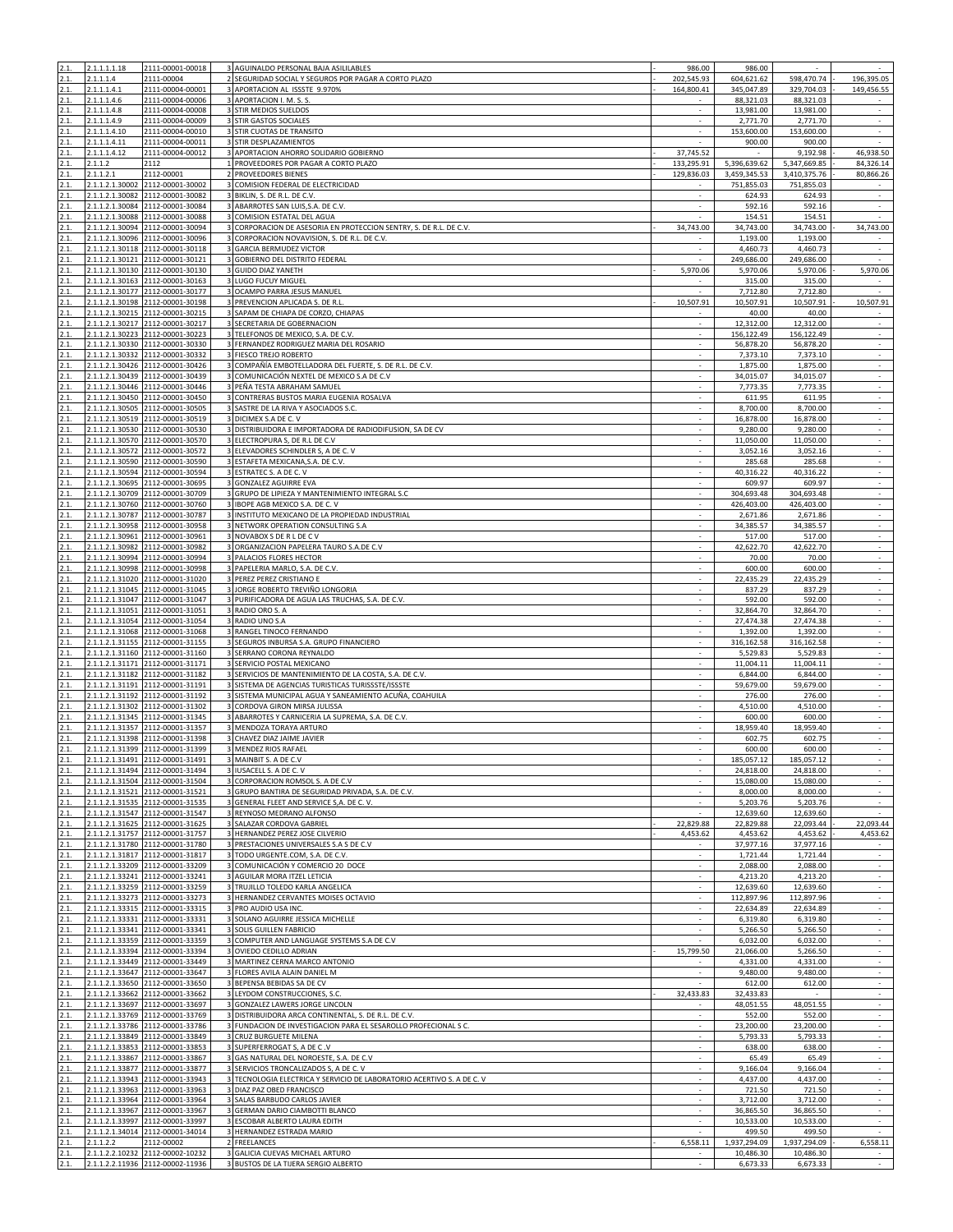| 2.1.         |                                    | 2.1.1.2.2.11955 2112-00002-11955                                     | 3 CORDERA THACKER RODRIGO                                                            |                               | 10,009.65              | 10,009.65              | $\sim$                                 |
|--------------|------------------------------------|----------------------------------------------------------------------|--------------------------------------------------------------------------------------|-------------------------------|------------------------|------------------------|----------------------------------------|
| 2.1<br>2.1.  |                                    | 2.1.1.2.2.20528 2112-00002-20528<br>2.1.1.2.2.20555 2112-00002-20555 | 3 LOPEZ RINCON IVONNE DALILA<br>3 HERMENEGILDO MEDINA DAVID                          |                               | 13,590.91<br>13,590.91 | 13,590.91<br>13,590.91 |                                        |
| 2.1.         |                                    | 2.1.1.2.2.30005 2112-00002-30005                                     | 3 PLATAS JARAMILLO JAVIER                                                            | $\sim$<br>$\sim$              | 11,916.25              | 11,916.25              | $\bar{\gamma}$<br>$\sim$               |
| 2.1.         | 2.1.1.2.2.30095                    | 2112-00002-30095                                                     | 3 ACEVES MARTINEZ ADRIA                                                              |                               | 6,673.10               | 6,673.10               | $\sim$                                 |
| 2.1.         |                                    | 2.1.1.2.2.30131 2112-00002-30131                                     | 3 ALEJANDRE PIZANO CESAR                                                             | $\sim$                        | 3,153.04               | 3,153.04               | $\sim$                                 |
| 2.1.<br>2.1. |                                    | 2.1.1.2.2.30145 2112-00002-30145<br>2.1.1.2.2.30162 2112-00002-30162 | 3 LARA CID IRMA PERLA<br>3 AREVALO HERNANDEZ ARTURO                                  |                               | 9,056.35<br>7,626.40   | 9,056.35<br>7,626.40   | $\sim$<br>$\sim$                       |
| 2.1.         | 2.1.1.2.2.30185                    | 2112-00002-30185                                                     | 3 PACHECO SANCHEZ MARGARITA                                                          |                               | 10,771.67              | 10,771.67              | $\sim$                                 |
| 2.1.         |                                    | 2.1.1.2.2.30190 2112-00002-30190                                     | 3 PEREZ MARTINEZ VELIA                                                               |                               | 13,346.20              | 13,346.20              | $\overline{\phantom{a}}$               |
| 2.1.         |                                    | 2.1.1.2.2.30194 2112-00002-30194                                     | 3 PEZA OJEDA ELWIHS DE JESUS                                                         |                               | 7,626.40               | 7,626.40               | $\sim$                                 |
| 2.1.<br>2.1. | 2.1.1.2.2.30204<br>2.1.1.2.2.30238 | 2112-00002-30204<br>2112-00002-30238                                 | 3 AVILA CADENA JUAN CARLOS<br>3 MARCOS VILLARREAL SALINAS                            | 3,098.24                      | 10,996.46              | 10,996.46              | 3,098.24                               |
| 2.1.         |                                    | 2.1.1.2.2.30243 2112-00002-30243                                     | 3 ABREU VARGAS RITA DEL CARMEN                                                       |                               | 6,291.78               | 6,291.78               |                                        |
| 2.1.         |                                    | 2.1.1.2.2.30246 2112-00002-30246                                     | 3 BARRERA CASILLAS LAURA                                                             |                               | 6,673.10               | 6,673.10               | $\sim$                                 |
| 2.1.         | 2.1.1.2.2.30247                    | 2112-00002-30247                                                     | 3 ACOSTA BERZUNZA JOSE IGNACIO                                                       |                               | 2,859.90               | 2,859.90               | $\sim$                                 |
| 2.1.<br>2.1. |                                    | 2.1.1.2.2.30253 2112-00002-30253<br>2.1.1.2.2.30257 2112-00002-30257 | 3 ALVAREZ DEL CASTILLO ASTIAZARAN FERNANDO JOAQUIN<br>3 ARELLANO CARDOSO DIANA ROCIO | $\sim$                        | 6,000.00<br>9,533.00   | 6,000.00<br>9,533.00   | $\overline{\phantom{a}}$<br>$\epsilon$ |
| 2.1.         |                                    | 2.1.1.2.2.30260 2112-00002-30260                                     | 3 ARREDONDO COTE JESUS                                                               |                               | 6,673.10               | 6,673.10               | $\overline{\phantom{a}}$               |
| 2.1.         | 2.1.1.2.2.30264                    | 2112-00002-30264                                                     | 3 AVILES GONZALEZ MARIANA                                                            |                               | 11,439.60              | 11,439.60              |                                        |
| 2.1.         |                                    | 2.1.1.2.2.30272 2112-00002-30272                                     | 3 BARREDA VILLARREAL RAQUEL MARIA TERESA                                             |                               | 10,104.98              | 10,104.98              | $\overline{\phantom{a}}$               |
| 2.1.<br>2.1. | 2.1.1.2.2.30276                    | 2.1.1.2.2.30274 2112-00002-30274<br>2112-00002-30276                 | 3 BENAVIDES GUZMAN ECATL DAVID<br>3 BLUM ORTIZ LAURA EMILIA                          | $\sim$                        | 7,626.40<br>3,050.56   | 7,626.40<br>3,050.56   | $\sim$                                 |
| 2.1.         | 2.1.1.2.2.30278                    | 2112-00002-30278                                                     | 3 BON PRENDES COVADONGA                                                              |                               | 8,007.72               | 8,007.72               | $\sim$                                 |
| 2.1.         |                                    | 2.1.1.2.2.30283 2112-00002-30283                                     | 3 CAMPOS CORTES MARIO ALBERTO                                                        | $\sim$                        | 34,318.80              | 34,318.80              | $\sim$                                 |
| 2.1.<br>2.1. | 2.1.1.2.2.30287                    | 2.1.1.2.2.30285 2112-00002-30285                                     | 3 CLERICO MEDINA CARLO ALBERTO                                                       | ×                             | 20,019.30              | 20,019.30              | $\sim$                                 |
| 2.1.         |                                    | 2112-00002-30287<br>2.1.1.2.2.30289 2112-00002-30289                 | CONSTANTINER RIESENFELD AARON<br>3 CONTRERAS CASTAÑEDA ALBERTO ENRIQUE               |                               | 7,149.75<br>7,626.40   | 7,149.75<br>7,626.40   | $\sim$                                 |
| 2.1.         |                                    | 2.1.1.2.2.30291 2112-00002-30291                                     | 3 CONTRERAS PENICHE YURIRIA                                                          | $\sim$                        | 16,206.10              | 16,206.10              | $\sim$                                 |
| 2.1.         | 2.1.1.2.2.30293                    | 2112-00002-30293                                                     | 3 CORTES MEDINA MARIA DEL CARMEN                                                     |                               | 3,336.55               | 3,336.55               | $\sim$                                 |
| 2.1.<br>2.1. | 2.1.1.2.2.30295                    | 2112-00002-30295<br>2.1.1.2.2.30299 2112-00002-30299                 | 3 CRUZ SANCHEZ EDGAR FERNANDO<br>3 CUADROS ESQUIVEL GABRIEL                          |                               | 2,478.58<br>4,766.50   | 2,478.58<br>4,766.50   | $\sim$<br>$\overline{\phantom{a}}$     |
| 2.1.         |                                    | 2.1.1.2.2.30303 2112-00002-30303                                     | 3 DE LA PEÑA FALGUERA ALICIA EMMA                                                    | ×                             | 9,533.00               | 9,533.00               | ×                                      |
| 2.1.         |                                    | 2.1.1.2.2.30310 2112-00002-30310                                     | 3 DURAN FUENTEVILLA CAROLINA                                                         |                               | 11,439.60              | 11,439.60              | $\sim$                                 |
| 2.1.         |                                    | 2.1.1.2.2.30318 2112-00002-30318                                     | 3 ESPINOZA CERVANTES VICTOR MANUEL                                                   |                               | 51,478.20              | 51,478.20              |                                        |
| 2.1.<br>2.1. | 2.1.1.2.2.30326                    | 2.1.1.2.2.30320 2112-00002-30320<br>2112-00002-30326                 | 3 ESPINOZA DONAT ESTEFANIA<br>3 FERNANDEZ CORDERO JOSE ENRIQUE                       | $\overline{\phantom{a}}$      | 20,019.30<br>11,916.25 | 20,019.30<br>11,916.25 | $\sim$<br>$\sim$                       |
| 2.1.         | 2.1.1.2.2.30328                    | 2112-00002-30328                                                     | 3 FERNANDEZ FIGUEROA FERNANDO SANTOS                                                 |                               | 5,719.80               | 5,719.80               | $\sim$                                 |
| 2.1.         |                                    | 2.1.1.2.2.30338 2112-00002-30338                                     | 3 CASTANEDO TARDAN LUCIA                                                             |                               | 2,859.90               | 2,859.90               | $\sim$                                 |
| 2.1.         |                                    | 2.1.1.2.2.30339 2112-00002-30339                                     | 3 GARCIA CASAS IGNACIO JOSE                                                          | ×                             | 3,813.20               | 3,813.20               | $\mathcal{L}$<br>$\sim$                |
| 2.1.<br>2.1. | 2.1.1.2.2.30341<br>2.1.1.2.2.30345 | 2112-00002-30341<br>2112-00002-30345                                 | 3 GARCIA MEJIA YADIRA<br>3 GARCIA RAMIREZ GABRIEL ELIAS                              |                               | 4,766.50<br>4,766.50   | 4,766.50<br>4,766.50   | $\overline{\phantom{a}}$               |
| 2.1.         |                                    | 2.1.1.2.2.30349 2112-00002-30349                                     | 3 GOMEZ MONDRAGON PAULINA GABRIELA                                                   | $\sim$                        | 6,673.10               | 6,673.10               | $\sim$                                 |
| 2.1.         | 2.1.1.2.2.30351                    | 2112-00002-30351                                                     | 3 GONZALEZ LANDIN CLAUDIA CECILIA                                                    |                               | 8,579.70               | 8,579.70               | $\mathcal{L}$                          |
| 2.1.<br>2.1. | 2.1.1.2.2.30353                    | 2112-00002-30353<br>2.1.1.2.2.30357 2112-00002-30357                 | GONZALEZ RUIZ CARLOS RODRIGO<br>3 HERNANDEZ LOPEZ EDGAR                              |                               | 8,579.70<br>3,813.20   | 8,579.70<br>3,813.20   | $\sim$<br>$\overline{\phantom{a}}$     |
| 2.1.         |                                    | 2.1.1.2.2.30360 2112-00002-30360                                     | 3 HERNANDEZ DE LUNA LILIA SILVIA                                                     | ×                             | 12,392.90              | 12,392.90              | $\sim$                                 |
| 2.1.         | 2.1.1.2.2.30362                    | 2112-00002-30362                                                     | 3 HERNANDEZ SOLIS CLAUDIA EUGENIA                                                    |                               | 5,243.15               | 5,243.15               | $\sim$                                 |
| 2.1.         |                                    | 2.1.1.2.2.30364 2112-00002-30364                                     | 3 HOLTZ CIMET DEBORAH                                                                |                               | 10,009.65              | 10,009.65              |                                        |
| 2.1.<br>2.1. |                                    | 2.1.1.2.2.30366 2112-00002-30366<br>2.1.1.2.2.30367 2112-00002-30367 | 3 IBARROLA CARREON MARIA ALEJANDRA<br>3 CHAVEZ RAMOS MANUEL                          | $\sim$                        | 19,000.00<br>10,009.65 | 19,000.00<br>10,009.65 | $\sim$<br>×                            |
| 2.1.         | 2.1.1.2.2.30372                    | 2112-00002-30372                                                     | JARAMILLO SALGADO JORGE ERIC                                                         |                               | 4,766.50               | 4,766.50               |                                        |
| 2.1.         |                                    | 2.1.1.2.2.30376 2112-00002-30376                                     | 3 LEAL ALBA CARLOS FRANCISCO                                                         |                               | 9,533.00               | 9,533.00               | $\sim$                                 |
| 2.1.         | 2.1.1.2.2.30378                    | 2112-00002-30378                                                     | 3 LEVIN ROJO ELIAS BARON                                                             | $\sim$                        | 6,673.10               | 6,673.10               | $\sim$                                 |
| 2.1.<br>2.1. | 2.1.1.2.2.30381<br>2.1.1.2.2.30384 | 2112-00002-30381<br>2112-00002-30384                                 | 3 COELLO VALDES BRENDA<br>3 LOPEZ RAMIREZ MARISSA                                    |                               | 6,673.10<br>13,559.87  | 6,673.10<br>13,559.87  | $\overline{\phantom{a}}$<br>$\sim$     |
| 2.1.         |                                    | 2.1.1.2.2.30396 2112-00002-30396                                     | 3 MEDINA BARRANCO PATRICIA VERONICA                                                  | $\sim$                        | 5,338.48               | 5,338.48               | $\sim$                                 |
| 2.1.         |                                    | 2.1.1.2.2.30398 2112-00002-30398                                     | 3 MESA ROBLES BRENDA                                                                 |                               | 3,813.20               | 3,813.20               | $\epsilon$                             |
| 2.1.         |                                    | 2.1.1.2.2.30406 2112-00002-30406                                     | 3 MONSALVO ALBARRAN EDUARDO                                                          |                               | 6,673.10               | 6,673.10               | $\sim$                                 |
| 2.1.<br>2.1. |                                    | 2.1.1.2.2.30411 2112-00002-30411<br>2.1.1.2.2.30417 2112-00002-30417 | 3 MORENO MEDINA HUGO ERNESTO<br>3 MENDEZ JIMENEZ LUIS ANTONIO                        | $\sim$                        | 4,051.53<br>5,243.15   | 4,051.53<br>5,243.15   | $\sim$                                 |
| 2.1.         | 2.1.1.2.2.30421                    | 2112-00002-30421                                                     | 3 OCHOA FONSECA NADIA AMEYALLI                                                       |                               | 5,719.80               | 5,719.80               | $\sim$                                 |
| 2.1.         |                                    | 2.1.1.2.2.30423 2112-00002-30423                                     | 3 OLGUIN FERNANDEZ GERARDO                                                           |                               | 3,813.20               | 3,813.20               | $\sim$                                 |
| 2.1.<br>2.1. |                                    | 2.1.1.2.2.30427 2112-00002-30427<br>2.1.1.2.2.30429 2112-00002-30429 | 3 OLIVER MORFIN MARCELO RAFAEL<br><b>3 OLLE LAPRUNE PHILIPPE</b>                     | ×                             | 6,673.10<br>8,389.04   | 6,673.10<br>8,389.04   | $\sim$                                 |
| 21           |                                    | 2.1.1.2.2.30431 2112-00002-30431                                     | 3 OLVERA ARROYO ISRAEL TONATIUH                                                      |                               |                        | 3,336.55               |                                        |
| 2.1.         |                                    | 2.1.1.2.2.30433 2112-00002-30433                                     | 3 ORTEGA JIMENEZ RAFAEL                                                              |                               | 10,486.30              | 10.486.30              |                                        |
| 2.1.         |                                    | 2.1.1.2.2.30440 2112-00002-30440                                     | 3 PALACIOS GUERRA ISAAC LEONARDO                                                     |                               | 9,533.00               | 9,533.00               | $\sim$                                 |
| 2.1.<br>2.1. |                                    | 2.1.1.2.2.30444 2112-00002-30444<br>2.1.1.2.2.30451 2112-00002-30451 | 3 PEREZ VIVEROS MARIANA<br>3 PEREZ GUTIERREZ DAVID ALBERTO                           | ×<br>$\overline{\phantom{a}}$ | 8,579.70<br>6,673.10   | 8,579.70<br>6,673.10   | $\epsilon$<br>$\sim$                   |
| 2.1.         |                                    | 2.1.1.2.2.30455 2112-00002-30455                                     | 3 RAMIREZ CASTAÑEDA RICARDO JULIAN                                                   |                               | 4,051.53               | 4,051.53               | $\overline{\phantom{a}}$               |
| 2.1.         |                                    | 2.1.1.2.2.30456 2112-00002-30456                                     | 3 RAMIREZ CISNEROS JAZMIN                                                            | ×                             | 5,386.15               | 5,386.15               | $\sim$                                 |
| 2.1.<br>2.1. |                                    | 2.1.1.2.2.30465 2112-00002-30465<br>2.1.1.2.2.30469 2112-00002-30469 | 3 ROCHA SANCEN SEBASTIAN DE JESUS<br>3 RODRIGUEZ AZA MIRIAM                          |                               | 6,673.10<br>6,673.10   | 6,673.10<br>6,673.10   | $\sim$                                 |
| 2.1.         |                                    | 2.1.1.2.2.30476 2112-00002-30476                                     | 3 RODRIGUEZ Y TAPIA JULIA EUGENIA                                                    | $\sim$                        | 7,626.40               | 7,626.40               | $\sim$<br>$\epsilon$                   |
| 2.1.         |                                    | 2.1.1.2.2.30478 2112-00002-30478                                     | 3 ROMO ZAPATA CARLOS ARTURO                                                          |                               | 9,056.35               | 9,056.35               | $\overline{\phantom{a}}$               |
| 2.1.         | 2.1.1.2.2.30482                    | 2112-00002-30482                                                     | 3 ROSALES VALENCIA FERNANDO                                                          |                               | 7,626.40               | 7,626.40               | $\overline{\phantom{a}}$               |
| 2.1.<br>2.1. |                                    | 2.1.1.2.2.30485 2112-00002-30485<br>2.1.1.2.2.30486 2112-00002-30486 | 3 RUIZ CHAVEZ DAGMAR AZYADHE<br>3 CRUZ MENA FRANCISCO JAVIER                         | ×.                            | 3,336.55<br>12,869.55  | 3,336.55<br>12,869.55  | $\overline{\phantom{a}}$<br>$\sim$     |
| 2.1.         | 2.1.1.2.2.30489                    | 2112-00002-30489                                                     | 3 SALAZAR GONZALEZ FRANCISCO HUTSILIHUITL                                            |                               | 6,673.10               | 6,673.10               |                                        |
| 2.1.         |                                    | 2.1.1.2.2.30494 2112-00002-30494                                     | 3 SANCHEZ MALDONADO JOSE DE JESUS                                                    |                               | 7,626.40               | 7,626.40               | $\sim$                                 |
| 2.1.         |                                    | 2.1.1.2.2.30498 2112-00002-30498                                     | 3 SANCHEZ RAMIREZ DANIEL                                                             | $\sim$<br>×                   | 16,206.66              | 16,206.66              | $\sim$<br>$\sim$                       |
| 2.1.<br>2.1. |                                    | 2.1.1.2.2.30502 2112-00002-30502<br>2.1.1.2.2.30503 2112-00002-30503 | 3 SANTIAGO AVILA MIGUEL LEONARDO<br>3 SARQUIZ FIGUEROA OSCAR ANTONIO                 |                               | 10,962.95<br>15,634.12 | 10,962.95<br>15,634.12 | $\sim$                                 |
| 2.1.         |                                    | 2.1.1.2.2.30509 2112-00002-30509                                     | 3 SOLIS RAMIREZ RICARDO ISRAEL                                                       | $\overline{\phantom{a}}$      | 11,439.60              | 11,439.60              | $\sim$                                 |
| 2.1.         |                                    | 2.1.1.2.2.30522 2112-00002-30522                                     | 3 VALLE MENDOZA CAROLINA                                                             | $\sim$                        | 8,579.70               | 8,579.70               | $\sim$                                 |
| 2.1.<br>2.1. |                                    | 2.1.1.2.2.30527 2112-00002-30527<br>2.1.1.2.2.30529 2112-00002-30529 | 3 VELA MARTINEZ SERGIO<br>3 VELASCO JIMENEZ ROSA MARIA                               |                               | 9,533.00<br>9,056.35   | 9,533.00<br>9,056.35   | $\sim$<br>$\sim$                       |
| 2.1.         |                                    | 2.1.1.2.2.30532 2112-00002-30532                                     | 3 VICARIO MELGAREJO GLORIA CASANDRA                                                  | $\overline{\phantom{a}}$      | 12,869.55              | 12,869.55              | $\sim$                                 |
| 2.1.         |                                    | 2.1.1.2.2.30534 2112-00002-30534                                     | 3 VIDAL TOSCANO DORA MARIANA                                                         | ×                             | 3,336.55               | 3,336.55               | ×                                      |
| 2.1.         |                                    | 2.1.1.2.2.30538 2112-00002-30538                                     | 3 VILLAVICENCIO LEYVA GILBERTO MARCELO                                               | 0.01                          | 2,478.58               | 2,478.58               | 0.01                                   |
| 2.1.<br>2.1. |                                    | 2.1.1.2.2.30542 2112-00002-30542<br>2.1.1.2.2.30544 2112-00002-30544 | 3 ZERMEÑO MORALES ERICK<br>3 ZUÑIGA CAMPOS JORGE                                     | $\sim$                        | 2,000.00<br>5,338.48   | 2,000.00<br>5,338.48   | $\overline{\phantom{a}}$               |
| 2.1.         |                                    | 2.1.1.2.2.30648 2112-00002-30648                                     | 3 GAONA FLORES SILVIA AMPARO                                                         | ÷.                            | 2,341.66               | 2,341.66               | $\mathcal{L}$                          |
| 2.1.         |                                    | 2.1.1.2.2.30652 2112-00002-30652                                     | GARCIA CARRERA MARIA GABRIELA                                                        | ×.                            | 2,478.58               | 2,478.58               | $\sim$                                 |
| 2.1.<br>2.1. |                                    | 2.1.1.2.2.30726 2112-00002-30726<br>2.1.1.2.2.30731 2112-00002-30731 | GUERRA CALDERON OSCAR ISAAC<br>3 GUTIERREZ FONSECA JAQUELINE                         | ×                             | 1,715.94<br>3,813.20   | 1,715.94<br>3,813.20   | $\overline{\phantom{a}}$<br>$\sim$     |
| 2.1.         |                                    | 2.1.1.2.2.30741 2112-00002-30741                                     | 3 HERNANDEZ MARQUEZ ROSA ERENDIRA                                                    |                               | 1,906.60               | 1,906.60               | $\sim$                                 |
| 2.1.         |                                    | 2.1.1.2.2.30750 2112-00002-30750                                     | 3 HERRERA LOPEZ JOSE EDUARDO                                                         |                               | 4,766.50               | 4,766.50               | $\sim$                                 |
| 2.1.         |                                    | 2.1.1.2.2.30803 2112-00002-30803                                     | 3 JASSO GONZALEZ ROSA MARTHA                                                         | $\sim$                        | 37,178.70              | 37,178.70              | $\sim$                                 |
| 2.1.<br>2.1. | 2.1.1.2.2.30835                    | 2.1.1.2.2.30830 2112-00002-30830<br>2112-00002-30835                 | 3 LAZCANO VAZQUEZ ENRIQUE MARTI<br>3 LEYVA HERNANDEZ EDUARDO ALFREDO                 |                               | 31,411.23<br>6,673.10  | 31,411.23<br>6,673.10  | $\mathbf{r}$<br>$\sim$                 |
| 2.1.         |                                    | 2.1.1.2.2.30838 2112-00002-30838                                     | 3 LIZALDE CHAVEZ EDUARDO                                                             |                               | 14,000.00              | 14,000.00              | $\sim$                                 |
| 2.1.         |                                    | 2.1.1.2.2.30854 2112-00002-30854                                     | 3 LOPEZ ZARATE LUIS ANGEL                                                            | $\sim$                        | 9,533.00               | 9,533.00               | $\sim$                                 |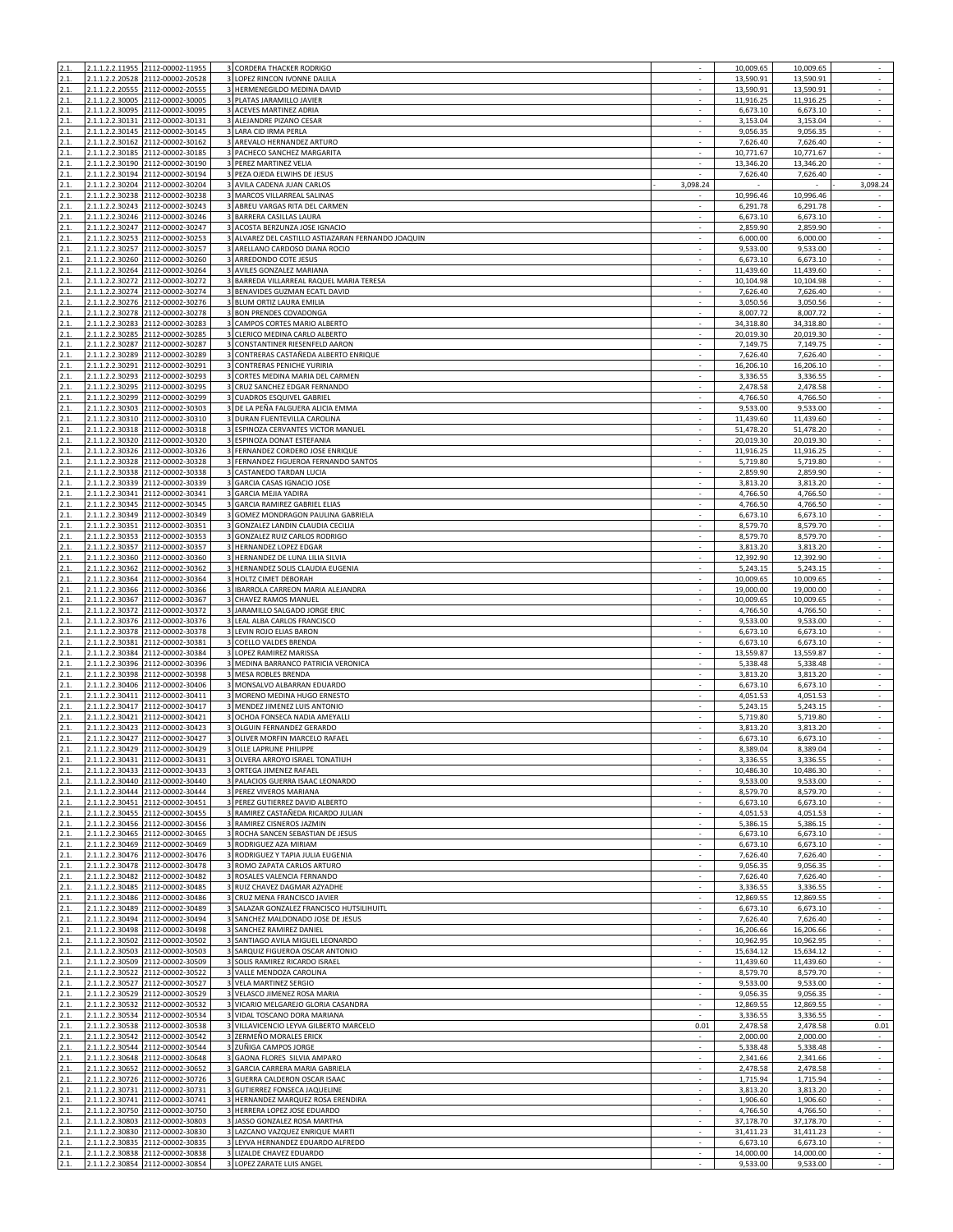| 2.1.         |                 | 2.1.1.2.2.30895 2112-00002-30895                                     | 3 MATIAS MARTINEZ LUIS ANTONIO                                                        |                          | 7,149.75               | 7,149.75               | $\sim$                                               |
|--------------|-----------------|----------------------------------------------------------------------|---------------------------------------------------------------------------------------|--------------------------|------------------------|------------------------|------------------------------------------------------|
| 2.1<br>2.1.  |                 | 2.1.1.2.2.30927 2112-00002-30927<br>2.1.1.2.2.30968 2112-00002-30968 | 3 MONDRAGON AGUIRRE EZEQUIEL<br>3 OLEGNOWICZ MORA RUBEN                               |                          | 7,626.40<br>5,243.15   | 7,626.40<br>5,243.15   | $\sim$                                               |
| 2.1.         |                 | 2.1.1.2.2.30993 2112-00002-30993                                     | 3 PADILLA LEON MARIA EUNICE FABIOLA                                                   | $\sim$                   | 3,813.20               | 3,813.20               | $\sim$                                               |
| 2.1.         |                 | 2.1.1.2.2.31021 2112-00002-31021                                     | 3 PEREZ PEREZ LUIS ALBERTO                                                            |                          | 5,243.15               | 5,243.15               | ÷.                                                   |
| 2.1.         |                 | 2.1.1.2.2.31025 2112-00002-31025                                     | 3 PIMENTEL FERNANDEZ GERARDO                                                          | $\sim$                   | 7,769.40               | 7,769.40               | $\epsilon$                                           |
| 2.1.         |                 | 2.1.1.2.2.31059 2112-00002-31059                                     | 3 RAMIREZ ANGELINO SILVIA                                                             |                          | 5,958.13               | 5,958.13               |                                                      |
| 2.1.<br>2.1. |                 | 2.1.1.2.2.31061 2112-00002-31061<br>2.1.1.2.2.31113 2112-00002-31113 | 3 RAMIREZ LOPEZ ARIEL<br>3 RUGERIO ESTRADA JORGE ALEJANDRO                            | 3,459.88                 | 3,459.88<br>5,719.80   | 3,459.88<br>5,719.80   | 3,459.88                                             |
| 2.1.         |                 | 2.1.1.2.2.31124 2112-00002-31124                                     | 3 SALDAÑA GAITAN NORA ANGELICA                                                        |                          | 11,916.25              | 11,916.25              | $\mathcal{L}_{\mathcal{A}}$                          |
| 2.1.         |                 | 2.1.1.2.2.31230 2112-00002-31230                                     | 3 TINOCO GONZALEZ SODELVA                                                             | $\sim$                   | 7,626.40               | 7,626.40               | $\overline{\phantom{a}}$                             |
| 2.1.         | 2.1.1.2.2.31232 | 2112-00002-31232                                                     | 3 GONZALEZ SANABRIA LUCY                                                              |                          | 6,673.10               | 6,673.10               | $\mathcal{L}$                                        |
| 2.1.<br>2.1. |                 | 2.1.1.2.2.31299 2112-00002-31299<br>2.1.1.2.2.31315 2112-00002-31315 | 3 RODRIGUEZ MARTINEZ EVA ALICIA<br>3 ZAVALA PACHECO MAYRA                             | $\sim$                   | 3,813.20<br>2,383.25   | 3,813.20<br>2,383.25   | $\epsilon$<br>$\overline{\phantom{a}}$               |
| 2.1.         |                 | 2.1.1.2.2.31325 2112-00002-31325                                     | 3 GARCIA ROMERO NATALIA CALAFIA                                                       | ×                        | 4,766.50               | 4,766.50               | $\sim$                                               |
| 2.1.         |                 | 2.1.1.2.2.31355 2112-00002-31355                                     | 3 HERMELINDA PEREZ GALLEGOS                                                           |                          | 13,503.49              | 13,503.49              | ÷.                                                   |
| 2.1.         |                 | 2.1.1.2.2.31360 2112-00002-31360                                     | 3 MEDRANO MEZA ARTURO                                                                 |                          | 4,683.33               | 4,683.33               | $\overline{\phantom{a}}$                             |
| 2.1.         |                 | 2.1.1.2.2.31366 2112-00002-31366                                     | 3 ROBLEDO RAMIREZ NESTOR ANTONIO                                                      | $\sim$                   | 3,746.80               | 3,746.80               | $\overline{\phantom{a}}$                             |
| 2.1.<br>2.1. |                 | 2.1.1.2.2.31369 2112-00002-31369<br>2.1.1.2.2.31395 2112-00002-31395 | 3 OLGUIN RODRIGUEZ JONATHAN<br>3 ROSALES VEGA MARIA CECILIA                           |                          | 10,009.65<br>23,832.50 | 10,009.65<br>23,832.50 | $\mathcal{L}$                                        |
| 2.1.         |                 | 2.1.1.2.2.31397 2112-00002-31397                                     | 3 COCLAME MOLINA MAGDALENA                                                            |                          | 5,620.00               | 5,620.00               | $\sim$                                               |
| 2.1.         |                 | 2.1.1.2.2.31428 2112-00002-31428                                     | 3 RAMIREZ HERNANDEZ DIEGO FERNANDO                                                    | $\sim$                   | 4,766.50               | 4,766.50               | $\sim$                                               |
| 2.1.         |                 | 2.1.1.2.2.31490 2112-00002-31490                                     | 3 HERNANDEZ GARCIA LORENA ELIZABETH                                                   |                          | 45,758.40              | 45,758.40              |                                                      |
| 2.1.         |                 | 2.1.1.2.2.31499 2112-00002-31499                                     | 3 BEAUJEAN PERALTA INGRID ELIZABETH<br>3 ARELLANO CALDEIRA ADRIANA AMANDA DEL ROSARIO | $\sim$                   | 1,906.60               | 1,906.60               | $\sim$<br>$\sim$                                     |
| 2.1.<br>2.1. |                 | 2.1.1.2.2.31536 2112-00002-31536<br>2.1.1.2.2.31537 2112-00002-31537 | 3 CASTILLO ARIAS MARGARITA PERLA                                                      | ×                        | 2,859.90<br>3,813.20   | 2,859.90<br>3,813.20   | $\sim$                                               |
| 2.1.         | 2.1.1.2.2.31538 | 2112-00002-31538                                                     | 3 GARCIA GONZALEZ JULIETA                                                             |                          | 5,719.80               | 5,719.80               |                                                      |
| 2.1.         |                 | 2.1.1.2.2.31539 2112-00002-31539                                     | 3 GARCIA MENDEZ CLAUDIA ALEJANDRA                                                     |                          | 4,766.50               | 4,766.50               | $\mathcal{L}_{\mathcal{A}}$                          |
| 2.1.         |                 | 2.1.1.2.2.31540 2112-00002-31540                                     | 3 MINA GARCIA MENOCAL MARIANNA                                                        | $\sim$                   | 10,859.90              | 10,859.90              | $\sim$                                               |
| 2.1.         |                 | 2.1.1.2.2.31541 2112-00002-31541                                     | 3 LUNA LOPEZ OLIVIA                                                                   |                          | 5,719.80               | 5,719.80               | ÷.                                                   |
| 2.1.<br>2.1. |                 | 2.1.1.2.2.31542 2112-00002-31542<br>2.1.1.2.2.31568 2112-00002-31568 | 3 SANCHEZ QUIROZ LUIS IGNACIO<br>3 RODRIGUEZ CORTES RAUL ANTONIO                      |                          | 2,859.90<br>5,719.80   | 2,859.90<br>5,719.80   | $\sim$<br>$\overline{\phantom{a}}$                   |
| 2.1.         |                 | 2.1.1.2.2.31592 2112-00002-31592                                     | 3 PORTILLA GIL DE PARTE ARROYO SANTIAGO                                               |                          | 8,579.70               | 8,579.70               | ÷.                                                   |
| 2.1.         |                 | 2.1.1.2.2.31593 2112-00002-31593                                     | 3 GOMEZ AUPART GUILLERMO                                                              |                          | 4,766.50               | 4,766.50               | $\sim$                                               |
| 2.1.         |                 | 2.1.1.2.2.31644 2112-00002-31644                                     | 3 PEREZ LOPEZ LIDIA                                                                   |                          | 12,392.90              | 12,392.90              | $\overline{\phantom{a}}$                             |
| 2.1.<br>2.1. |                 | 2.1.1.2.2.31648 2112-00002-31648<br>2.1.1.2.2.31663 2112-00002-31663 | 3 BERNAL MEZA LUCIA IVONNE<br>3 ROJAS JIMENEZ BASILIO ISAIAS                          | $\sim$                   | 8,579.70<br>5,719.80   | 8,579.70<br>5,719.80   | $\epsilon$<br>$\sim$                                 |
| 2.1.         |                 | 2.1.1.2.2.31668 2112-00002-31668                                     | 3 HENRIQUEZ MENDOZA JUAN CARLOS                                                       |                          | 6,720.77               | 6,720.77               | $\epsilon$                                           |
| 2.1.         |                 | 2.1.1.2.2.31669 2112-00002-31669                                     | 3 CANTU GONZALEZ MARIA ELENA                                                          |                          | 5,719.80               | 5,719.80               | $\sim$                                               |
| 2.1.         |                 | 2.1.1.2.2.31670 2112-00002-31670                                     | 3 IBARGUENGOITIA GONZALEZ ALICIA                                                      | ×                        | 23,832.50              | 23,832.50              | $\mathcal{L}$                                        |
| 2.1.         |                 | 2.1.1.2.2.31672 2112-00002-31672                                     | 3 ALVAREZ JALILI MARICLER                                                             |                          | 3,336.55               | 3,336.55               | $\sim$                                               |
| 2.1.         |                 | 2.1.1.2.2.31676 2112-00002-31676                                     | 3 LOPEZ MARTINEZ ALBERTO                                                              | $\sim$                   | 6,673.10               | 6,673.10               | $\overline{\phantom{a}}$                             |
| 2.1.<br>2.1. |                 | 2.1.1.2.2.31677 2112-00002-31677<br>2.1.1.2.2.31680 2112-00002-31680 | 3 CONSTABLE THOMPSON DIANA ESPERANZA<br>3 GARCIA RODRIGUEZ JOSE LUIS                  |                          | 3,813.20<br>953.30     | 3,813.20<br>953.30     | $\sim$<br>$\mathcal{L}$                              |
| 2.1.         |                 | 2.1.1.2.2.31714 2112-00002-31714                                     | CASTILLO POZOS CARLOS DANIEL                                                          |                          | 20,714.76              | 20,714.76              | $\sim$                                               |
| 2.1.         |                 | 2.1.1.2.2.33188 2112-00002-33188                                     | 3 GONZALEZ MARTINEZ MARIO ROBERTO                                                     |                          | 13,590.91              | 13,590.91              | $\sim$                                               |
| 2.1.         |                 | 2.1.1.2.2.33190 2112-00002-33190                                     | 3 KING COBOS MARIA JOSEFINA                                                           | $\sim$                   | 5,719.80               | 5,719.80               | $\sim$                                               |
| 2.1.         |                 | 2.1.1.2.2.33191 2112-00002-33191                                     | 3 PEREZ GOMEZ VICTOR HUGO                                                             |                          | 6,673.10               | 6,673.10               |                                                      |
| 2.1.<br>2.1. |                 | 2.1.1.2.2.33193 2112-00002-33193<br>2.1.1.2.2.33236 2112-00002-33236 | 3 CASTILLO RAMIREZ JOSE RUBEN<br>3 HIDALGO VILLALOBOS JAIR ROBERTO                    | $\sim$                   | 4,766.50<br>8,580.00   | 4,766.50<br>8,580.00   | $\overline{\phantom{a}}$<br>$\overline{\phantom{a}}$ |
| 2.1.         |                 | 2.1.1.2.2.33242 2112-00002-33242                                     | 3 RAMIREZ ANGELINO JOSE MANUEL                                                        |                          | 8,580.00               | 8,580.00               | ÷.                                                   |
| 2.1.         |                 | 2.1.1.2.2.33248 2112-00002-33248                                     | 3 CANELA ALDECO TANIA                                                                 |                          | 8,580.00               | 8,580.00               |                                                      |
| 2.1.         |                 | 2.1.1.2.2.33250 2112-00002-33250                                     | 3 MUNGUIA GUTIERREZ RICARDO                                                           |                          | 14,000.00              | 14,000.00              | $\sim$                                               |
| 2.1.         |                 | 2.1.1.2.2.33251 2112-00002-33251                                     | 3 OROZCO RUIZ GUILLERMO FEDERICO                                                      | $\overline{\phantom{a}}$ | 24,000.00              | 24,000.00              | $\sim$                                               |
| 2.1.<br>2.1. |                 | 2.1.1.2.2.33256 2112-00002-33256<br>2.1.1.2.2.33257 2112-00002-33257 | 3 LEON RAMIREZ CESAR<br>3 LOPEZ ARGÜELLO ARACELI GUADALUPE                            |                          | 5,243.15<br>7,626.40   | 5,243.15<br>7,626.40   | $\mathcal{L}$<br>$\mathcal{L}_{\mathcal{A}}$         |
| 2.1.         |                 | 2.1.1.2.2.33261 2112-00002-33261                                     | 3 JUAREZ RENDON ALETHIA                                                               | $\sim$                   | 5,719.80               | 5,719.80               | $\sim$                                               |
| 2.1.         |                 | 2.1.1.2.2.33304 2112-00002-33304                                     | 3 PEREZ PEREZ FRANCISCO JAVIER                                                        |                          | 7,493.60               | 7,493.60               | $\sim$                                               |
| 2.1.         |                 | 2.1.1.2.2.33323 2112-00002-33323                                     | 3 GUTIERREZ ESPINOSA BEATRIZ AMERICA                                                  |                          | 4,766.50               | 4,766.50               | $\sim$                                               |
| 2.1.         |                 | 2.1.1.2.2.33324 2112-00002-33324                                     | 3 HERNANDEZ HERNANDEZ GILBERTO                                                        |                          | 4,766.67               | 4,766.67               | $\mathcal{L}_{\mathcal{A}}$                          |
| 2.1.<br>2.1. |                 | 2.1.1.2.2.33325 2112-00002-33325<br>2.1.1.2.2.33327 2112-00002-33327 | 3 SANCHEZ SANCHEZ NOLBERTO<br>3 RUELAS HERRERA JOSE ALEJANDRO                         | $\sim$                   | 19,066.67<br>4,683.33  | 19,066.67<br>4,683.33  | $\epsilon$<br>$\mathcal{L}$                          |
| 2.1.         |                 | 2.1.1.2.2.33329 2112-00002-33329                                     | 3 VERA CANTU ALONSO                                                                   |                          | 7,149.75               | 7,149.75               | $\sim$                                               |
| 2.1.         |                 | 2.1.1.2.2.33343 2112-00002-33343                                     | 3 CALLEJA GUTIERREZ ALEIDA ELSI                                                       |                          | 3,813.20               | 3,813.20               |                                                      |
| 2.1.         |                 | 2.1.1.2.2.33386 2112-00002-33386                                     | 3 SCHERER CASTILLO CLARA                                                              | ÷.                       | 1,000.97               | 1,000.97               | $\sim$                                               |
| 21<br>2.1.   |                 | 2.1.1.2.2.33448 2112-00002-33448                                     | 3 HERNANDEZ CRUZ GLORI<br>3 MASARIEGO TOLENTINO CECILIA                               |                          | ,859.90<br>6,673.10    | 2,859.90<br>6,673.10   |                                                      |
| 2.1.         |                 | 2.1.1.2.2.33515 2112-00002-33515<br>2.1.1.2.2.33516 2112-00002-33516 | 3 GELLIDA GARCIA FERMIN                                                               | $\overline{\phantom{a}}$ | 9,533.00               | 9,533.00               | $\epsilon$                                           |
| 2.1.         |                 | 2.1.1.2.2.33522 2112-00002-33522                                     | 3 NORIEGA RODRIGUEZ IRAIDA BEATRIZ                                                    | ÷.                       | 4,213.20               | 4,213.20               | ÷.                                                   |
| 2.1.         |                 | 2.1.1.2.2.33523 2112-00002-33523                                     | 3 CONTRERAS TORRES LUIS ANGEL                                                         | $\overline{\phantom{a}}$ | 8,579.70               | 8,579.70               | $\sim$                                               |
| 2.1.         |                 | 2.1.1.2.2.33524 2112-00002-33524                                     | 3 RABASA SALINAS DIEGO RAFAEL                                                         |                          | 3,813.33               | 3,813.33               | $\overline{\phantom{a}}$                             |
| 2.1.<br>2.1. |                 | 2.1.1.2.2.33529 2112-00002-33529<br>2.1.1.2.2.33531 2112-00002-33531 | 3 CALDERON MORALES CYNTHIA PATRICIA<br>3 TAVERNIER Y RAMIREZ MARIA LUISA              | ÷.                       | 6,673.10<br>19,066.00  | 6,673.10<br>19,066.00  | $\sim$                                               |
| 2.1.         |                 | 2.1.1.2.2.33532 2112-00002-33532                                     | 3 URIBE SANTIBAÑEZ MARIANA                                                            |                          | 3,813.20               | 3,813.20               | $\sim$                                               |
| 2.1.         |                 | 2.1.1.2.2.33533 2112-00002-33533                                     | 3 ROSAS SANCHEZ OSCAR                                                                 | $\sim$                   | 7,000.00               | 7,000.00               | $\epsilon$                                           |
| 2.1.         |                 | 2.1.1.2.2.33559 2112-00002-33559                                     | 3 DE ANDA MORA ALFREDO ANTONIO                                                        |                          | 4,766.50               | 4,766.50               | $\mathcal{L}$                                        |
| 2.1.         |                 | 2.1.1.2.2.33561 2112-00002-33561<br>2.1.1.2.2.33586 2112-00002-33586 | 3 JIMENEZ SANCHEZ ARABELLA DEL CARMEN<br>3 SANTIN DEL RIO LETICIA                     |                          | 9,533.00<br>8,579.70   | 9,533.00<br>8,579.70   | $\overline{\phantom{a}}$                             |
| 2.1.<br>2.1. |                 | 2.1.1.2.2.33629 2112-00002-33629                                     | 3 CORTINA GUERRERO LUIS                                                               | $\sim$                   | 10,296.00              | 10,296.00              | $\sim$<br>$\sim$                                     |
| 2.1.         |                 | 2.1.1.2.2.33648 2112-00002-33648                                     | 3 GARCIA MOLINA ERIC                                                                  |                          | 15,016.58              | 15,016.58              |                                                      |
| 2.1.         |                 | 2.1.1.2.2.33688 2112-00002-33688                                     | 3 CAUICH ROMERO ELSY BEATRIZ                                                          |                          | 5,719.80               | 5,719.80               | $\sim$                                               |
| 2.1.         |                 | 2.1.1.2.2.33739 2112-00002-33739                                     | 3 GARCIA OLMEDO ROBERTO FERNANDO                                                      | $\sim$<br>÷.             | 8,579.70               | 8,579.70               | $\epsilon$<br>$\sim$                                 |
| 2.1.<br>2.1. |                 | 2.1.1.2.2.33745 2112-00002-33745<br>2.1.1.2.2.33819 2112-00002-33819 | 3 VALDEZ PINEDA DAMARIS ANAHI<br>3 DE LA O PONCE KEVIN MICHAEL                        |                          | 3,336.55<br>7,000.00   | 3,336.55<br>7,000.00   | $\sim$                                               |
| 2.1.         |                 | 2.1.1.2.2.33820 2112-00002-33820                                     | 3 MADARIAGA MONCADA JONATHAN                                                          |                          | 8,000.00               | 8,000.00               | $\sim$                                               |
| 2.1.         |                 | 2.1.1.2.2.33824 2112-00002-33824                                     | 3 ACUÑA SANTIAGO OMAR YAMIL                                                           | $\overline{\phantom{a}}$ | 7,000.00               | 7,000.00               | $\sim$                                               |
| 2.1.         |                 | 2.1.1.2.2.33825 2112-00002-33825                                     | 3 COTOC BARRIOS AGUSTIN                                                               |                          | 6,220.20               | 6,220.20               | ÷.                                                   |
| 2.1.<br>2.1. |                 | 2.1.1.2.2.33828 2112-00002-33828<br>2.1.1.2.2.33829 2112-00002-33829 | 3 RODRIGUEZ MATAMOROS ALEJANDRA<br>3 DIAZ GANDARA GERARDO ANTONIO                     | $\overline{\phantom{a}}$ | 6,673.10<br>2,810.00   | 6,673.10<br>2,810.00   | $\sim$<br>$\overline{\phantom{a}}$                   |
| 2.1.         |                 | 2.1.1.2.2.33830 2112-00002-33830                                     | 3 SERRANO HERNANDEZ GABRIEL                                                           | ÷.                       | 7,493.33               | 7,493.33               | $\sim$                                               |
| 2.1.         |                 | 2.1.1.2.2.33836 2112-00002-33836                                     | 3 GARCIADIEGO DANTAN FRANCISCO JAVIER                                                 |                          | 4,766.50               | 4,766.50               | ÷.                                                   |
| 2.1.         |                 | 2.1.1.2.2.33840 2112-00002-33840                                     | 3 CORDOBA VALENCIA JORGE                                                              |                          | 5,000.00               | 5,000.00               | $\overline{\phantom{a}}$                             |
| 2.1.         |                 | 2.1.1.2.2.33843 2112-00002-33843                                     | 3 TINOCO GUEVARA FRIDA                                                                | $\sim$                   | 2,859.90               | 2,859.90               | $\sim$                                               |
| 2.1.<br>2.1. |                 | 2.1.1.2.2.33844 2112-00002-33844<br>2.1.1.2.2.33845 2112-00002-33845 | 3 CRUZ MARMOLEJO OSVALDO<br>3 CERVANTES AGUILAR RAUL                                  | $\sim$                   | 13,591.40<br>9,056.67  | 13,591.40<br>9,056.67  | $\mathcal{L}$<br>$\sim$                              |
| 2.1.         |                 | 2.1.1.2.2.33860 2112-00002-33860                                     | 3 HOYUELA HERNANDEZ DAVID                                                             |                          | 19,066.00              | 19,066.00              | $\sim$                                               |
| 2.1.         |                 | 2.1.1.2.2.33872 2112-00002-33872                                     | 3 DE ANDA HERMOSO PATRICIA                                                            | ×                        | 5,243.15               | 5,243.15               | $\sim$                                               |
| 2.1.         |                 | 2.1.1.2.2.33873 2112-00002-33873                                     | 3 VARGAS PEREZ JESSICA                                                                |                          | 2,859.90               | 2,859.90               | $\sim$                                               |
| 2.1.         |                 | 2.1.1.2.2.33874 2112-00002-33874                                     | 3 DORADO GUERRERO OMAR<br>3 AYALA VARELA DENNIS ANY YELIL                             | $\sim$                   | 7,626.67               | 7,626.67               | $\overline{\phantom{a}}$                             |
| 2.1.<br>2.1. |                 | 2.1.1.2.2.33879 2112-00002-33879<br>2.1.1.2.2.33887 2112-00002-33887 | 3 BRENDA OLVERA CASTILLO                                                              |                          | 5,719.80<br>5,719.80   | 5,719.80<br>5,719.80   | $\sim$<br>$\mathcal{L}$                              |
| 2.1.         | 2.1.1.2.2.33888 | 2112-00002-33888                                                     | 3 ESTRADA RUIZ ERICK ALEJANDRO                                                        |                          | 2,383.25               | 2,383.25               | $\overline{\phantom{a}}$                             |
| 2.1.         |                 | 2.1.1.2.2.33896 2112-00002-33896                                     | 3 EDMEE JUDITH GARCIA QUIJANO                                                         |                          | 3,336.55               | 3,336.55               | $\sim$                                               |
| 2.1.         |                 | 2.1.1.2.2.33915 2112-00002-33915                                     | 3 SANDRA ALEJANDRA QUIROZ LEMUS                                                       | $\overline{\phantom{a}}$ | 8,580.00               | 8,580.00               | $\sim$                                               |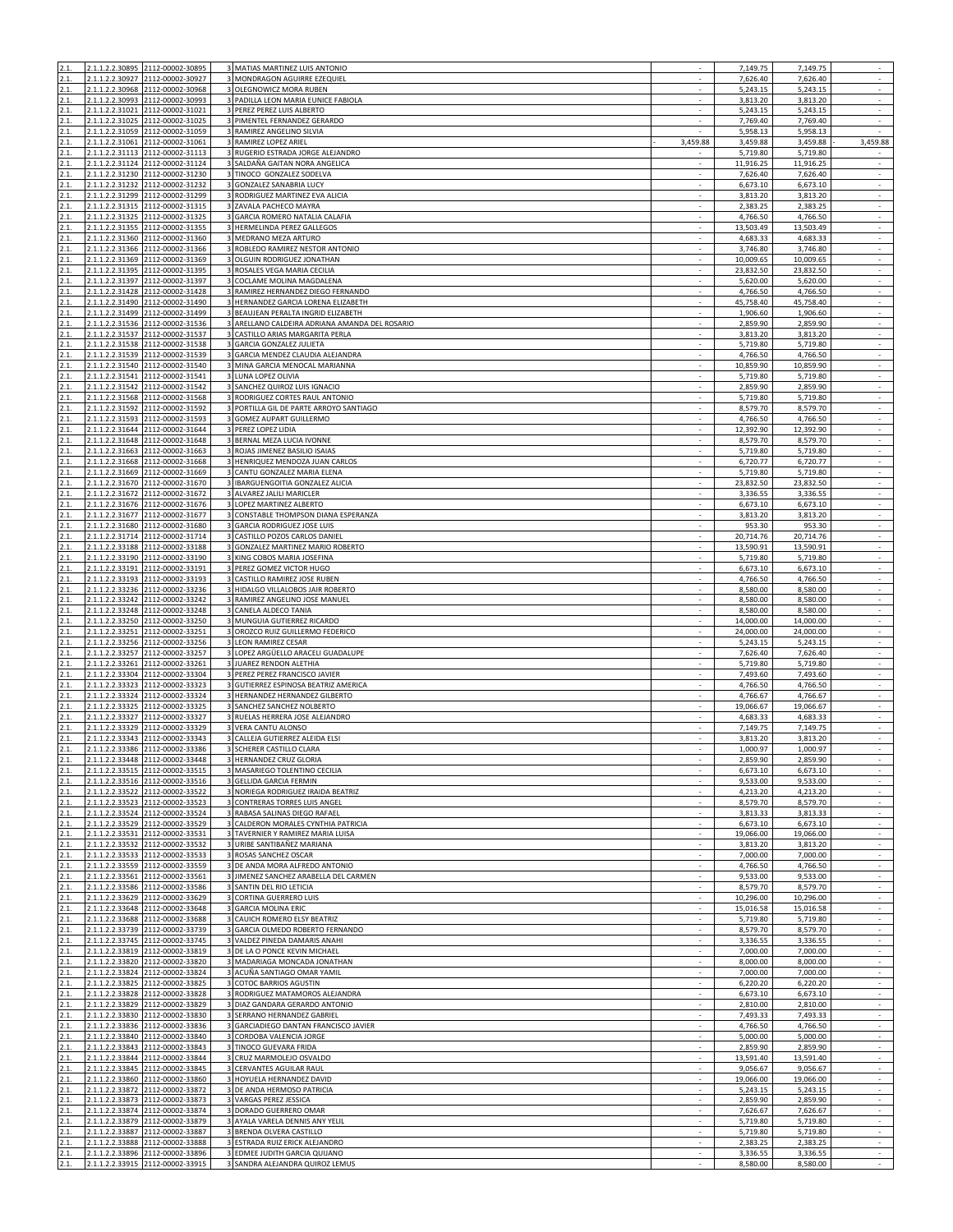| 2.1.         |                              | 2.1.1.2.2.33933 2112-00002-33933                                   | 3 CRISTINA ORTEGA DOMINGUEZ                                                                                   |                                | 7,000.00                   | 7,000.00                 | $\sim$                     |
|--------------|------------------------------|--------------------------------------------------------------------|---------------------------------------------------------------------------------------------------------------|--------------------------------|----------------------------|--------------------------|----------------------------|
| 2.1.         |                              | 1.1.2.2.33934 2112-00002-33934<br>2.1.1.2.2.33939 2112-00002-33939 | LUIS MANUEL CAMARILLO CARVAJAL<br>3 RUIZ QUIROZ MARIA ISABEL                                                  |                                | 6,673.10<br>2,355.58       | 6,673.10                 |                            |
| 2.1.         |                              | 2.1.1.2.2.33940 2112-00002-33940                                   | 3 TERESITA VICENCIO ALVAREZ                                                                                   | $\ddot{\phantom{1}}$<br>$\sim$ | 71,497.50                  | 2,355.58<br>71,497.50    | $\bar{\gamma}$<br>$\sim$   |
| 2.1.         |                              | 2.1.1.2.2.33944 2112-00002-33944                                   | 3 ROSALES ROBLES BETSABE JIMENA                                                                               |                                | 10,009.76                  | 10,009.76                | $\sim$                     |
| 2.1.         |                              | 2.1.1.2.2.33945 2112-00002-33945                                   | 3 ANA FRANCISCA VEGA VALDES                                                                                   | ×                              | 4,289.85                   | 4,289.85                 | $\mathbb{Z}^2$             |
| 2.1.         |                              | 2.1.1.2.2.33968 2112-00002-33968                                   | 3 GONZALEZ PEÑA HIPOLITO                                                                                      |                                | 33,000.00                  | 33,000.00                | $\epsilon$<br>$\sim$       |
| 2.1.<br>2.1. | 2.1.1.2.2.33975              | 2.1.1.2.2.33971 2112-00002-33971<br>2112-00002-33975               | 3 GUSTAVO RUIZ BARAJAS<br>3 PEREZ PEREZ LORENA                                                                |                                | 4,766.67<br>5,000.00       | 4,766.67<br>5,000.00     | $\sim$                     |
| 2.1.         |                              | 2.1.1.2.2.33994 2112-00002-33994                                   | 3 JUAN CARLOS CUELLAR DE JESUS                                                                                |                                | 1.906.60                   | 1,906.60                 | ÷,                         |
| 2.1.         |                              | 2.1.1.2.2.33996 2112-00002-33996                                   | 3 ROSALIA PASTOR NIETO                                                                                        |                                | 38,132.00                  | 38,132.00                | $\sim$                     |
| 2.1.         | 2.1.1.7                      | 2117                                                               | 1 RETENCIONES Y CONTRIBUCIONES POR PAGAR A CORTO PLAZO                                                        | 4,213,870.82                   | 3,744,718.97               | 4,002,714.52             | 4,471,866.37               |
| 2.1.<br>2.1. | 2.1.1.7.1                    | 2117-00001<br>2117-00001-00001                                     | 2 RETENCIONES DE IMPUESTOS POR PAGAR A CORTO PLAZO<br>3 RETENCION I.S.P.T.                                    | 1,546,931.11<br>266,420.24     | 1,546,778.00<br>266,420.00 | 1,471,864.08             | 1,472,017.19<br>177,621.52 |
| 2.1.         | 2.1.1.7.1.1<br>2.1.1.7.1.2   | 2117-00001-00002                                                   | 3 RETENCION 10% IMPUESTO SOBRE HONORARIOS                                                                     | 195,443.73                     | 195,290.00                 | 177,621.28<br>195,770.58 | 195,924.31                 |
| 2.1.         | 2.1.1.7.1.3                  | 2117-00001-00003                                                   | 3 RETENCION 5% INSPECCION DE OBRA                                                                             | 0.21                           |                            |                          | 0.21                       |
| 2.1.         | 2.1.1.7.1.4                  | 2117-00001-00004                                                   | 3 RETENCION I.S.R. ASIMILABLES                                                                                | 56,249.07                      | 56.249.00                  | 62,185.89                | 62,185.96                  |
| 2.1.         | 2.1.1.7.1.5                  | 2117-00001-00005                                                   | 3 RETENCION 10% ISR SOBRE ARRENDAMIENTO                                                                       | 2,590.00                       | 2,591.00                   | 2,590.50                 | 2,589.50                   |
| 2.1.<br>2.1. | 2.1.1.7.1.6<br>2.1.1.7.1.7   | 2117-00001-00006<br>2117-00001-00007                               | 3 RETENCION I.V.A. PROFESIONISTAS<br>3 RETENCION I.V.A. COMISIONISTAS                                         | 201,926.24<br>745.13           | 201,926.00<br>746.00       | 202,832.42               | 202,832.66<br>0.87         |
| 2.1.         | 2.1.1.7.1.8                  | 2117-00001-00008                                                   | 3 RETENCION I.V.A. COMISIONISTAS ZONA FRONTERIZA                                                              | 317.24                         | 317.00                     |                          | 0.24                       |
| 2.1.         | 2.1.1.7.1.9                  | 2117-00001-00009                                                   | 3 RETENCION I.V.A. HONORARIOS ZONA FRONTERIZA                                                                 | 4,428.48                       | 4,428.00                   | 4,157.03                 | 4,157.51                   |
| 2.1.         | 2.1.1.7.1.10                 | 2117-00001-00010                                                   | 3 RETENCION I.V.A. ARRENDAMIENTO                                                                              | 1,511.64                       | 1,511.00                   | 1,511.41                 | 1,512.05                   |
| 2.1.         | 2.1.1.7.1.11                 | 2117-00001-00011                                                   | 3 RETENCION I.V.A. ARRENDAMIENTO ZONA FRONTERIZA                                                              | 860.76                         | 861.00                     | 860.94                   | 860.70                     |
| 2.1.<br>2.1. | 2.1.1.7.1.13<br>2.1.1.7.1.14 | 2117-00001-00013<br>2117-00001-00014                               | 3 RETENCION I.V.A. ACTIVIDAD EMPRESARIAL<br>3 RETENCION I.V.A. ACTIVIDAD EMPRESARIAL ZONA FRONTERIZA          | 22,949.79<br>5,087.01          | 22,949.00<br>5,087.00      | 42,777.55<br>3,182.21    | 42,778.34<br>3,182.22      |
| 2.1.         | 2.1.1.7.1.15                 | 2117-00001-00015                                                   | RETENCION ISPT FISCALES                                                                                       | 788,401.99                     | 788,403.00                 | 778,374.27               | 778,373.26                 |
| 2.1.         | 2.1.1.7.2                    | 2117-00002                                                         | 2 RETENCIONES DEL SISTEMA DE SEGURIDAD SOCIAL POR PAGAR A CORTO PLAZO                                         | 826,155.11                     | 1,788,455.41               | 1,978,045.36             | 1,015,745.06               |
| 2.1.         | 2.1.1.7.2.1                  | 2117-00002-00001                                                   | 3 SEGURO DE SALUD                                                                                             | 56,728.87                      | 118,688.41                 | 113,496.49               | 51,536.95                  |
| 2.1.         | 2.1.1.7.2.2                  | 2117-00002-00002                                                   | 3 SEGURO DE INVALIDEZ Y VID                                                                                   | 10,505.47                      | 21,979.64                  | 21,018.09                | 9,543.92                   |
| 2.1.         | 2.1.1.7.2.3                  | 2117-00002-00003                                                   | 3 SERV SOCIALES Y CULTURALE                                                                                   | 8.404.59                       | 17,584.07                  | 16,814.91                | 7.635.43                   |
| 2.1.<br>2.1. | 2.1.1.7.2.4<br>2.1.1.7.2.5   | 2117-00002-00004<br>2117-00002-00005                               | 3 SEG RET CESANT TRA 4.025%<br>3 CUOTAS SINDICALES SNTIMER                                                    | 339,967.13<br>5,688.59         | 22,087.15                  | 205,975.46<br>28,790.54  | 545,942.59<br>12,391.98    |
| 2.1.         | 2.1.1.7.2.6                  | 2117-00002-00006                                                   | 3 INFONAVIT                                                                                                   | 45,248.73                      |                            | 52,159.24                | 97,407.97                  |
| 2.1.         | 2.1.1.7.2.7                  | 2117-00002-00007                                                   | 3 FONACOT APARTADO ""B""                                                                                      | 77,397.67                      | 89,682.38                  | 87,990.88                | 75,706.17                  |
| 2.1.         | 2.1.1.7.2.8                  | 2117-00002-00008                                                   | 3 BANCO MERC.NTE. (AHORRO)                                                                                    | 42,558.43                      | 248,045.52                 | 205,487.09               |                            |
| 2.1.         | 2.1.1.7.2.9                  | 2117-00002-00009                                                   | 3 ASEG. HIDALGO SEG. RETIRO                                                                                   | 3,382.78                       | 8,898.24                   | 8,906.14                 | 3,390.68                   |
| 2.1.<br>2.1. | 2.1.1.7.2.10<br>2.1.1.7.2.11 | 2117-00002-00010<br>2117-00002-00011                               | 3 ASEG.HIDAL.SEG.SEPAR.IND.<br>3 SEGUROS FOVISSSTE                                                            | 4,523.53                       | 382,108.08<br>2,473.50     | 382,108.08<br>2,473.50   | 4,523.53                   |
| 2.1.         | 2.1.1.7.2.12                 | 2117-00002-00012                                                   | 3 APORT. SIND. FONAC                                                                                          | 7,814.36                       | 6,967.04                   | 6,967.06                 | 7,814.38                   |
| 2.1.         | 2.1.1.7.2.13                 | 2117-00002-00013                                                   | 3 STIRT CUOTA SINDICAL 4%                                                                                     | 18,374.84                      | 30,800.56                  | 14,948.56                | 2,522.84                   |
| 2.1.         | 2.1.1.7.2.14                 | 2117-00002-00014                                                   | 3 STIRT AHORRO 13%                                                                                            | 10,011.27                      | 52,260.00                  | 43,299.44                | 1,050.71                   |
| 2.1.         | 2.1.1.7.2.15                 | 2117-00002-00015                                                   | 3 FONAC EMPLEADO                                                                                              |                                | 108,331.58                 | 108,331.58               | $\sim$                     |
| 2.1.<br>2.1. | 2.1.1.7.2.16<br>2.1.1.7.2.17 | 2117-00002-00016<br>2117-00002-00017                               | 3 BANCO MERCANTIL CREDITO<br>PRESTAMO HIPOTECARIO FOVISSSTE                                                   | 14,927.73<br>819.00            | 30,054.03<br>331,193.81    | 15,126.30<br>331,193.81  | 819.00                     |
| 2.1.         | 2.1.1.7.2.18                 | 2117-00002-00018                                                   | 3 PRESTAMO CORTO PLAZO ISSSTE                                                                                 | 152,188.78                     | 317,301.40                 | 320,109.99               | 154,997.37                 |
| 2.1.         | 2.1.1.7.2.19                 | 2117-00002-00019                                                   | 3 GRUPO NACIONAL PROVINCIAL                                                                                   | 21,545.46                      |                            | 10,019.60                | 31,565.06                  |
| 2.1.         | 2.1.1.7.2.20                 | 2117-00002-00020                                                   | 3 AHORRO SOLIDARIO (TRABAJADOR)                                                                               | 6,067.88                       |                            | 2,828.60                 | 8,896.48                   |
| 2.1.         | 2.1.1.7.3                    | 2117-00003                                                         | 2 IMPUESTOS Y DERECHOS POR PAGAR A CORTO PLAZO                                                                | 1,826,473.82                   | 174,476.87                 | 319,313.73               | 1,971,310.68               |
| 2.1.<br>2.1. | 2.1.1.7.3.1<br>2.1.1.7.3.2   | 2117-00003-00001<br>2117-00003-00002                               | 3 I.V.A. A LA TASA 15%<br>3 I.V.A. A LA TASA 10%                                                              | 183,312.44<br>181.73           | ÷.                         | $\blacksquare$<br>×.     | 183,312.44<br>181.73       |
| 2.1.         | 2.1.1.7.3.5                  | 2117-00003-00005                                                   | 3 I.V.A. COMP 1% AL 15%                                                                                       | 9,997.03                       |                            |                          | 9,997.03                   |
| 2.1.         | 2.1.1.7.3.7                  | 2117-00003-00007                                                   | 3 I.V.A. A LA TASA DEL 16%                                                                                    | 859,480.63                     | 165,016.89                 | 129,605.85               | 824,069.59                 |
| 2.1.         | 2.1.1.7.3.8                  | 2117-00003-00008                                                   | 3 I.V.A. A LA TASA DEL 11%                                                                                    | 11,374.98                      | 9,459.98                   | 15,231.01                | 17,146.01                  |
| 2.1.<br>2.1. | 2.1.1.7.3.9<br>2.1.1.7.3.10  | 2117-00003-00009<br>2117-00003-00010                               | 3 I.V.A. EFECTIVAMENTE COBRADO A LA TASA 16%<br>3 I.V.A. EFECTIVAMENTE COBRADO A LA TASA 11%                  | 737,176.09<br>24,950.92        |                            | 165,016.89<br>9,459.98   | 902,192.98<br>34,410.90    |
| 2.1.         | 2.1.1.7.5                    | 2117-00005                                                         | 2 IMPUESTOS SOBRE NOMINA Y OTROS QUE DERIVEN DE UNA RELACION LABORAL POR PAGAR A C                            |                                | 153,576.15                 | 153,576.15               | $\sim$                     |
| 2.1.         | 2.1.1.7.5.1                  | 2117-00005-00001                                                   | 3 2% IMPUESTO S/NOMINA D.F.                                                                                   | ×                              | 147.419.00                 | 147,419.00               | $\epsilon$                 |
| 2.1.         | 2.1.1.7.5.2                  | 2117-00005-00002                                                   | 3 2% REM.PAG.EDO.NOM. XEFQ                                                                                    |                                | 2,664.00                   | 2,664.00                 | $\sim$                     |
| 2.1.         | 2.1.1.7.5.3                  | 2117-00005-00003                                                   | 3 10% Y 15% UNISON XEFQ                                                                                       |                                | 400.00                     | 400.00                   | ÷,                         |
| 2.1.<br>2.1. | 2.1.1.7.5.4<br>2.1.1.7.5.5   | 2117-00005-00004<br>2117-00005-00005                               | 3 15% CECOP XEFQ<br>3 IMPTO S/NOM XHUAR                                                                       | $\sim$                         | 400.00<br>1,927.02         | 400.00<br>1,927.02       | $\epsilon$<br>$\sim$       |
| 2.1.         | 2.1.1.7.5.6                  | 2117-00005-00006                                                   | 3 IMPTO UNIVERS 4% XHUAR                                                                                      |                                | 77.08                      | 77.08                    | $\sim$                     |
| 2.1.         | 2.1.1.7.5.7                  | 2117-00005-00007                                                   | 3 CONT. EXTR 10% XHUAR                                                                                        |                                | 192.70                     | 192.70                   |                            |
| 2.1.         | 2.1.1.7.5.8                  | 2117-00005-00008                                                   | 3 CONT. EXTRAORDINARIA 5% XHUAR                                                                               | ×                              | 96.35                      | 96.35                    | $\mathcal{L}$              |
| 21<br>2.1.   | 2.1.1.7.5.11<br>2.1.1.7.9    | 2117-00005-00011<br>2117-00009                                     | 3 CONTRIBUCION INFRAESTRUCTURA EDUCATIVA XEFQ<br>2 OTRAS RETENCIONES Y CONTRIBUCIONES POR PAGAR A CORTO PLAZO | 14,310.78                      | 100.00<br>81,432.54        | 100.00<br>79.915.20      | 12.793.44                  |
| 2.1.         | 2.1.1.7.9.1                  | 2117-00009-00001                                                   | 3 PENSIONES ALIMENTICIAS                                                                                      | 12,793.44                      | 81,432.54                  | 81,432.54                | 12,793.44                  |
| 2.1.         | 2.1.1.7.9.3                  | 2117-00009-00003                                                   | 3 DESCUENTOS SOBRE NOMINAS VARIOS                                                                             | 1,517.34                       |                            | 1,517.34                 |                            |
| 2.1.         | 2.1.1.9                      | 2119                                                               | OTRAS CUENTAS POR PAGAR CORTO PLAZO                                                                           | 14,201.59                      | 41,653.55                  | 41,808.56                | 14,356.60                  |
| 2.1.         | 2.1.1.9.1                    | 2119-00001                                                         | <b>ACREEDORES DIVERSOS</b><br>$\overline{2}$                                                                  | 14,201.59                      | 41,653.55                  | 41,808.56                | 14,356.60                  |
| 2.1.<br>2.1. | 2.1.1.9.1.2<br>2.1.1.9.1.3   | 2119-00001-00002<br>2119-00001-00003                               | 3 ASOCIACION DE RADIO DEL VALLE DE MEXICO<br>3 TESORERIA DE LA FEDERACION                                     | 14,046.58                      | 19,200.00                  | 19,200.00                | 14,046.58                  |
| 2.1.         | 2.1.1.9.1.4                  | 2119-00001-00004                                                   | 3 SOCIEDAD DE AUTORES Y COMPOSITORES DE MEXICO                                                                |                                | 3,110.08                   | 3,110.08                 |                            |
| 2.1.         | 2.1.1.9.1.6                  | 2119-00001-00006                                                   | 3 LOPEZ ASANCHEZ SALVADOR                                                                                     | $\sim$                         | 119.20                     | 119.20                   | $\sim$                     |
| 2.1.         | 2.1.1.9.1.7                  | 2119-00001-00007                                                   | 3 RUIZ MERAZ AUSTROBERTO                                                                                      |                                | 111.85                     | 111.85                   |                            |
| 2.1.<br>2.1. | 2.1.1.9.1.8<br>2.1.1.9.1.9   | 2119-00001-00008<br>2119-00001-00009                               | MENDEZ BAEZ MANUEL<br>MORENO SARABIA CARLOS<br>$\overline{3}$                                                 |                                | 104.83<br>216.65           | 104.83<br>216.65         |                            |
| 2.1.         | 2.1.1.9.1.10                 | 2119-00001-00010                                                   | 3 OLAVARRIA VEGA MIGUEL ANGEL                                                                                 | ×                              | 742.94                     | 742.94                   | $\sim$                     |
| 2.1.         | 2.1.1.9.1.11                 | 2119-00001-00011                                                   | 3 FLORES RODRIGUEZ TOMAS                                                                                      |                                | 490.42                     | 490.42                   |                            |
| 2.1.         | 2.1.1.9.1.13                 | 2119-00001-00013                                                   | 3 GARCES JUAREZ JOSE FIDEL                                                                                    |                                | 658.60                     | 658.60                   | $\sim$                     |
| 2.1.         | 2.1.1.9.1.14                 | 2119-00001-00014                                                   | 3 AYALA MENDEZ RAFAEL                                                                                         | $\sim$<br>×                    | 551.97                     | 551.97                   | $\epsilon$<br>$\sim$       |
| 2.1.<br>2.1. | 2.1.1.9.1.15<br>2.1.1.9.1.16 | 2119-00001-00015<br>2119-00001-00016                               | 3 HERNANDEZ RENDIZ ARMANDO<br>3 LAGOS DELGADO GABRIEL                                                         |                                | 595.95<br>344.29           | 595.95<br>344.29         |                            |
| 2.1.         | 2.1.1.9.1.17                 | 2119-00001-00017                                                   | 3 HERNANDEZ PEDRAZA JESUS                                                                                     |                                | 917.54                     | 917.54                   | $\overline{\phantom{a}}$   |
| 2.1.         | 2.1.1.9.1.18                 | 2119-00001-00018                                                   | 3 MEJIA LLOSAS GUILLERMO SATURNINO                                                                            | $\sim$                         | 331.93                     | 331.93                   | $\epsilon$                 |
| 2.1.         | 2.1.1.9.1.19                 | 2119-00001-00019                                                   | 3 MARTINEZ LUNA FELIPE                                                                                        |                                | 309.47                     | 309.47                   |                            |
| 2.1.<br>2.1. | 2.1.1.9.1.20<br>2.1.1.9.1.21 | 2119-00001-00020<br>2119-00001-00021                               | 3 SANCHEZ MIRANDA ENRIQUE<br>3 CARRION AVILA JESUS                                                            | $\overline{\phantom{a}}$       | 505.11<br>624.49           | 505.11<br>624.49         | $\sim$                     |
| 2.1.         | 2.1.1.9.1.22                 | 2119-00001-00022                                                   | 3 NOLASCO GARCIA FRANCISCO JAVIER                                                                             | ×                              | 718.23                     | 718.23                   | $\sim$<br>$\epsilon$       |
| 2.1.         | 2.1.1.9.1.24                 | 2119-00001-00024                                                   | 3 PREMIO DE ANTIGUEDAD                                                                                        |                                | 12,000.00                  | 12,000.00                |                            |
| 2.1.         | 2.1.1.9.1.33                 | 2119-00001-00033                                                   | 3 HERNANDEZ SANTANA PABLO                                                                                     | 37.03                          |                            | 37.03                    | 74.06                      |
| 2.1.         | 2.1.1.9.1.34                 | 2119-00001-00034                                                   | 3 RIOS CASTAÑEDA LUIS ANTONIO                                                                                 | 117.98                         | $\sim$                     | 117.98                   | 235.96                     |
| 2.1.<br>2.1. | 2.1.5.1<br>2.1.5.1.1         | 2151<br>2151-00001                                                 | 1 INGRESOS COBRADOS POR ADELANTADO A CORTO PLAZO<br>2 DAIMLER VEHICULOS COMERC                                | 30,233.96<br>5,308.16          | $\omega$<br>$\sim$         | $\sim$                   | 30,233.96<br>5,308.16      |
| 2.1.         | 2.1.5.1.5                    | 2151-00005                                                         | ROSALES DE LA ROSA SALVADOR                                                                                   | 1,833.82                       |                            |                          | 1,833.82                   |
| 2.1.         | 2.1.5.1.9                    | 2151-00009                                                         | 2 HERMECO, SA DE CV                                                                                           | 0.18                           | ×.                         | $\sim$                   | 0.18                       |
| 2.1.         | 2.1.5.1.17                   | 2151-00017                                                         | 2 COLEGIO MADRID, AC                                                                                          | 1,380.40                       |                            | ÷.                       | 1,380.40                   |
| 2.1.         | 2.1.5.1.19                   | 2151-00019                                                         | 2 ACHE ENTRETENIMIENTO, SA DE CV                                                                              | 21,112.00                      | $\sim$                     | $\sim$                   | 21,112.00                  |
| 2.1.<br>2.1. | 2.1.5.1.41<br>2.1.5.1.45     | 2151-00041<br>2151-00045                                           | 2 MARIA ARMIDA APPLEBAUN SANTOS<br>2 RPFR S DE RL DE CV                                                       | 219.40<br>380.00               |                            |                          | 219.40<br>380.00           |
| 2.2.         | 2.2.6.9                      | 2269                                                               | OTRAS PROVISIONES A LARGO PLAZO                                                                               | 7,175,371.80                   |                            |                          | 7,175,371.80               |
| 2.2.         | 2.2.6.9.1                    | 2269-00001                                                         | PRIMA DE ANTIGÜEDAD                                                                                           | 7,019,589.81                   | ٠                          |                          | 7,019,589.81               |
| 2.2.         | 2.2.6.9.2                    | 2269-00002                                                         | 2 EJERCICIO 2010                                                                                              | 572,277.64                     | $\sim$                     | $\sim$                   | 572,277.64                 |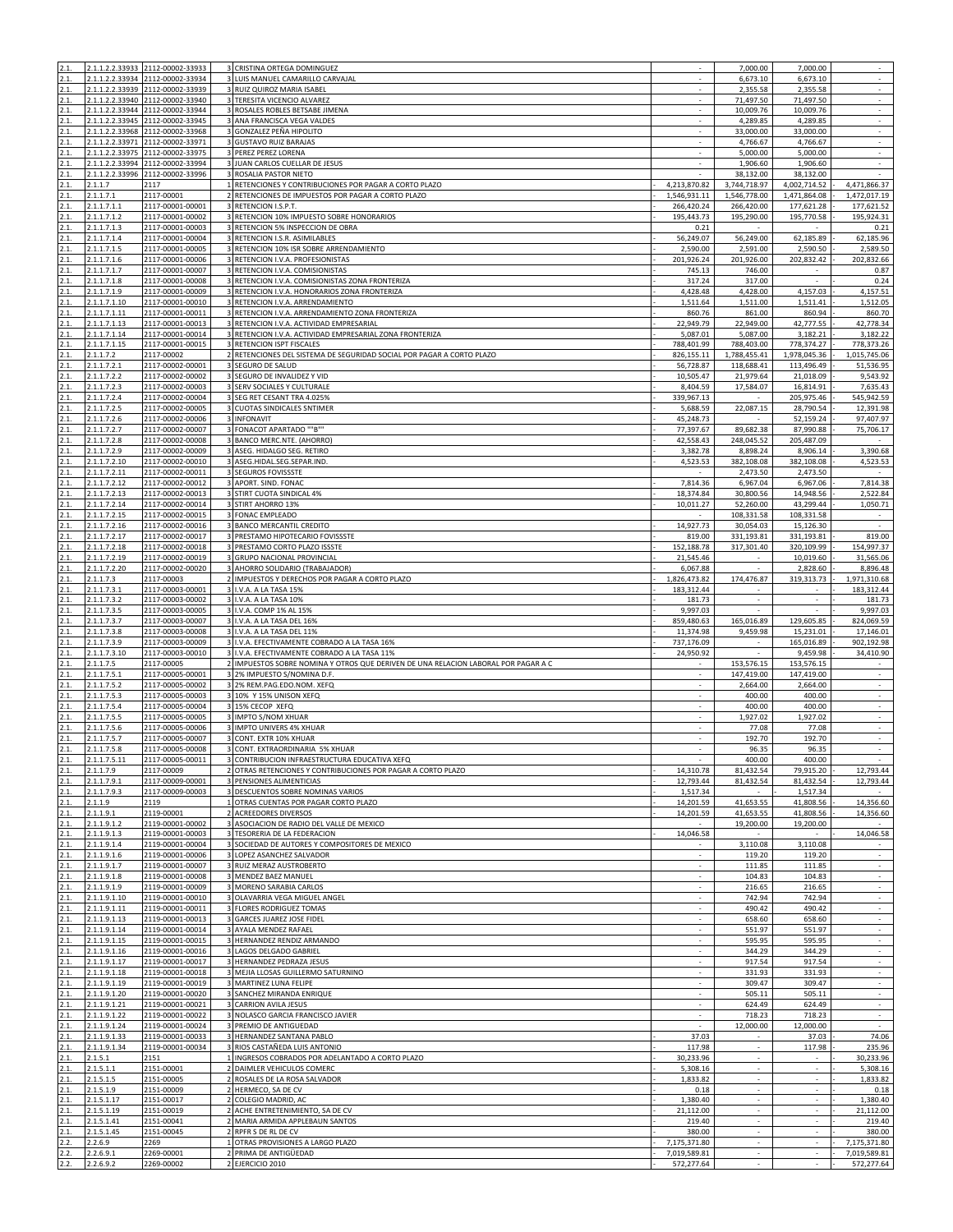| 2.2.         |                                | 2269-00003               |                                                                                                                  | 603,841.38                   |                          |                | 603,841.38                                                                      |
|--------------|--------------------------------|--------------------------|------------------------------------------------------------------------------------------------------------------|------------------------------|--------------------------|----------------|---------------------------------------------------------------------------------|
|              | 2.2.6.9.3                      |                          | 2 EJERCICIO 2011                                                                                                 |                              |                          |                |                                                                                 |
| 2.2.         | 2.2.6.9.4                      | 2269-00004               | 2 EJERCICIO 2012                                                                                                 | 187, 345. 73                 |                          |                | 187, 345.73                                                                     |
| 3.1.         | 3.1.1.2                        | 3112                     | 1 PATRIMONIO O CAPITAL SOCIAL                                                                                    | 30,539,539.21                | ÷.                       | ÷.             | 30,539,539.21                                                                   |
| 3.1.         | 3.1.1.2.1                      | 3112-00001               | 2 PATRIMONIO                                                                                                     | 29,915,503.21                | ÷.                       | ÷.             | 29,915,503.21                                                                   |
| 3.1.         | 3.1.1.2.2                      | 3112-00002               | 2 GANADO                                                                                                         | 624,036.00                   | ÷.                       | $\sim$         | 624,036.00                                                                      |
| 3.1.         | 3.1.1.3                        | 3113                     | 1 APORTACIONES DEL GOBIERNO FEDERAL DEL AÑO EN CURSO                                                             | 24,047,041.58                |                          |                | 24,047,041.58                                                                   |
| 3.1.         | 3.1.1.3.1                      | 3113-00001               | 2 APORTACION GOBIERNO FEDERAL DEL AÑO EN CURSO                                                                   | 24,047,041.58                | ×                        | $\sim$         | 24,047,041.58                                                                   |
| 3.1.         | 3.1.1.4                        | 3114                     | APORTACIONES DEL GOBIERNO FEDERAL DE AÑOS ANTERIORES                                                             | 153,982,846.63               |                          |                | 153,982,846.63                                                                  |
| 3.1.         | 3.1.1.4.1                      | 3114-00001               | APORTACION GOBIERNO FEDERAL AÑOS ANTERIORES                                                                      | 117,937,617.38               |                          |                | 117,937,617.38                                                                  |
| 3.1.         | 3.1.1.4.2                      | 3114-00002               | REV GOBIERNO FEDERAL PARA INVERSION<br>$\overline{2}$                                                            | 36,045,229.25                | $\sim$                   | $\sim$         | 36,045,229.25                                                                   |
| 3.1.         | 3.1.2.1                        | 3121                     | 1 SUPERÁVIT/DÉFICIT POR DONACIÓN                                                                                 | 6,664,631.23                 | $\omega$                 | ×.             | 6,664,631.23                                                                    |
| 3.1.         | 3.1.2.1.1                      | 3121-00001               | $\overline{2}$<br><b>DONADO</b>                                                                                  | 6,664,631.23                 | $\sim$                   | $\sim$         | 6,664,631.23                                                                    |
| 3.1.         | 3.1.3.1                        | 3131                     | ACTUALIZACIÓN DEL PATRIMONIO                                                                                     | 134,227,243.07               | ٠                        |                | 134,227,243.07                                                                  |
| 3.1.         | 3.1.3.1.1                      | 3131-00001               | 2 REVALUACION DEL PATRIMONIO                                                                                     | 119,097,107.47               | $\sim$                   | $\sim$         | 119,097,107.47                                                                  |
| 3.1.         | 3.1.3.1.2                      | 3131-00002               | 2 REVALUACION DEL PATRIMONIO DONADO Y GANADO                                                                     | 15,130,135.60                |                          |                | 15,130,135.60                                                                   |
| 3.2.         | 3.2.2.1                        | 3221                     | 1 RESULTADO DE EJERCICIOS ANTERIORES                                                                             | 197,469,920.54               |                          |                | 197,469,920.54                                                                  |
|              |                                |                          |                                                                                                                  |                              | $\sim$                   |                |                                                                                 |
| 3.2.         | 3.2.2.1.1                      | 3221-00001               | 2 EJERCICIO-2000                                                                                                 | 6,878,474.79                 |                          | $\sim$         | 6,878,474.79                                                                    |
| 3.2.         | 3.2.2.1.2                      | 3221-00002               | 2 EJERCICIO-1988                                                                                                 | 1,078.60                     | ×.                       | ÷.             | 1,078.60                                                                        |
| 3.2.         | 3.2.2.1.3                      | 3221-00003               | EJERCICIO-1989                                                                                                   | 63,143.74                    |                          | ÷.             | 63,143.74                                                                       |
| 3.2.         | 3.2.2.1.4                      | 3221-00004               | 2 <sub>1</sub><br>EJERCICIO-1990                                                                                 | 55,099.20                    | ÷                        | $\sim$         | 55,099.20                                                                       |
| 3.2.         | 3.2.2.1.5                      | 3221-00005               | 2 EJERCICIO-1991                                                                                                 | 29,862.54                    | ×.                       | $\sim$         | 29,862.54                                                                       |
| 3.2.         | 3.2.2.1.6                      | 3221-00006               | 2 EJERCICIO-1992                                                                                                 | 13,015,797.66                |                          |                | 13,015,797.66                                                                   |
| 3.2.         | 3.2.2.1.7                      | 3221-00007               | 2 EJERCICIO-1993                                                                                                 | 23,091.35                    |                          |                | 23,091.35                                                                       |
| 3.2.         | 3.2.2.1.8                      | 3221-00008               | 2 EJERCICIO-1994                                                                                                 | 6,724,793.82                 | $\sim$                   | $\sim$         | 6,724,793.82                                                                    |
| 3.2.         | 3.2.2.1.9                      | 3221-00009               | 2 EJERCICIO-1995                                                                                                 | 23,283,560.32                | ÷.                       | ÷.             | 23,283,560.32                                                                   |
| 3.2.         | 3.2.2.1.10                     | 3221-00010               | EJERCICIO-1996<br>$\overline{2}$                                                                                 | 835,854.09                   |                          |                | 835,854.09                                                                      |
| 3.2.         | 3.2.2.1.11                     | 3221-00011               | 2 <sub>1</sub><br>EJERCICIO-1998                                                                                 | 17,520,714.70                |                          |                | 17,520,714.70                                                                   |
|              |                                |                          |                                                                                                                  |                              |                          |                |                                                                                 |
| 3.2.         | 3.2.2.1.12                     | 3221-00012               | 2 EJERCICIO-1997                                                                                                 | 10,914,069.76                | $\overline{\phantom{a}}$ | $\sim$         | 10,914,069.76                                                                   |
| 3.2.         | 3.2.2.1.13                     | 3221-00013               | 2 EJERCICIO-1999                                                                                                 | 3,664,864.28                 | ÷.                       |                | 3,664,864.28                                                                    |
| 3.2.         | 3.2.2.1.14                     | 3221-00014               | 2 EJERCICIO-2003                                                                                                 | 21,283,947.22                | $\sim$                   | $\epsilon$     | 21,283,947.22                                                                   |
| 3.2.         | 3.2.2.1.15                     | 3221-00015               | <b>OTROS EJERCICIOS</b><br>$\overline{2}$                                                                        | 42,997,489.93                |                          |                | 42,997,489.93                                                                   |
| 3.2.         | 3.2.2.1.16                     | 3221-00016               | 2 EJERCICIO-2004                                                                                                 | 16,256,997.77                | ×                        | ÷.             | 16,256,997.77                                                                   |
| 3.2.         | 3.2.2.1.17                     | 3221-00017               | EJERCICIO-2005 ALMACEN<br>$\overline{2}$                                                                         | 1,206,321.36                 | ÷.                       | ×.             | 1,206,321.36                                                                    |
| 3.2.         | 3.2.2.1.18                     | 3221-00018               | 2 EJERCICIO-2007                                                                                                 | 11,621,408.57                | $\overline{\phantom{a}}$ |                | 11,621,408.57                                                                   |
| 3.2.         | 3.2.2.1.19                     | 3221-00019               | 2 EJERCICIO 2008                                                                                                 | 11,249,547.87                | $\sim$                   | $\sim$         | 11,249,547.87                                                                   |
| 3.2.         | 3.2.2.1.20                     | 3221-00020               | 2 REV RDOS EJER ANTERIOR                                                                                         | 96,293,852.64                | $\omega$                 | $\mathcal{L}$  | 96,293,852.64                                                                   |
| 3.2.         | 3.2.2.1.21                     | 3221-00021               | 2 EJERCICIO 2009                                                                                                 | 6,762,068.43                 | ×.                       | $\sim$         | 6,762,068.43                                                                    |
| 3.2.         | 3.2.2.1.22                     | 3221-00022               | EJERCICIO 2010<br>$\overline{2}$                                                                                 | 643,589.56                   |                          |                | 643,589.56                                                                      |
| 3.2.         | 3.2.2.1.23                     | 3221-00023               | 2 EJERCICIO 2011                                                                                                 | 4.525.596.97                 | ÷.                       | ¥.             |                                                                                 |
|              |                                |                          |                                                                                                                  |                              |                          | $\overline{a}$ | 4,525,596.97                                                                    |
| 3.2.         | 3.2.2.1.24                     | 3221-00024               | 2 EJERCICIO 2012                                                                                                 | 12,906,577.87                |                          |                | 12,906,577.87                                                                   |
| 3.2.         | 3.2.5.2                        | 3252                     | 1 CAMBIOS POR ERRORES CONTABLES                                                                                  | 15,058,135.64                |                          |                | 15,058,135.64                                                                   |
| 3.2.         | 3.2.5.2.1                      | 3252-00001               | 2 REEXPRESION POR CAMBIOS CONTABLES                                                                              | 15,057,478.35                | $\sim$                   | $\sim$         | 15,057,478.35                                                                   |
| 3.2.         | 3.2.5.2.2                      | 3252-00002               | 2 CAMBIOS POR ERRORES CONTABLES                                                                                  | 657.29                       | ÷.                       | ×.             | 657.29                                                                          |
| 3.3.         | 3.3.3.1                        | 3331                     | SUPERÁVIT POR REEXPRESIÓN                                                                                        | 70,175,125.06                |                          |                | 70,175,125.06                                                                   |
| 3.3.         | 3.3.3.1.1                      | 3331-00001               | SUPERAVIT POR REVALUACION                                                                                        | 70,175,125.06                | ٠                        |                | 70,175,125.06                                                                   |
| 4.1.         | 4.1.7.5                        | 4175                     | 1 INGRESOS DE OPERACIÓN DE ENTIDADES PARAESTATALES NO EMPRESARIALES Y NO FINANCIERAS                             | 9,768,323.01                 | $\sim$                   | 875,390.50     | 10,643,713.51                                                                   |
| 4.1.         | 4.1.7.5.1                      | 4175-00001               | 2 INGRESOS POR PRODUCCION RADIOFONICA                                                                            | 2,022,665.35                 | ÷.                       | 106,931.45     | 2,129,596.80                                                                    |
| 4.1.         | 4.1.7.5.1.1                    | 4175-00001-00001         | 3 INGRESOS PROPIOS                                                                                               | 2,022,665.35                 | $\hat{\phantom{a}}$      | 106,931.45     | 2,129,596.80                                                                    |
| 4.1.         | 4.1.7.5.2                      | 4175-00002               | 2 INGRESOS POR SERVICIOS RADIOFONICOS                                                                            | 7,745,657.66                 | $\sim$                   | 768,459.05     | 8,514,116.71                                                                    |
| 4.1.         | 4.1.7.5.2.1                    | 4175-00002-00001         | 3 INGRESOS IMER                                                                                                  | 7,481,995.78                 | ×                        | 690,691.11     | 8,172,686.89                                                                    |
| 4.1.         | 4.1.7.5.2.2                    | 4175-00002-00002         | 3 INGRESOS CHIAPA DE CORZO XECHZ                                                                                 | 32,677.04                    |                          | 7,118.00       | 39,795.04                                                                       |
|              |                                |                          |                                                                                                                  |                              |                          |                |                                                                                 |
| 4.1.         | 4.1.7.5.2.3                    | 4175-00002-00003         | 3 INGRESOS CD. ACUÑA XERF                                                                                        | 26,900.04                    |                          | 2,240.00       | 29,140.04                                                                       |
| 4.1.         | 4.1.7.5.2.5                    | 4175-00002-00005         | 3 INGRESOS MERIDA XHYUC                                                                                          | 17,200.00                    | $\overline{\phantom{a}}$ | 3,420.00       | 20,620.00                                                                       |
|              |                                |                          |                                                                                                                  |                              |                          |                |                                                                                 |
| 4.1.         | 4.1.7.5.2.6                    | 4175-00002-00006         | 3 INGRESOS LAZARO CARDENAS XELAC                                                                                 | 16,722.00                    | ÷.                       | 1,708.00       | 18,430.00                                                                       |
| 4.1.         | 4.1.7.5.2.7                    | 4175-00002-00007         | 3 INGRESOS CACAHUATAN XECAH                                                                                      | 315.00                       | ×.                       | 450.00         | 765.00                                                                          |
| 4.1.         | 4.1.7.5.2.8                    | 4175-00002-00008         | 3 INGRESOS COMITAN XEMIT                                                                                         | 44,548.00                    |                          | 168.00         | 44,716.00                                                                       |
| 4.1.         | 4.1.7.5.2.10                   | 4175-00002-00010         | 3 INGRESOS CANANEA XEFO                                                                                          | 125,299.80                   | ÷.                       | 58,043.94      | 183,343.74                                                                      |
| 4.1.         | 4.1.7.5.2.12                   | 4175-00002-00012         | 3 INGRESOS TIJUANA XHUAN                                                                                         |                              |                          | 4,620.00       | 4,620.00                                                                        |
| 4.2.         |                                | 4221                     |                                                                                                                  | 69,466,263.22                | 284,718.55               | 13,535,704.40  | 82,717,249.07                                                                   |
|              | 4.2.2.1                        |                          | 1 TRANSFERENCIAS INTERNAS Y ASIGNACIONES AL SECTOR PÚBLICO                                                       |                              |                          |                |                                                                                 |
| 4.2.         | 4.2.2.1.1                      | 4221-00001               | 2 SERVICIOS PERSONALES                                                                                           | 31,778,377.02                | 284,718.55               | 5,693,010.11   | 37,186,668.58                                                                   |
| 4.2.         | 4.2.2.1.2                      | 4221-00002               | 2 MATERIALES Y SUMINISTROS                                                                                       | 2,369,305.20                 |                          | 827,036.90     | 3,196,342.10                                                                    |
| 4.2.         | 4.2.2.1.3                      | 4221-00003               | 2 SERVICIOS GENERALES                                                                                            | 35,318,581.00                | $\sim$                   | 7,015,657.39   | 42,334,238.39                                                                   |
| 4.3.         | 4.3.1.1                        | 4311                     | INTERESES GANADOS DE VALORES, CRÉDITOS, BONOS Y OTROS                                                            | 4,400.16                     |                          | 659.95         | 5,060.11                                                                        |
| 4.3.         | 4.3.1.1.1                      | 4311-00001               | 2 INTERESES GANADOS BANCARIOS                                                                                    | 4,400.16                     | ×                        | 659.95         | 5,060.11                                                                        |
| 4.3.         | 4.3.9.3                        | 4393                     | DIFERENCIAS POR TIPO DE CAMBIO A FAVOR EN EFECTIVO Y EQUIVALENTES                                                | 197,103.29                   |                          | 80,444.29      | 277,547.58                                                                      |
| 4.3.         | 4.3.9.3.1                      | 4393-00001               | 2 INTERESES GANADOS EN VALORES                                                                                   | 197,103.29                   |                          | 80,444.29      |                                                                                 |
| 4.3.         | 4.3.9.9                        | 4399                     | 1 OTROS INGRESOS Y BENEFICIOS VARIOS                                                                             | 922,064.12                   | $\sim$                   | 73,156.93      |                                                                                 |
| 4.3.         | 4.3.9.9.1                      | 4399-00001               | 2 OTROS INGRESOS                                                                                                 | 535,091.00                   |                          |                |                                                                                 |
| 4.3.         | 4.3.9.9.2                      | 4399-00002               | 2 DIFERENCIAS MENORES                                                                                            | 2,316.65                     |                          | 27.20          | 2,343.85                                                                        |
| 4.3.         | 4.3.9.9.3                      | 4399-00003               | RECUPERACION CLIENTES EJERCICIOS ANTERIORES                                                                      | 215,788.15                   |                          |                |                                                                                 |
| 4.3.         | 4.3.9.9.4                      | 4399-00004               | 2 INGRESOS Y ARRENDAMIENTOS DE ESTACIONES                                                                        | 142,988.91                   | $\sim$                   | 73,109.73      |                                                                                 |
| 4.3.         | 4.3.9.9.5                      | 4399-00005               | 2 PENAS CONVENCIONALES                                                                                           | 25,519.41                    |                          |                | 277,547.58<br>995,221.05<br>535,091.00<br>215,788.15<br>216,098.64<br>25,519.41 |
| 4.3.         | 4.3.9.9.6                      | 4399-00006               | 2 REPOSICION DE CREDENCIAL                                                                                       | 360.00                       |                          | 20.00          | 380.00                                                                          |
| 5.1.         | 5.1.1.1                        | 5111                     | 1 REMUNERACIONES AL PERSONAL DE CARÁCTER PERMANENTE                                                              | 15,348,417.88                | 3,062,254.45             | $\sim$         | 18,410,672.33                                                                   |
| 5.1.         | 5.1.1.1.11301                  | 5111-11301               | 2 SUELDOS BASE                                                                                                   | 15,348,417.88                | 3,062,254.45             | $\sim$         |                                                                                 |
| 5.1.         | 5.1.1.2                        | 5112                     | REMUNERACIONES AL PERSONAL DE CARÁCTER TRANSITORIO                                                               | 3,132,722.99                 | 609,921.57               |                | 18,410,672.33<br>3,742,644.56                                                   |
|              |                                |                          | 2 HONORARIOS                                                                                                     |                              |                          |                |                                                                                 |
| 5.1.         | 5.1.1.2.12101                  | 5112-12101               |                                                                                                                  | 3,132,722.99<br>2,475,792.38 | 609,921.57               | $\sim$         | 3,742,644.56                                                                    |
| 5.1.         | 5.1.1.3                        | 5113                     | 1 REMUNERACIONES ADICIONALES Y ESPECIALES                                                                        |                              | 370,794.66               |                | 2,846,587.04                                                                    |
| 5.1.         | 5.1.1.3.13101                  | 5113-13101               | 2 PRIMA QUINQUENAL POR AÑOS DE SERVICIOS EFECTIVOS PRESTADOS                                                     | 270,433.49                   | 54,407.41                |                | 324,840.90                                                                      |
| 5.1.         | 5.1.1.3.13201                  | 5113-13201               | 2 PRIMAS DE VACACIONES Y DOMINICAL                                                                               | 726,151.31                   | 74,076.69                |                | 800.228.00                                                                      |
| 5.1.         | 5.1.1.3.13301                  | 5113-13301               | 2 REMUNERACIONES POR HORAS EXTRAORDINARIAS                                                                       | 1,479,207.58                 | 242,310.56               | $\blacksquare$ | 1,721,518.14                                                                    |
| 5.1.         | 5.1.1.4                        | 5114                     | 1 SEGURIDAD SOCIAL                                                                                               | 5,707,882.37                 | 908,575.22               | $\sim$         | 6,616,457.59                                                                    |
| 5.1.         | 5.1.1.4.14101                  | 5114-14101               | APORTACIONES AL ISSSTE<br>$\overline{2}$                                                                         | 1,615,616.02                 | 296,704.70               | ×.             | 1,912,320.72                                                                    |
| 5.1.         | 5.1.1.4.14103                  | 5114-14103               | 2 APORTACIONES AL IMSS                                                                                           | 336,287.18                   | 87,844.25                |                | 424,131.43                                                                      |
| 5.1.         | 5.1.1.4.14105                  | 5114-14105               | 2 APORTACIONES AL SEGURO DE CESANTÍA EN EDAD AVANZADA Y VEJEZ                                                    | 527,853.13                   | $\sim$                   | $\sim$         | 527,853.13                                                                      |
| 5.1.         | 5.1.1.4.14201                  | 5114-14201               | 2 APORTACIONES AL FOVISSSTE                                                                                      | 623,911.14                   |                          |                | 623,911.14                                                                      |
| 5.1.         | 5.1.1.4.14202                  | 5114-14202               | 2 APORTACIONES AL INFONAVIT                                                                                      | 156,086.36                   | $\sim$                   | $\sim$         | 156,086.36                                                                      |
| 5.1.         | 5.1.1.4.14301                  | 5114-14301               | APORTACIONES AL SISTEMA DE AHORRO PARA EL RETIRO                                                                 | 311,982.85                   |                          |                | 311,982.85                                                                      |
| 5.1.         | 5.1.1.4.14302                  | 5114-14302               | 2 DEPÓSITOS PARA EL AHORRO SOLIDARIO                                                                             | 46,285.00                    | 9,192.98                 | $\sim$         |                                                                                 |
| 5.1.         | 5.1.1.4.14401                  | 5114-14401               | 2 <sub>1</sub><br>CUOTAS PARA EL SEGURO DE VIDA DEL PERSONAL CIVIL                                               | 368,470.42                   |                          | ÷.             | 368,470.42                                                                      |
| 5.1.         | 5.1.1.4.14403                  | 5114-14403               | 2 CUOTAS PARA EL SEGURO DE GASTOS MÉDICOS DEL PERSONAL CIVIL                                                     | 517,806.38                   | 272,553.95               |                | 55,477.98<br>790,360.33                                                         |
| 5.1.         | 5.1.1.4.14404                  | 5114-14404               | 2 CUOTAS PARA EL SEGURO DE SEPARACIÓN INDIVIDUALIZADO                                                            | 1,181,136.53                 | 236,667.50               | $\sim$         | 1,417,804.03                                                                    |
|              |                                |                          |                                                                                                                  |                              |                          |                |                                                                                 |
| 5.1.         | 5.1.1.4.14405                  | 5114-14405               | 2 CUOTAS PARA EL SEGURO COLECTIVO DE RETIRO                                                                      | 22,447.36                    | 5,611.84                 |                | 28,059.20                                                                       |
| 5.1.         | 5.1.1.5                        | 5115                     | 1 OTRAS PRESTACIONES SOCIALES Y ECONÓMICAS                                                                       | 16,092,867.07                | 3,238,829.70             |                | 19,331,696.77                                                                   |
| 5.1.         | 5.1.1.5.15101                  | 5115-15101               | CUOTAS PARA EL FONDO DE AHORRO DEL PERSONAL CIVIL                                                                | 191,409.46                   | 100,101.84               |                |                                                                                 |
| 5.1.         | 5.1.1.5.15301                  | 5115-15301               | 2 PRESTACIONES DE RETIRO                                                                                         | 39,256.16                    | 7,498.48                 | $\sim$         | 291,511.30<br>46,754.64                                                         |
| 5.1.         | 5.1.1.5.15401                  | 5115-15401               | 2 PRESTACIONES ESTABLECIDAS POR CONDICIONES GENERALES DE TRABAJO O CONTRATOS COLECTIVOS DE T                     | 2,642,092.58                 | 503,368.27               |                | 3,145,460.85                                                                    |
| 5.1.         | 5.1.1.5.15402                  | 5115-15402               | 2 COMPENSACIÓN GARANTIZADA                                                                                       | 10,495,468.86                | 2,082,999.41             |                |                                                                                 |
| 5.1.         | 5.1.1.5.15403                  | 5115-15403               | 2 ASIGNACIONES ADICIONALES AL SUELDO                                                                             | 2,724,640.01                 | 544,861.70               | $\sim$         |                                                                                 |
| 5.1.         | 5.1.1.7                        | 5117                     | 1 PAGO DE ESTIMULOS A SERVIDORES PUBLICOS                                                                        | 1,529,471.78                 | 305,527.55               | ÷.             |                                                                                 |
| 5.1.         | 5.1.1.7.17102                  | 5117-17102               | 2 ESTIMULOS AL PERSONAL OPERATIVO                                                                                | 1,529,471.78                 | 305,527.55               |                | 1,834,999.33                                                                    |
| 5.1.         | 5.1.2.1                        | 5121                     | 1 MATERIALES DE ADMINISTRACIÓN, EMISIÓN DE DOCUMENTOS Y ARTÍCULOS OFICIALES                                      | 124,097.80                   | 18,357.40                |                | 12,578,468.27<br>3,269,501.71<br>1,834,999.33<br>142,455.20                     |
| 5.1.<br>5.1. | 5.1.2.1.21101<br>5.1.2.1.21401 | 5121-21101<br>5121-21401 | 2 MATERIALES Y ÚTILES DE OFICINA<br>2 MATERIALES Y ÚTILES PARA EL PROCESAMIENTO EN EQUIPOS Y BIENES INFORMÁTICOS | 26,381.14<br>16,674.81       | 7,710.17                 | $\sim$         | 34,091.31<br>16,674.81                                                          |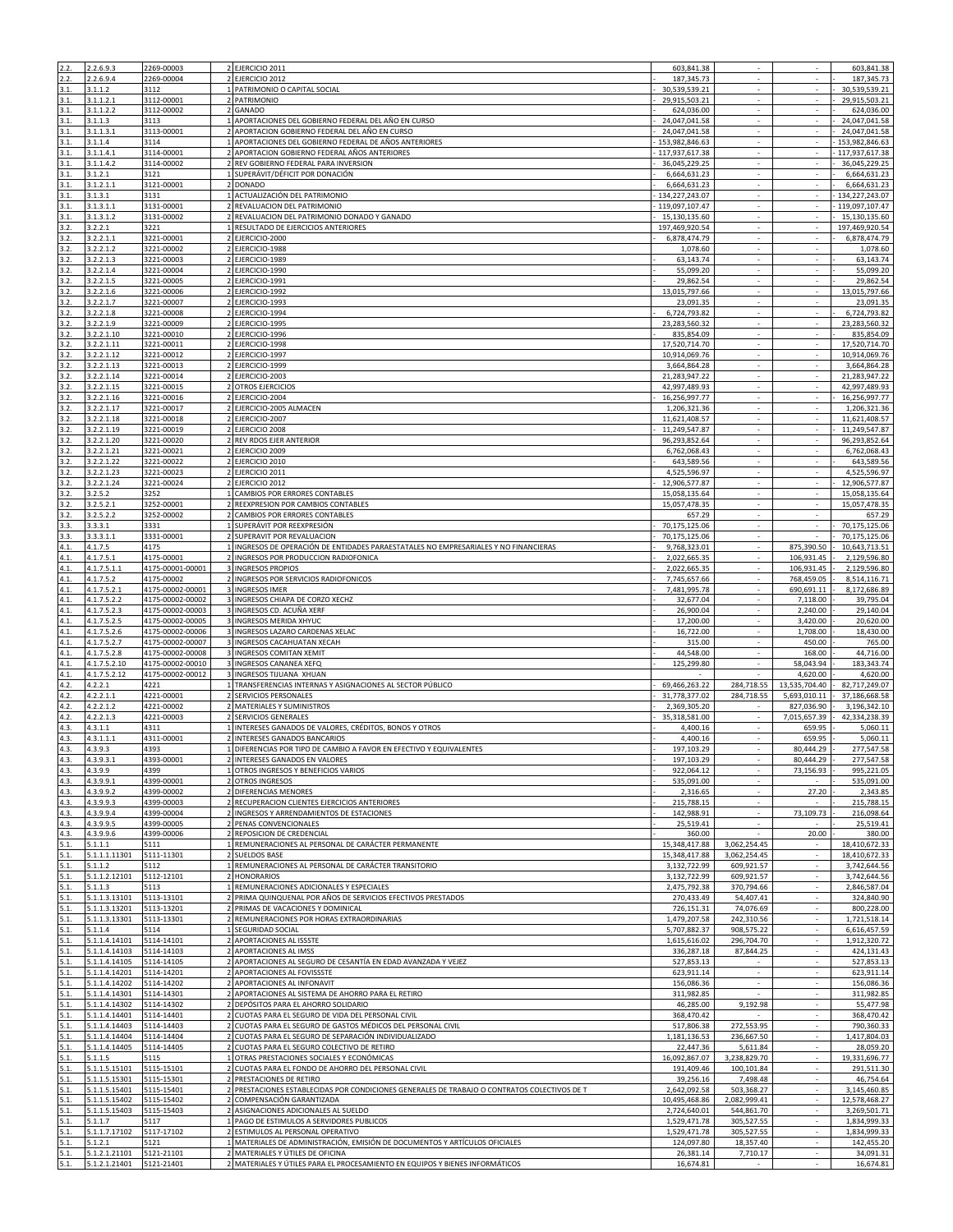| 5.1. | 5.1.2.1.21501   | 5121-21501                       | 2 MATERIAL DE APOYO INFORMATIVO                                                                              | 59,551.00     | 4,467.00                 | ×.                          | 64,018.00     |
|------|-----------------|----------------------------------|--------------------------------------------------------------------------------------------------------------|---------------|--------------------------|-----------------------------|---------------|
|      | 6.1.2.1.21601   | 5121-21601                       | MATERIAL DE LIMPIEZA                                                                                         | 21,490.85     | 6,180.23                 |                             | 27,671.08     |
| 5.1. | 5.1.2.2         | 5122                             | 1 ALIMENTOS Y UTENSILIOS                                                                                     | 36,698.61     | 15,933.75                |                             | 52,632.36     |
| 5.1. | 5.1.2.2.22104   | 5122-22104                       | 2 PRODUCTOS ALIMENTICIOS PARA EL PERSONAL EN LAS INSTALACIONES DE LAS DEPENDENCIAS Y ENTIDAD                 | 36,674.61     | 15,933.75                | $\mathcal{L}_{\mathcal{A}}$ | 52,608.36     |
| 5.1. | 5.1.2.2.22301   | 5122-22301                       | UTENSILIOS PARA EL SERVICIO DE ALIMENTACIÓN<br>$\overline{2}$                                                | 24.00         |                          | ÷.                          | 24.00         |
| 5.1. | 5.1.2.4         | 5124                             | 1 MATERIALES Y ARTÍCULOS DE CONSTRUCCIÓN Y DE REPARACIÓN                                                     | 141,088.57    | 59,306.58                | $\sim$                      | 200,395.15    |
| 5.1. | 5.1.2.4.24101   | 5124-24101                       | 2 PRODUCTOS MINERALES NO METÁLICOS                                                                           | 249.63        | $\sim$                   | $\sim$                      | 249.63        |
| 5.1. | 5.1.2.4.24201   | 5124-24201                       | 2 CEMENTO Y PRODUCTOS DE CONCRETO                                                                            | 908.72        | ÷.                       | ÷.                          | 908.72        |
| 5.1. | 5.1.2.4.24301   | 5124-24301                       | CAL, YESO Y PRODUCTOS DE YESO                                                                                | 98.45         |                          |                             | 98.45         |
| 5.1. | 5.1.2.4.24401   | 5124-24401                       | 2 MADERA Y PRODUCTOS DE MADERA                                                                               | 3,804.75      | 336.00                   |                             | 4,140.75      |
| 5.1. | 5.1.2.4.24601   | 5124-24601                       | 2 MATERIAL ELÉCTRICO Y ELECTRÓNICO                                                                           | 65,911.53     | 55,631.25                | ÷.                          | 121,542.78    |
| 5.1. | 5.1.2.4.24801   | 5124-24801                       | 2 MATERIALES COMPLEMENTARIOS                                                                                 | 4,000.02      |                          | ÷.                          | 4,000.02      |
| 5.1. | 5.1.2.4.24901   | 5124-24901                       | OTROS MATERIALES Y ARTÍCULOS DE CONSTRUCCIÓN Y REPARACIÓN                                                    | 66,115.47     | 3,339.33                 | $\sim$                      | 69,454.80     |
| 5.1. | 5.1.2.5         | 5125                             | PRODUCTOS QUÍMICOS, FARMACÉUTICOS Y DE LABORATORIO                                                           | 19,269.72     |                          |                             | 19,269.72     |
| 5.1. | 5.1.2.5.25201   | 5125-25201                       | 2 PLAGUICIDAS, ABONOS Y FERTILIZANTES                                                                        | 2,350.00      | ×                        | ×.                          | 2,350.00      |
| 5.1. | 5.1.2.5.25301   | 5125-25301                       | MEDICINAS Y PRODUCTOS FARMACÉUTICOS                                                                          | 16,919.72     |                          |                             | 16,919.72     |
| 5.1. | 5.1.2.6         | 5126                             | 1 COMBUSTIBLES. LUBRICANTES Y ADITIVOS                                                                       | 39,100.64     | 48,609.13                |                             | 87.709.77     |
| 5.1. | 5.1.2.6.26103   | 5126-26103                       | COMBUSTIBLES, LUBRICANTES Y ADITIVOS PARA VEHÍCULOS TERRESTRES, AÉREOS, MARÍTIMOS, LACUSTR<br>$\overline{2}$ | 14,860.04     | 38,532.14                | $\sim$                      | 53,392.18     |
| 5.1. | 5.1.2.6.26105   | 5126-26105                       | COMBUSTIBLES, LUBRICANTES Y ADITIVOS PARA MAQUINARIA, EQUIPO DE PRODUCCIÓN Y SERVICIOS ADM                   | 24,240.60     | 10.076.99                |                             | 34,317.59     |
| 5.1. | 5.1.2.7         | 5127                             | VESTUARIO, BLANCOS, PRENDAS DE PROTECCIÓN Y ARTÍCULOS DEPORTIVOS                                             | 1,446.53      |                          |                             | 1,446.53      |
| 5.1. | 5.1.2.7.27201   | 5127-27201                       | PRENDAS DE PROTECCIÓN PERSONAL                                                                               | 1,446.53      |                          |                             | 1,446.53      |
| 5.1. | 5.1.2.9         | 5129                             | 1 HERRAMIENTAS, REFACCIONES Y ACCESORIOS MENORES                                                             | 168,069.92    | 6,700.81                 | $\mathcal{L}_{\mathcal{A}}$ | 174,770.73    |
| 5.1. | 5.1.2.9.29101   | 5129-29101                       | 2 HERRAMIENTAS MENORES                                                                                       | 44,752.13     | 5,930.81                 |                             | 50,682.94     |
| 5.1. | 5.1.2.9.29201   | 5129-29201                       | 2 REFACCIONES Y ACCESORIOS MENORES DE EDIFICIOS                                                              | 75,214.51     | 320.00                   |                             | 75,534.51     |
| 5.1. | 5.1.2.9.29301   | 5129-29301                       | 2 REFACCIONES Y ACCESORIOS MENORES DE MOBILIARIO Y EQUIPO DE ADMINISTRACIÓN, EDUCACIONAL Y R                 | 455.00        | $\sim$                   | $\sim$                      | 455.00        |
| 5.1. | 5.1.2.9.29401   | 5129-29401                       | 2 REFACCIONES Y ACCESORIOS PARA EQUIPO DE CÓMPUTO                                                            | 120.69        | 450.00                   | ÷.                          | 570.69        |
| 5.1. | 5.1.2.9.29801   | 5129-29801                       | REFACCIONES Y ACCESORIOS MENORES DE MAQUINARIA Y OTROS EQUIPOS                                               | 47,527.59     |                          |                             | 47,527.59     |
| 5.1. | 5.1.3.1         | 5131                             | 1 SERVICIOS BÁSICOS                                                                                          | 3,146,306.42  | 899,443.35               | $\sim$                      | 4,045,749.77  |
| 5.1. | 5.1.3.1.31101   | 5131-31101                       | 2 SERVICIO DE ENERGÍA ELÉCTRICA                                                                              | 2,094,775.14  | 685,880.37               | $\sim$                      | 2,780,655.51  |
| 5.1. | 5.1.3.1.31301   | 5131-31301                       | 2 SERVICIO DE AGUA                                                                                           | 31,441.96     | 1,075.17                 |                             | 32,517.13     |
| 5.1. | 5.1.3.1.31401   | 5131-31401                       | 2 SERVICIO TELEFÓNICO CONVENCIONAL                                                                           | 584,707.12    | 118,658.86               |                             | 703,365.98    |
| 5.1. | 5.1.3.1.31501   | 5131-31501                       | 2 SERVICIO DE TELEFONÍA CELULAR                                                                              | 13,462.88     | 3,756.88                 | $\overline{\phantom{a}}$    | 17,219.76     |
| 5.1. | 5.1.3.1.31601   | 5131-31601                       | 2 SERVICIO DE RADIOLOCALIZACIÓN                                                                              | 124,734.32    | 37,225.10                | ÷.                          | 161,959.42    |
| 5.1. | 5.1.3.1.31701   | 5131-31701                       | SERVICIOS DE CONDUCCIÓN DE SEÑALES ANALÓGICAS Y DIGITALES                                                    | 288,411.41    | 40,997.33                |                             | 329,408.74    |
| 5.1. | 5.1.3.1.31801   | 5131-31801                       | 2 SERVICIO POSTAL                                                                                            | 8,773.59      | 11.849.64                |                             | 20,623.23     |
| 5.1. | 5.1.3.2         | 5132                             | 1 SERVICIOS DE ARRENDAMIENTO                                                                                 | 1,600,220.50  | 106,789.41               | $\sim$                      | 1,707,009.91  |
| 5.1. | 5.1.3.2.32201   | 5132-32201                       | ARRENDAMIENTO DE EDIFICIOS Y LOCALES                                                                         | 103,620.00    | 25,905.00                |                             | 129,525.00    |
| 5.1. | 5.1.3.2.32503   | 5132-32503                       | ARRENDAMIENTO DE VEHÍCULOS TERRESTRES, AÉREOS, MARÍTIMOS, LACUSTRES Y FLUVIALES PARA SERVI                   | 660.00        |                          | $\sim$                      | 660.00        |
| 5.1. | 5.1.3.2.32601   | 5132-32601                       | 2 ARRENDAMIENTO DE MAQUINARIA Y EQUIPO                                                                       | 994,739.24    | 23,684.81                |                             | 1,018,424.05  |
| 5.1. | 5.1.3.2.32701   | 5132-32701                       | 2 PATENTES, REGALÍAS Y OTROS                                                                                 | 501,201.26    | 57,199.60                | ÷.                          | 558,400.86    |
| 5.1. | 5.1.3.3         | 5133                             | SERVICIOS PROFESIONALES, CIENTÍFICOS Y TÉCNICOS Y OTROS SERVICIOS                                            | 12,788,110.25 | 3,092,704.87             | L.                          | 15,880,815.12 |
| 5.1. | 5.1.3.3.33104   | 5133-33104                       | 2 OTRAS ASESORÍAS PARA LA OPERACIÓN DE PROGRAMAS                                                             | 173,801.80    | 1,800.00                 |                             | 175,601.80    |
| 5.1. | 5.1.3.3.33301   | 5133-33301                       | 2 SERVICIOS DE INFORMÁTICA                                                                                   | 627,507.13    | 202,174.73               | $\sim$                      | 829,681.86    |
| 5.1. | 5.1.3.3.33302   | 5133-33302                       | 2 SERVICIOS ESTADÍSTICOS Y GEOGRÁFICOS                                                                       |               | 367,588.79               | ÷.                          | 367,588.79    |
| 5.1. | 5.1.3.3.33401   | 5133-33401                       | 2 SERVICIOS PARA CAPACITACIÓN A SERVIDORES PÚBLICOS                                                          | 57,560.32     | 27,670.90                | ÷.                          | 85,231.22     |
| 5.1. | 5.1.3.3.33602   | 5133-33602                       | OTROS SERVICIOS COMERCIALES                                                                                  | 46,378.29     | 35,432.98                |                             | 81,811.27     |
| 5.1. | 5.1.3.3.33605   | 5133-33605                       | 2 INFORMACIÓN EN MEDIOS MASIVOS DERIVADA DE LA OPERACIÓN Y ADMINISTRACIÓN DE LAS DEPENDENCIA                 | 24,624.00     | 12,312.00                | $\sim$                      | 36,936.00     |
| 5.1. | 5.1.3.3.33801   | 5133-33801                       | 2 SERVICIOS DE VIGILANCIA                                                                                    | 1,860,263.00  | 288,047.43               |                             | 2,148,310.43  |
| 5.1. | 5.1.3.3.33901   | 5133-33901                       | 2 SUBCONTRATACIÓN DE SERVICIOS CON TERCEROS                                                                  | 9,220,646.83  | 2,157,678.04             |                             | 11,378,324.87 |
| 5.1. | 5.1.3.3.33903   | 5133-33903                       | 2 SERVICIOS INTEGRALES                                                                                       | 777,328.88    |                          | $\sim$                      | 777,328.88    |
| 5.1. | 5.1.3.4         | 5134                             | 1 SERVICIOS FINANCIEROS, BANCARIOS Y COMERCIALES                                                             | 651,836.28    | 32,613.88                | ÷.                          | 684,450.16    |
| 5.1. | 5.1.3.4.34101   | 5134-34101                       | SERVICIOS BANCARIOS Y FINANCIEROS                                                                            | 13,258.00     |                          |                             | 13,258.00     |
| 5.1. | 5.1.3.4.34501   | 5134-34501                       | SEGUROS DE BIENES PATRIMONIALES<br>$\overline{2}$                                                            | 189,396.13    | 32,613.88                |                             | 222,010.01    |
| 5.1. | 5.1.3.4.34701   | 5134-34701                       | 2 FLETES Y MANIOBRAS                                                                                         | 37,653.74     | $\overline{\phantom{a}}$ | $\sim$                      | 37,653.74     |
| 5.1. | 5.1.3.4.34801   | 5134-34801                       | 2 <sub>1</sub><br><b>COMISIONES POR VENTAS</b>                                                               | 411,528.41    |                          | ÷.                          | 411,528.41    |
| 5.1. | 5.1.3.5         | 5135                             | 1 SERVICIOS DE INSTALACIÓN, REPARACIÓN, MANTENIMIENTO Y CONSERVACIÓN                                         | 1,155,690.47  | 502,620.88               | ÷.                          | 1,658,311.35  |
| 5.1. | 5.1.3.5.35101   | 5135-35101                       | 2 MANTENIMIENTO Y CONSERVACIÓN DE INMUEBLES                                                                  | 19,300.00     | 10,000.00                | $\sim$                      | 29,300.00     |
| 5.1. | 5.1.3.5.35201   | 5135-35201                       | 2 MANTENIMIENTO Y CONSERVACIÓN DE MOBILIARIO Y EQUIPO DE ADMINISTRACIÓN                                      | 38,787.11     | 114,975.00               | ÷.                          | 153,762.11    |
| 5.1. | 5.1.3.5.35501   | 5135-35501                       | MANTENIMIENTO Y CONSERVACIÓN DE VEHÍCULOS TERRESTRES, AÉREOS, MARÍTIMOS, LACUSTRES Y FLUVI                   | 21,375.26     | 4,486.00                 |                             | 25,861.26     |
| 5.1  | 5.1.3.5.35701   | 5135-35701                       | MANTENIMIENTO Y CONSERVACIÓN DE MAQUINARIA Y EQUIPO                                                          | 678,256.13    | 64,250.33                |                             | 742,506.46    |
| 5.1. | 5.1.3.5.35801   | 5135-35801                       | SERVICIOS DE LAVANDERÍA, LIMPIEZA E HIGIENE                                                                  | 253,532.14    | 284,966.80               | $\sim$                      | 538,498.94    |
| 5.1. | 5.1.3.5.35901   | 5135-35901                       | 2 <sub>1</sub><br>SERVICIOS DE JARDINERÍA Y FUMIGACIÓN                                                       | 144,439.83    | 23,942.75                | ÷.                          | 168,382.58    |
| 5.1. | 5.1.3.7         | 5137                             | 1 SERVICIOS DE TRASLADO Y VIÁTICOS                                                                           | 334,799.43    | 102,994.46               | ÷.                          | 437,793.89    |
| 5.1. | 5.1.3.7.37104   | 5137-37104                       | 2 PASAJES AÉREOS NACIONALES PARA SERVIDORES PÚBLICOS DE MANDO EN EL DESEMPEÑO DE COMISIONES                  | 99,772.04     | 49,355.00                |                             | 149,127.04    |
| 5.1. | 5.1.3.7.37201   | 5137-37201                       | 2 PASAJES TERRESTRES NACIONALES PARA LABORES EN CAMPO Y DE SUPERVISIÓN                                       | 99,857.00     | 20,651.00                | $\sim$                      | 120,508.00    |
| 5.1  | 5.1.3.7.37204   | 5137-37204                       | PASAJES TERRESTRES NACIONALES PARA SERVIDORES PÚBLICOS DE MANDO EN EL DESEMPEÑO DE COMISIO                   | 11,615.35     | 4,605.00                 |                             | 16,220.35     |
| 5.1. | 5.1.3.7.37504   | 5137-37504                       | 2 VIÁTICOS NACIONALES PARA SERVIDORES PÚBLICOS EN EL DESEMPEÑO DE FUNCIONES OFICIALES                        | 123,555.04    | 28,383.46                |                             | 151,938.50    |
| 5.1. | 5.1.3.8         | 5138                             | 1 SERVICIOS OFICIALES                                                                                        | 43,954.07     | 7,824.95                 |                             | 51,779.02     |
| 5.1. | 5.1.3.8.38201   | 5138-38201                       | 2 GASTOS DE ORDEN SOCIAL                                                                                     | 43,954.07     | 7,824.95                 | ×.                          | 51,779.02     |
| 5.1. | 5.1.3.9         | 5139                             | OTROS SERVICIOS GENERALES<br>$\mathbf{1}$                                                                    | 1,576,734.10  | 198,363.41               | $\sim$                      | 1,775,097.51  |
| 5.1. | 5.1.3.9.39202   | 5139-39202                       | OTROS IMPUESTOS Y DERECHOS                                                                                   | 556,760.46    | 45,876.61                |                             | 602,637.07    |
| 5.1. | 5.1.3.9.39401   | 5139-39401                       | 2 EROGACIONES POR RESOLUCIONES POR AUTORIDAD COMPETENTE                                                      | 422,559.29    |                          | ÷.                          | 422,559.29    |
| 5.1. | 5.1.3.9.39501   | 5139-39501                       | 2 PENAS, MULTAS, ACCESORIOS Y ACTUALIZACIONES                                                                | 23.97         | 476.78                   |                             | 500.75        |
| 5.1. | 5.1.3.9.39801   | 5139-39801                       | 2 IMPUESTO SOBRE NÓMINAS                                                                                     | 597,390.38    | 152,010.02               |                             | 749.400.40    |
| 5.5. | 5.5.1.1         | 5511                             | 1 ESTIMACIONES POR PERDIDA O DETERIORO DE ACTIVOS CIRCULANTES                                                | 97,684.00     | 92,597.62                | $\sim$                      | 190,281.62    |
| 5.5. | 5.5.1.1.1       | 5511-00001                       | 2 ESTIMACIONES PARA CUENTAS INCOBRABLES POR COBRAR A CORTO PLAZO                                             | 97,684.00     | 92.597.62                |                             | 190,281.62    |
| 5.5. | 5.5.9.9         | 5599                             | <b>OTROS GASTOS VARIOS</b>                                                                                   | 15,748.53     | 20.03                    | 0.15                        | 15,768.41     |
| 5.5. | 5.5.9.9.1       | 5599-00001                       | <b>COMISIONES BANCARIAS</b>                                                                                  | 5,174.42      |                          |                             | 5,174.42      |
| 5.5. | 5.5.9.9.2       | 5599-00002                       | 2 DIFERENCIA DE POSITOS CHEQUES Y OTROS                                                                      | 9,172.28      | 20.01                    | $\sim$                      | 9,192.29      |
| 5.5. | 5.5.9.9.3       | 5599-00003                       | 2 OTROS GASTOS VARIOS                                                                                        | 1,401.83      | 0.02                     | 0.15                        | 1,401.70      |
| 6.1. | 6.1.1.1         | 6111                             | 1 SUBSIDIOS Y APORTACION RECIBIDA PARA GASTO CORRIENTE                                                       | 69,466,263.22 | 13,535,704.40            | 284,718.55                  | 82,717,249.07 |
| 6.1. | 6.1.1.1.1       | 6111-00001                       | $\mathfrak{p}$                                                                                               | 69,466,263.22 | 13,535,704.40            | 284,718.55                  | 82,717,249.07 |
| 6.1. | 6.1.1.2         | 6112                             | 1 SUBSIDIO Y APORTACION RECIBIDA PARA GASTO DE INVERSION                                                     | 229.63        | $\sim$                   | $\sim$                      | 229.63        |
| 6.1. | 6.1.1.2.1       | 6112-00001                       |                                                                                                              | 229.63        |                          |                             | 229.63        |
| 6.1. | 6.1.1.3         | 6113                             | 1 NUMERARIO INGRESADO (INGRESOS RECURSOS PROPIOS)                                                            | 12,062,215.62 | 1,267,811.97             |                             | 13,330,027.59 |
| 6.1. | 6.1.1.3.1       | 6113-00001                       | 2 INGRESOS LOCALES                                                                                           | 11,804,290.73 | 1,179,227.23             | $\sim$                      | 12,983,517.96 |
| 6.1. | 6.1.1.3.2       | 6113-00002                       | 2 INGRESOS FORANEOS                                                                                          | 257,924.89    | 88,584.74                |                             | 346,509.63    |
| 6.1. | 6.1.1.4         | 6114                             | 1 SUBSIDIO Y APORTACION DISPONIBLE PARA GASTO CORRIENTE                                                      | 69,466,263.22 | 284,718.55               | 13,535,704.40               | 82,717,249.07 |
| 6.1. | 6.1.1.4.1       | 6114-00001                       |                                                                                                              | 69,466,263.22 | 284,718.55               | 13,535,704.40               | 82,717,249.07 |
| 6.1. | 6.1.1.5         | 6115                             | 1 SUBSIDIO Y APORTACION DISPONIBLE PARA GASTO DE INVERSION                                                   | 229.63        | $\sim$                   |                             | 229.63        |
| 6.1. | 6.1.1.5.1       | 6115-00001                       |                                                                                                              | 229.63        | ÷.                       |                             | 229.63        |
| 6.1. | 6.1.1.6         | 6116                             | 1 NUMERARIO DISPONIBLE (INGRESOS RECURSOS PROPIOS)                                                           | 12,062,215.62 | $\sim$                   | 1,267,811.97                | 13,330,027.59 |
| 6.1. | 6.1.1.6.1       | 6116-00001                       | 2 INGRESOS LOCALES                                                                                           | 11,804,290.73 | $\sim$                   | 1,179,227.23                | 12,983,517.96 |
| 6.1. | 6.1.1.6.2       | 6116-00002                       | 2 INGRESOS FORANEOS                                                                                          | 257,924.89    |                          | 88,584.74                   | 346,509.63    |
| 8.2. | 8.2.2.0         | 8220                             | 1 PRESUPUESTO DE EGRESOS POR EJERCER                                                                         | 38,779,820.33 | ×.                       | 7,553,282.88                | 46,333,103.21 |
| 8.2. | 8.2.2.0.1       | 8220-00001                       | 2 ASIGNACION ORIGINAL                                                                                        | 38,779,820.33 |                          | 7,553,282.88                | 46,333,103.21 |
| 8.2. |                 | 8.2.2.0.1.11301 8220-00001-11301 | 3 SUELDOS BASE                                                                                               | 15,445,509.79 | $\sim$                   | 3,093,635.95                | 18,539,145.74 |
| 8.2. |                 | 8.2.2.0.1.12101 8220-00001-12101 | 3 HONORARIOS                                                                                                 | 2,885,637.50  | ÷.                       | 579,131.00                  | 3,464,768.50  |
| 8.2. |                 | 8.2.2.0.1.13101 8220-00001-13101 | 3 PRIMA QUINQUENAL POR AÑOS DE SERVICIOS EFECTIVOS PRESTADOS                                                 | 285,818.01    |                          | 57,614.25                   | 343,432.26    |
| 8.2. |                 | 8.2.2.0.1.13201 8220-00001-13201 | 3 PRIMAS DE VACACIONES Y DOMINICAL                                                                           | 726,151.31    | $\sim$                   | 74,076.69                   | 800,228.00    |
| 8.2. | 8.2.2.0.1.13301 | 8220-00001-13301                 | 3 REMUNERACIONES POR HORAS EXTRAORDINARIAS                                                                   | 1,475,529.73  |                          | 242,310.56                  | 1,717,840.29  |
| 8.2. | 8.2.2.0.1.14302 | 8220-00001-14302                 | 3 DEPÓSITOS PARA EL AHORRO SOLIDARIO                                                                         | 46,285.00     |                          | 9,192.98                    | 55,477.98     |
| 8.2. |                 | 8.2.2.0.1.14404 8220-00001-14404 | 3 CUOTAS PARA EL SEGURO DE SEPARACIÓN INDIVIDUALIZADO                                                        | 1,181,136.53  | $\sim$                   | 236,667.50                  | 1,417,804.03  |
| 8.2. |                 | 8.2.2.0.1.15401 8220-00001-15401 | 3 PRESTACIONES ESTABLECIDAS POR CONDICIONES GENERALES DE TRABAJO O CONTRATOS COLEC                           | 1,960,381.11  | $\sim$                   | 318,315.57                  | 2,278,696.68  |